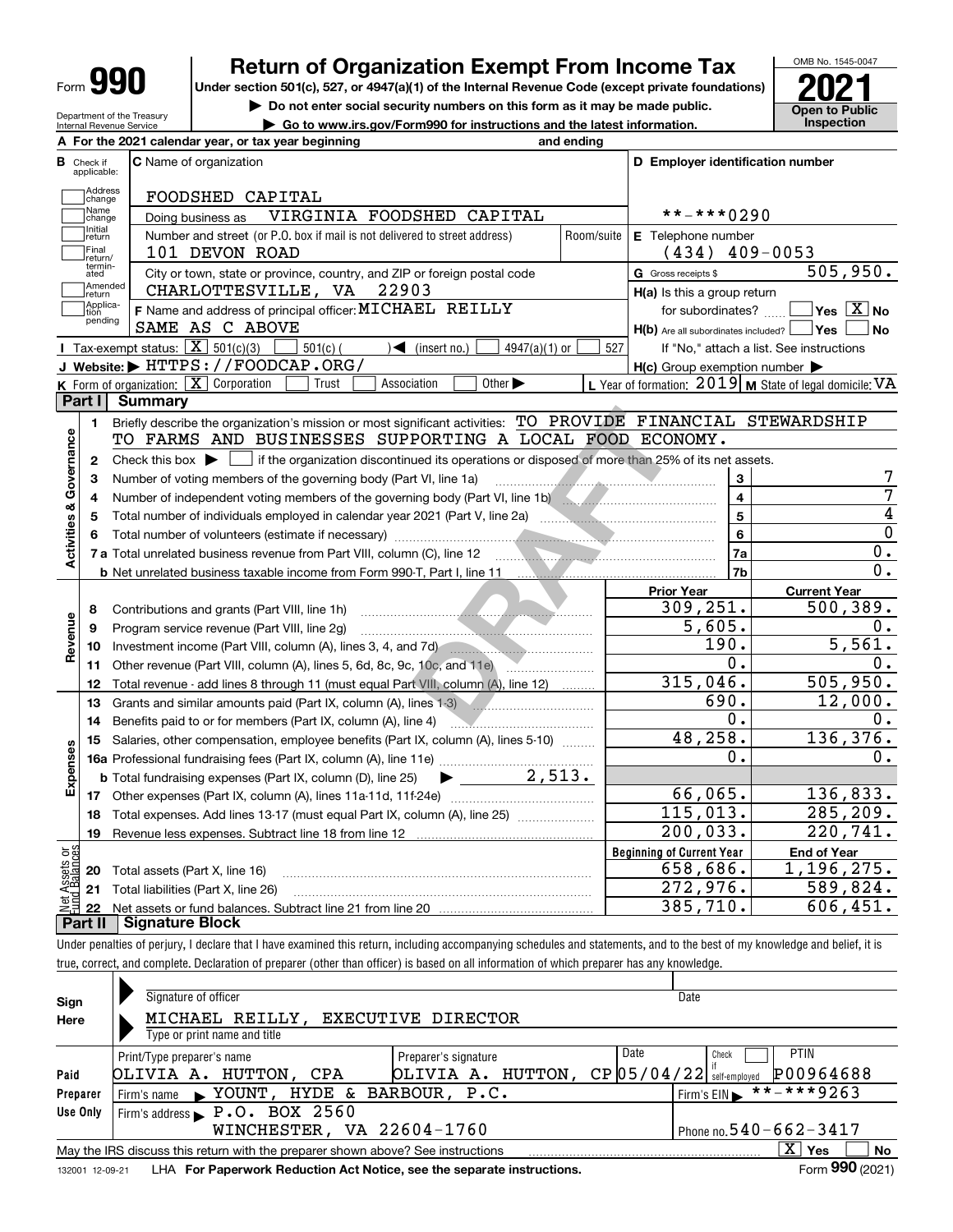|              | Check if Schedule O contains a response or note to any line in this Part III                                                                                    |                                                 |
|--------------|-----------------------------------------------------------------------------------------------------------------------------------------------------------------|-------------------------------------------------|
| 1            | Briefly describe the organization's mission:                                                                                                                    |                                                 |
|              | TO PROVIDE FINANCIAL STEWARDSHIP TO FARMS AND BUSINESSES PROMOTING AN                                                                                           |                                                 |
|              | EQUITABLE AND REGENERATIVE LOCAL FOOD ECONOMY.                                                                                                                  |                                                 |
|              |                                                                                                                                                                 |                                                 |
|              |                                                                                                                                                                 |                                                 |
| $\mathbf{2}$ | Did the organization undertake any significant program services during the year which were not listed on the                                                    |                                                 |
|              | prior Form 990 or 990-EZ? [111] The content of the content of the content of the content of the content of the                                                  | $]$ Yes $[\overline{\mathrm{X}}]$ No            |
|              | If "Yes," describe these new services on Schedule O.                                                                                                            | $\overline{\ }$ Yes $\overline{\phantom{X}}$ No |
| 3            | Did the organization cease conducting, or make significant changes in how it conducts, any program services?<br>If "Yes," describe these changes on Schedule O. |                                                 |
| 4            | Describe the organization's program service accomplishments for each of its three largest program services, as measured by expenses.                            |                                                 |
|              | Section 501(c)(3) and 501(c)(4) organizations are required to report the amount of grants and allocations to others, the total expenses, and                    |                                                 |
|              | revenue, if any, for each program service reported.                                                                                                             |                                                 |
| 4a           | 206, 597. including grants of \$<br>$\overline{12}$ , 000. $($ Revenue \$<br>(Code:<br>(Expenses \$                                                             | 4,569.                                          |
|              | SOIL LOAN FUND: THE ORGANIZATION'S LOAN FUND IS DESIGNED TO MAKE                                                                                                |                                                 |
|              | CAPITAL MORE AVAILABLE AND ACCESSIBLE FOR FAMILY FARMERS AND FOOD                                                                                               |                                                 |
|              | ENTREPRENEURS. THE ORGANIZATION WORKS WITH BORROWERS WHO ARE                                                                                                    |                                                 |
|              | DISENFRANCHISED FROM THE TRADITIONAL FINANCIAL SYSTEM INCLUDING                                                                                                 |                                                 |
|              | LOW-INCOME/LOW-ASSET INDIVIDUALS AND FAMILIES, BLACK AND BROWN                                                                                                  |                                                 |
|              | FAMILIES, WOMEN AND NON-BINARY PEOPLE, IMMIGRANTS AND INDIGENOUS                                                                                                |                                                 |
|              | COMMUNITIES, AS WELL AS OTHERS WHO HAVE BEEN OPPRESSED BY AN EXTRACTIVE                                                                                         |                                                 |
|              | ECONOMY AND SYSTEMIC DISCRIMINATION. THE FOCUS OF THE ORGANIZATION IS                                                                                           |                                                 |
|              | ON FARMS AND FOOD BUSINESSES DEDICATED TO USING RESILIENT,                                                                                                      |                                                 |
|              | REGENERATIVE, ECO-FRIENDLY PRACTICES THAT FOSTER SOIL HEALTH AND                                                                                                |                                                 |
|              | BIODIVERSITY AND PRODUCE HEALTHY, CULTURALLY APPROPRIATE FOOD FOR OUR                                                                                           |                                                 |
|              | LOCAL COMMUNITIES.                                                                                                                                              |                                                 |
| 4b           | 8,810. including grants of \$<br>(Code:<br>(Expenses \$<br>) (Revenue \$                                                                                        |                                                 |
|              | TRAINING AND TECHNICAL ASSISTANCE: THE ORGANIZATION'S CONSULTATION                                                                                              |                                                 |
|              | SERVICES ARE OFFERED TO ALL SMALL/MID-SCALE FARMS AND FOOD ENTERPRISES                                                                                          |                                                 |
|              | IN THE REGION, EVEN IF THEY ARE NOT BORROWING FUNDS. THE ORGANIZATION                                                                                           |                                                 |
|              | DOES THIS ONE-ON-ONE AND THROUGH GROUP PRESENTATIONS, SEMINARS, AND                                                                                             |                                                 |
|              | WORKSHOPS. FOR THE WORKSHOPS,<br>THE ORGANIZATION OFTEN PARTNERS WITH                                                                                           |                                                 |
|              | EXPERTS WHO HAVE A PARTICULAR EXPERTISE. SINCE FARMERS LIKE TO LEARN                                                                                            |                                                 |
|              | THE ORGANIZATION STRIVES TO FIND EXPERTS WHO ARE<br>FROM OTHER FARMERS,                                                                                         |                                                 |
|              | EITHER FARMERS THEMSELVES OR UNDERSTAND THE BUSINESS OF FARMING. FOR                                                                                            |                                                 |
|              | THOSE THAT ARE BORROWING FUNDS, THE ORGANIZATION STAYS IN CONTINUAL                                                                                             |                                                 |
|              | CONTACT WITH THE BORROWER, ASSISTING THEM IN ANY WAY POSSIBLE TO ENSURE                                                                                         |                                                 |
|              | THE SUCCESS OF THEIR BUSINESS AND THE REPAYMENT OF THE LOAN.                                                                                                    |                                                 |
|              |                                                                                                                                                                 |                                                 |
| 4c           |                                                                                                                                                                 |                                                 |
|              |                                                                                                                                                                 |                                                 |
|              |                                                                                                                                                                 |                                                 |
|              |                                                                                                                                                                 |                                                 |
|              |                                                                                                                                                                 |                                                 |
|              |                                                                                                                                                                 |                                                 |
|              |                                                                                                                                                                 |                                                 |
|              |                                                                                                                                                                 |                                                 |
|              |                                                                                                                                                                 |                                                 |
|              | 4d Other program services (Describe on Schedule O.)                                                                                                             |                                                 |
|              | ) (Revenue \$<br>(Expenses \$<br>including grants of \$<br>4e Total program service expenses 215, 407.                                                          |                                                 |
|              |                                                                                                                                                                 | Form 990 (2021)                                 |
|              |                                                                                                                                                                 |                                                 |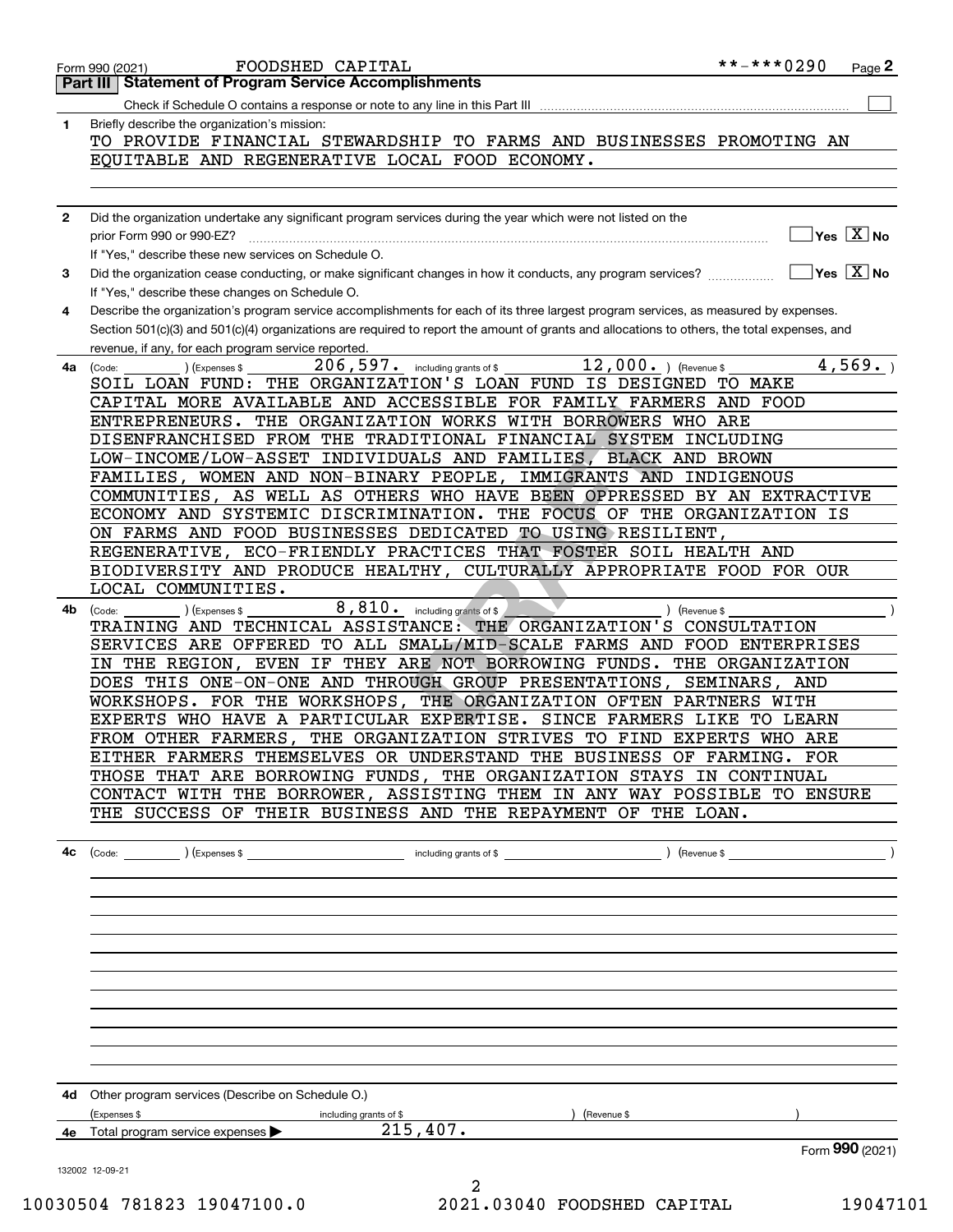|  | Form 990 (2021) |
|--|-----------------|

|     |                                                                                                                                                                                                                                |                 |             | Yes   No        |
|-----|--------------------------------------------------------------------------------------------------------------------------------------------------------------------------------------------------------------------------------|-----------------|-------------|-----------------|
| 1   | Is the organization described in section $501(c)(3)$ or $4947(a)(1)$ (other than a private foundation)?                                                                                                                        |                 |             |                 |
|     |                                                                                                                                                                                                                                | 1               | X           |                 |
| 2   |                                                                                                                                                                                                                                | $\mathbf{2}$    | $\mathbf X$ |                 |
| 3   | Did the organization engage in direct or indirect political campaign activities on behalf of or in opposition to candidates for                                                                                                |                 |             |                 |
|     |                                                                                                                                                                                                                                | 3               |             | х               |
| 4   | Section 501(c)(3) organizations. Did the organization engage in lobbying activities, or have a section 501(h) election in effect                                                                                               |                 |             |                 |
|     |                                                                                                                                                                                                                                | 4               |             | х               |
| 5   | Is the organization a section 501(c)(4), 501(c)(5), or 501(c)(6) organization that receives membership dues, assessments, or                                                                                                   |                 |             |                 |
|     |                                                                                                                                                                                                                                | 5               |             | х               |
| 6   | Did the organization maintain any donor advised funds or any similar funds or accounts for which donors have the right to                                                                                                      |                 |             |                 |
|     | provide advice on the distribution or investment of amounts in such funds or accounts? If "Yes," complete Schedule D, Part I                                                                                                   | 6               |             | х               |
| 7   | Did the organization receive or hold a conservation easement, including easements to preserve open space,                                                                                                                      |                 |             |                 |
|     |                                                                                                                                                                                                                                | $\overline{7}$  |             | х               |
| 8   | Did the organization maintain collections of works of art, historical treasures, or other similar assets? If "Yes," complete                                                                                                   |                 |             |                 |
|     |                                                                                                                                                                                                                                | 8               |             | х               |
| 9   | Did the organization report an amount in Part X, line 21, for escrow or custodial account liability, serve as a custodian for                                                                                                  |                 |             |                 |
|     | amounts not listed in Part X; or provide credit counseling, debt management, credit repair, or debt negotiation services?                                                                                                      |                 |             |                 |
|     |                                                                                                                                                                                                                                | 9               |             | х               |
|     | Did the organization, directly or through a related organization, hold assets in donor-restricted endowments                                                                                                                   |                 |             |                 |
| 10  |                                                                                                                                                                                                                                |                 |             | x.              |
|     |                                                                                                                                                                                                                                | 10              |             |                 |
| 11  | If the organization's answer to any of the following questions is "Yes," then complete Schedule D, Parts VI, VII, VIII, IX, or X,                                                                                              |                 |             |                 |
|     | as applicable.                                                                                                                                                                                                                 |                 |             |                 |
|     | a Did the organization report an amount for land, buildings, and equipment in Part X, line 10? If "Yes," complete Schedule D,                                                                                                  |                 |             |                 |
|     |                                                                                                                                                                                                                                | 11a             |             | х               |
|     | <b>b</b> Did the organization report an amount for investments - other securities in Part X, line 12, that is 5% or more of its total                                                                                          |                 |             |                 |
|     | assets reported in Part X, line 16? If "Yes," complete Schedule D, Part VII manual manuscription control in Part X, line 16? If "Yes," complete Schedule D, Part VII manual manuscription of the Schedule D, Part VII manuscri | 11 <sub>b</sub> |             | х               |
|     | c Did the organization report an amount for investments - program related in Part X, line 13, that is 5% or more of its total                                                                                                  |                 |             |                 |
|     |                                                                                                                                                                                                                                | 11c             |             | х               |
|     | d Did the organization report an amount for other assets in Part X, line 15, that is 5% or more of its total assets reported in                                                                                                |                 |             |                 |
|     |                                                                                                                                                                                                                                | 11d             |             | x               |
|     |                                                                                                                                                                                                                                | <b>11e</b>      |             | X               |
| f   | Did the organization's separate or consolidated financial statements for the tax year include a footnote that addresses                                                                                                        |                 |             |                 |
|     | the organization's liability for uncertain tax positions under FIN 48 (ASC 740)? If "Yes," complete Schedule D, Part X                                                                                                         | 11f             |             | х               |
|     | 12a Did the organization obtain separate, independent audited financial statements for the tax year? If "Yes," complete                                                                                                        |                 |             |                 |
|     |                                                                                                                                                                                                                                | 12a             | x           |                 |
|     | <b>b</b> Was the organization included in consolidated, independent audited financial statements for the tax year?                                                                                                             |                 |             |                 |
|     | If "Yes," and if the organization answered "No" to line 12a, then completing Schedule D, Parts XI and XII is optional                                                                                                          | 12 <sub>b</sub> |             | х               |
| 13  | Is the organization a school described in section 170(b)(1)(A)(ii)? If "Yes," complete Schedule E                                                                                                                              | 13              |             | $\mathbf X$     |
| 14a | Did the organization maintain an office, employees, or agents outside of the United States?                                                                                                                                    | 14a             |             | x               |
| b   | Did the organization have aggregate revenues or expenses of more than \$10,000 from grantmaking, fundraising, business,                                                                                                        |                 |             |                 |
|     | investment, and program service activities outside the United States, or aggregate foreign investments valued at \$100,000                                                                                                     |                 |             |                 |
|     |                                                                                                                                                                                                                                | 14b             |             | x               |
| 15  | Did the organization report on Part IX, column (A), line 3, more than \$5,000 of grants or other assistance to or for any                                                                                                      |                 |             |                 |
|     |                                                                                                                                                                                                                                | 15              |             | x               |
| 16  | Did the organization report on Part IX, column (A), line 3, more than \$5,000 of aggregate grants or other assistance to                                                                                                       |                 |             |                 |
|     |                                                                                                                                                                                                                                | 16              |             | x               |
| 17  | Did the organization report a total of more than \$15,000 of expenses for professional fundraising services on Part IX,                                                                                                        |                 |             |                 |
|     |                                                                                                                                                                                                                                | 17              |             | x               |
| 18  | Did the organization report more than \$15,000 total of fundraising event gross income and contributions on Part VIII, lines                                                                                                   |                 |             |                 |
|     |                                                                                                                                                                                                                                | 18              |             | x               |
|     | Did the organization report more than \$15,000 of gross income from gaming activities on Part VIII, line 9a? If "Yes."                                                                                                         |                 |             |                 |
| 19  |                                                                                                                                                                                                                                |                 |             | X               |
|     |                                                                                                                                                                                                                                | 19              |             | Χ               |
|     |                                                                                                                                                                                                                                | 20a             |             |                 |
| b   | If "Yes" to line 20a, did the organization attach a copy of its audited financial statements to this return?                                                                                                                   | 20 <sub>b</sub> |             |                 |
| 21  | Did the organization report more than \$5,000 of grants or other assistance to any domestic organization or                                                                                                                    |                 |             |                 |
|     |                                                                                                                                                                                                                                | 21              | X           |                 |
|     | 132003 12-09-21                                                                                                                                                                                                                |                 |             | Form 990 (2021) |

3 10030504 781823 19047100.0 2021.03040 FOODSHED CAPITAL 19047101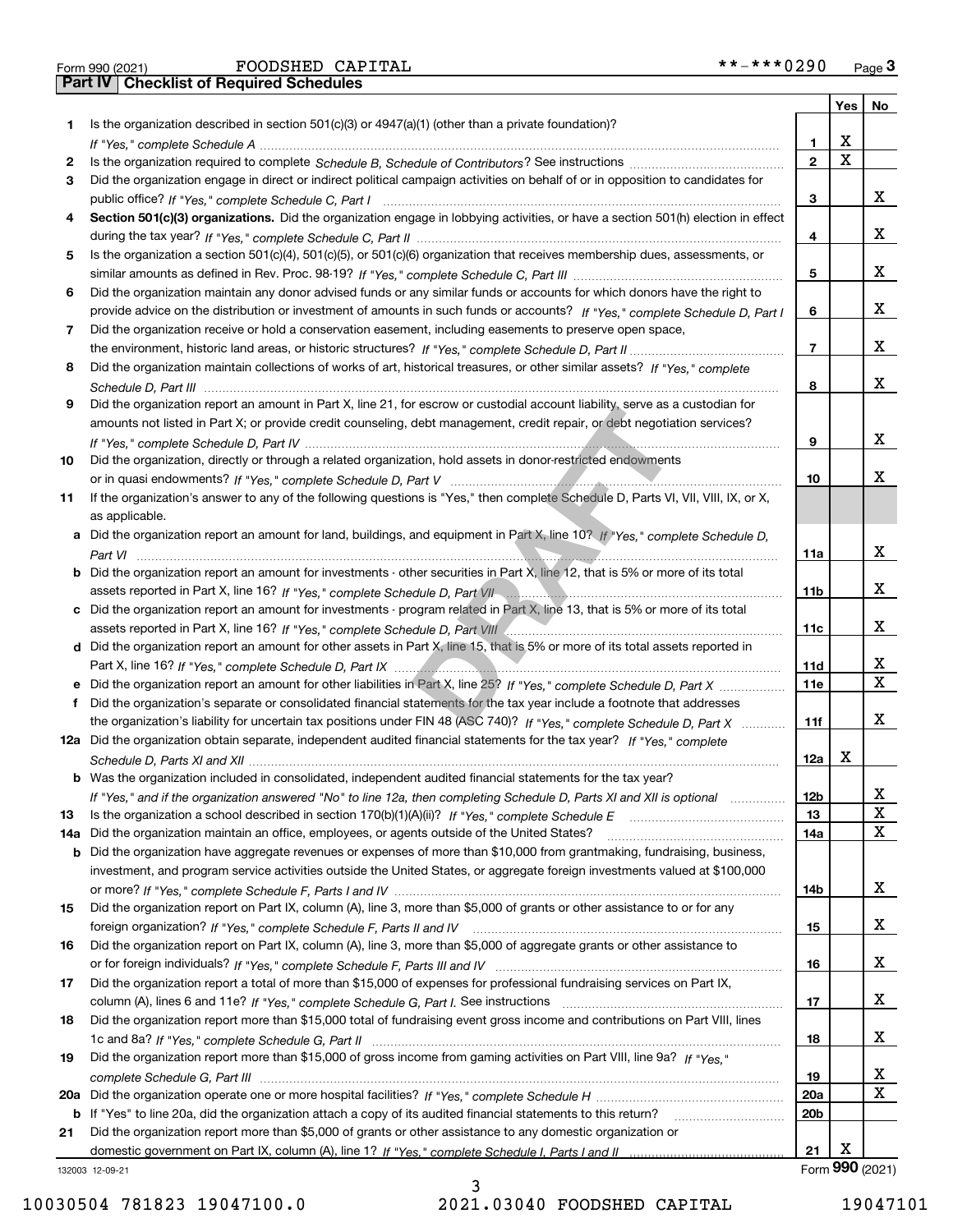|  | Form 990 (2021) |
|--|-----------------|

*(continued)*

|        |                                                                                                                              |                 | Yes | No                      |
|--------|------------------------------------------------------------------------------------------------------------------------------|-----------------|-----|-------------------------|
| 22     | Did the organization report more than \$5,000 of grants or other assistance to or for domestic individuals on                |                 |     |                         |
|        |                                                                                                                              | 22              |     | x                       |
| 23     | Did the organization answer "Yes" to Part VII, Section A, line 3, 4, or 5, about compensation of the organization's current  |                 |     |                         |
|        | and former officers, directors, trustees, key employees, and highest compensated employees? If "Yes," complete               |                 |     |                         |
|        |                                                                                                                              | 23              |     | x                       |
|        | 24a Did the organization have a tax-exempt bond issue with an outstanding principal amount of more than \$100,000 as of the  |                 |     |                         |
|        | last day of the year, that was issued after December 31, 2002? If "Yes," answer lines 24b through 24d and complete           |                 |     |                         |
|        |                                                                                                                              | 24a             |     | x                       |
|        | <b>b</b> Did the organization invest any proceeds of tax-exempt bonds beyond a temporary period exception?                   | 24 <sub>b</sub> |     |                         |
|        | c Did the organization maintain an escrow account other than a refunding escrow at any time during the year to defease       |                 |     |                         |
|        | any tax-exempt bonds?                                                                                                        | 24c             |     |                         |
|        | d Did the organization act as an "on behalf of" issuer for bonds outstanding at any time during the year?                    | 24d             |     |                         |
|        | 25a Section 501(c)(3), 501(c)(4), and 501(c)(29) organizations. Did the organization engage in an excess benefit             |                 |     |                         |
|        |                                                                                                                              | 25a             |     | x                       |
|        | b Is the organization aware that it engaged in an excess benefit transaction with a disqualified person in a prior year, and |                 |     |                         |
|        | that the transaction has not been reported on any of the organization's prior Forms 990 or 990-EZ? If "Yes," complete        |                 |     |                         |
|        | Schedule L. Part I                                                                                                           | 25b             |     | х                       |
| 26     | Did the organization report any amount on Part X, line 5 or 22, for receivables from or payables to any current              |                 |     |                         |
|        | or former officer, director, trustee, key employee, creator or founder, substantial contributor, or 35%                      |                 |     |                         |
|        | controlled entity or family member of any of these persons? If "Yes," complete Schedule L, Part II                           | 26              |     | х                       |
| 27     | Did the organization provide a grant or other assistance to any current or former officer, director, trustee, key employee,  |                 |     |                         |
|        | creator or founder, substantial contributor or employee thereof, a grant selection committee member, or to a 35% controlled  |                 |     |                         |
|        | entity (including an employee thereof) or family member of any of these persons? If "Yes," complete Schedule L, Part III     | 27              |     | x                       |
| 28     | Was the organization a party to a business transaction with one of the following parties (see the Schedule L, Part IV,       |                 |     |                         |
|        | instructions for applicable filing thresholds, conditions, and exceptions):                                                  |                 |     |                         |
|        | a A current or former officer, director, trustee, key employee, creator or founder, or substantial contributor? If           |                 |     |                         |
|        |                                                                                                                              | 28a             |     | х                       |
|        |                                                                                                                              | 28b             |     | $\overline{\mathbf{x}}$ |
|        |                                                                                                                              |                 |     |                         |
|        | c A 35% controlled entity of one or more individuals and/or organizations described in line 28a or 28b? If                   |                 |     | х                       |
|        |                                                                                                                              | 28c             |     | $\mathbf X$             |
| 29     |                                                                                                                              | 29              |     |                         |
| 30     | Did the organization receive contributions of art, historical treasures, or other similar assets, or qualified conservation  |                 |     | х                       |
|        |                                                                                                                              | 30              |     | $\mathbf X$             |
| 31     | Did the organization liquidate, terminate, or dissolve and cease operations? If "Yes," complete Schedule N, Part I           | 31              |     |                         |
| 32     | Did the organization sell, exchange, dispose of, or transfer more than 25% of its net assets? If "Yes," complete             |                 |     |                         |
|        | Schedule N, Part II                                                                                                          | 32              |     | X                       |
| 33     | Did the organization own 100% of an entity disregarded as separate from the organization under Regulations                   |                 |     |                         |
|        |                                                                                                                              | 33              |     | х                       |
| 34     | Was the organization related to any tax-exempt or taxable entity? If "Yes," complete Schedule R, Part II, III, or IV, and    |                 |     |                         |
|        |                                                                                                                              | 34              |     | х                       |
|        | 35a Did the organization have a controlled entity within the meaning of section 512(b)(13)?                                  | <b>35a</b>      |     | X                       |
|        | b If "Yes" to line 35a, did the organization receive any payment from or engage in any transaction with a controlled entity  |                 |     |                         |
|        |                                                                                                                              | 35b             |     |                         |
| 36     | Section 501(c)(3) organizations. Did the organization make any transfers to an exempt non-charitable related organization?   |                 |     |                         |
|        |                                                                                                                              | 36              |     | x                       |
| 37     | Did the organization conduct more than 5% of its activities through an entity that is not a related organization             |                 |     |                         |
|        | and that is treated as a partnership for federal income tax purposes? If "Yes," complete Schedule R, Part VI                 | 37              |     | x                       |
| 38     | Did the organization complete Schedule O and provide explanations on Schedule O for Part VI, lines 11b and 19?               |                 |     |                         |
|        | Note: All Form 990 filers are required to complete Schedule O                                                                | 38              | X   |                         |
| Part V | <b>Statements Regarding Other IRS Filings and Tax Compliance</b>                                                             |                 |     |                         |
|        | Check if Schedule O contains a response or note to any line in this Part V                                                   |                 |     |                         |
|        |                                                                                                                              |                 | Yes | No                      |
|        | 1a Enter the number reported in box 3 of Form 1096. Enter -0- if not applicable<br>1a                                        |                 |     |                         |
|        | 0<br><b>b</b> Enter the number of Forms W-2G included on line 1a. Enter -0- if not applicable <i>manumumum</i><br>1b         |                 |     |                         |
| c      | Did the organization comply with backup withholding rules for reportable payments to vendors and reportable gaming           |                 |     |                         |
|        | (gambling) winnings to prize winners?                                                                                        | 1c              |     |                         |
|        | 132004 12-09-21                                                                                                              |                 |     | Form 990 (2021)         |
|        |                                                                                                                              |                 |     |                         |

10030504 781823 19047100.0 2021.03040 FOODSHED CAPITAL 19047101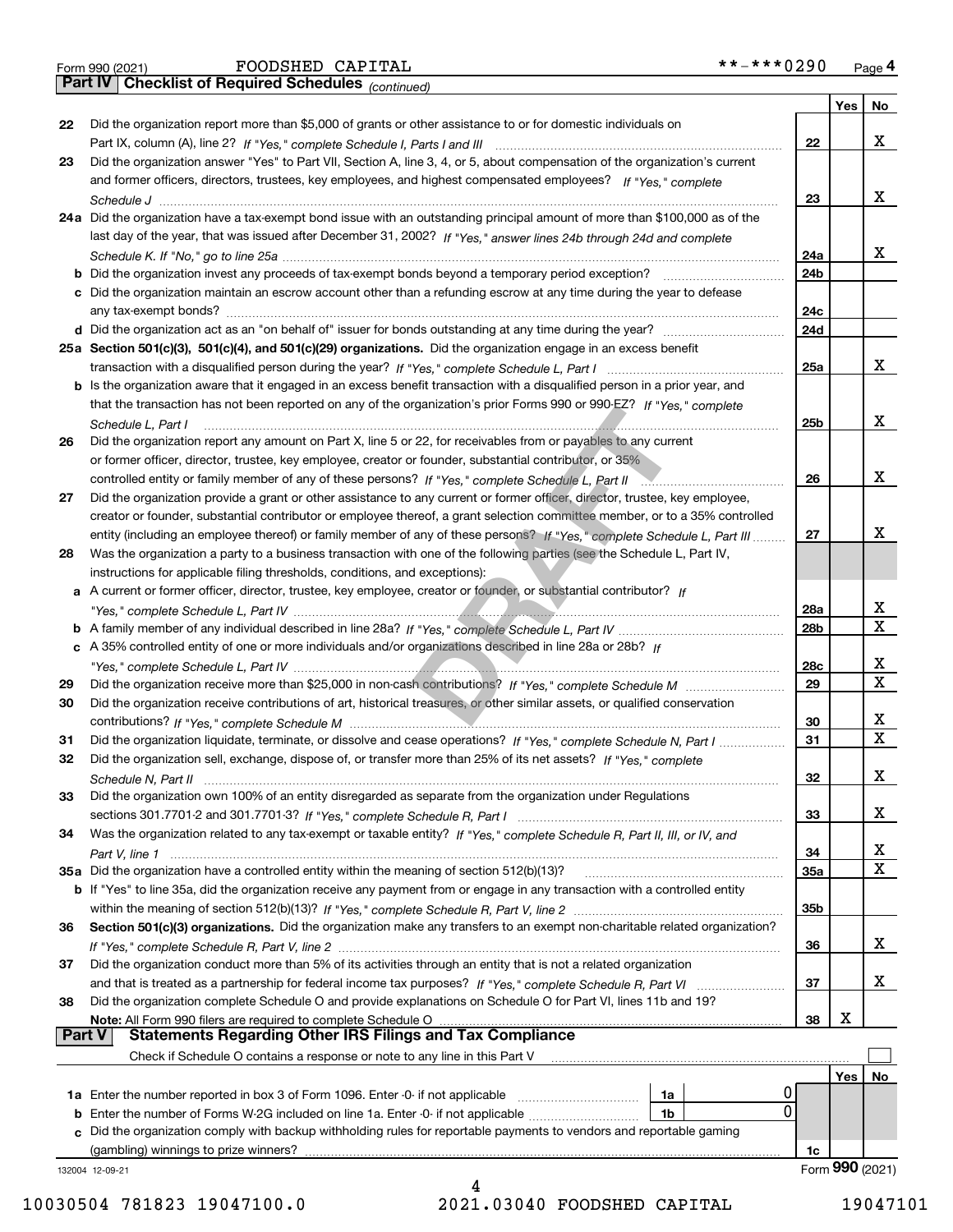|        | **-***0290<br>FOODSHED CAPITAL<br>Form 990 (2021)                                                                                                                                                                                    |                |     | Page 5          |
|--------|--------------------------------------------------------------------------------------------------------------------------------------------------------------------------------------------------------------------------------------|----------------|-----|-----------------|
| Part V | Statements Regarding Other IRS Filings and Tax Compliance (continued)                                                                                                                                                                |                |     |                 |
|        |                                                                                                                                                                                                                                      |                | Yes | No              |
|        | 2a Enter the number of employees reported on Form W-3, Transmittal of Wage and Tax Statements,                                                                                                                                       |                |     |                 |
|        | 4<br>filed for the calendar year ending with or within the year covered by this return<br>2a                                                                                                                                         |                |     |                 |
|        | <b>b</b> If at least one is reported on line 2a, did the organization file all required federal employment tax returns?                                                                                                              | 2 <sub>b</sub> | X   |                 |
|        | Note: If the sum of lines 1a and 2a is greater than 250, you may be required to $e$ -file. See instructions. $\ldots$                                                                                                                |                |     |                 |
|        | 3a Did the organization have unrelated business gross income of \$1,000 or more during the year?                                                                                                                                     | За             |     | X               |
|        | <b>b</b> If "Yes," has it filed a Form 990-T for this year? If "No" to line 3b, provide an explanation on Schedule O                                                                                                                 | 3b             |     |                 |
|        | 4a At any time during the calendar year, did the organization have an interest in, or a signature or other authority over, a                                                                                                         |                |     |                 |
|        | financial account in a foreign country (such as a bank account, securities account, or other financial account)?                                                                                                                     | 4a             |     | х               |
|        | <b>b</b> If "Yes," enter the name of the foreign country $\triangleright$                                                                                                                                                            |                |     |                 |
|        | See instructions for filing requirements for FinCEN Form 114, Report of Foreign Bank and Financial Accounts (FBAR).                                                                                                                  |                |     |                 |
|        | 5a Was the organization a party to a prohibited tax shelter transaction at any time during the tax year?                                                                                                                             | 5a             |     | X               |
| b      | Did any taxable party notify the organization that it was or is a party to a prohibited tax shelter transaction?                                                                                                                     | 5 <sub>b</sub> |     | X               |
| с      |                                                                                                                                                                                                                                      | 5 <sub>c</sub> |     |                 |
| 6а     | Does the organization have annual gross receipts that are normally greater than \$100,000, and did the organization solicit                                                                                                          |                |     |                 |
|        | any contributions that were not tax deductible as charitable contributions?                                                                                                                                                          | 6a             |     | X               |
|        | <b>b</b> If "Yes," did the organization include with every solicitation an express statement that such contributions or gifts                                                                                                        |                |     |                 |
|        | were not tax deductible?                                                                                                                                                                                                             | 6b             |     |                 |
| 7      | Organizations that may receive deductible contributions under section 170(c).                                                                                                                                                        |                |     |                 |
| a      | Did the organization receive a payment in excess of \$75 made partly as a contribution and partly for goods and services provided to the payor?                                                                                      | 7a             |     | X               |
| b      | If "Yes," did the organization notify the donor of the value of the goods or services provided?                                                                                                                                      | 7b             |     |                 |
| c      | Did the organization sell, exchange, or otherwise dispose of tangible personal property for which it was required                                                                                                                    |                |     |                 |
|        | to file Form 8282?                                                                                                                                                                                                                   | 7с             |     | х               |
| d      | 7d<br>If "Yes," indicate the number of Forms 8282 filed during the year manufactured and the second state in the second state of the second state in the second state in the second state in the second state in the second state in |                |     |                 |
| е      | Did the organization receive any funds, directly or indirectly, to pay premiums on a personal benefit contract?                                                                                                                      | 7е             |     |                 |
| Ť      | Did the organization, during the year, pay premiums, directly or indirectly, on a personal benefit contract?                                                                                                                         | 7f             |     |                 |
| g      | If the organization received a contribution of qualified intellectual property, did the organization file Form 8899 as required?                                                                                                     | 7g             |     |                 |
| h      | If the organization received a contribution of cars, boats, airplanes, or other vehicles, did the organization file a Form 1098-C?                                                                                                   | 7h             |     |                 |
| 8      | Sponsoring organizations maintaining donor advised funds. Did a donor advised fund maintained by the                                                                                                                                 |                |     |                 |
|        | sponsoring organization have excess business holdings at any time during the year?                                                                                                                                                   | 8              |     |                 |
| 9      | Sponsoring organizations maintaining donor advised funds.                                                                                                                                                                            |                |     |                 |
| а      | Did the sponsoring organization make any taxable distributions under section 4966?                                                                                                                                                   | 9а             |     |                 |
| b      | Did the sponsoring organization make a distribution to a donor, donor advisor, or related person?                                                                                                                                    | 9b             |     |                 |
| 10     | Section 501(c)(7) organizations. Enter:                                                                                                                                                                                              |                |     |                 |
| а      | 10a                                                                                                                                                                                                                                  |                |     |                 |
| b      | Gross receipts, included on Form 990, Part VIII, line 12, for public use of club facilities<br>10b                                                                                                                                   |                |     |                 |
| 11     | Section 501(c)(12) organizations. Enter:                                                                                                                                                                                             |                |     |                 |
| а      | 11a                                                                                                                                                                                                                                  |                |     |                 |
| b      | Gross income from other sources. (Do not net amounts due or paid to other sources against                                                                                                                                            |                |     |                 |
|        | amounts due or received from them.)<br>11b                                                                                                                                                                                           |                |     |                 |
|        | 12a Section 4947(a)(1) non-exempt charitable trusts. Is the organization filing Form 990 in lieu of Form 1041?                                                                                                                       | 12a            |     |                 |
| b      | If "Yes," enter the amount of tax-exempt interest received or accrued during the year<br>12b                                                                                                                                         |                |     |                 |
| 13     | Section 501(c)(29) qualified nonprofit health insurance issuers.                                                                                                                                                                     |                |     |                 |
| а      | Is the organization licensed to issue qualified health plans in more than one state?                                                                                                                                                 | 13a            |     |                 |
|        | <b>Note:</b> See the instructions for additional information the organization must report on Schedule O.                                                                                                                             |                |     |                 |
| b      | Enter the amount of reserves the organization is required to maintain by the states in which the                                                                                                                                     |                |     |                 |
|        | 13b                                                                                                                                                                                                                                  |                |     |                 |
| с      | 13с                                                                                                                                                                                                                                  |                |     |                 |
| 14a    | Did the organization receive any payments for indoor tanning services during the tax year?                                                                                                                                           | 14a            |     | X               |
| b      |                                                                                                                                                                                                                                      | 14b            |     |                 |
| 15     | Is the organization subject to the section 4960 tax on payment(s) of more than \$1,000,000 in remuneration or                                                                                                                        |                |     |                 |
|        |                                                                                                                                                                                                                                      | 15             |     | х               |
|        | If "Yes," see the instructions and file Form 4720, Schedule N.                                                                                                                                                                       |                |     |                 |
| 16     | Is the organization an educational institution subject to the section 4968 excise tax on net investment income?                                                                                                                      | 16             |     | х               |
|        | If "Yes," complete Form 4720, Schedule O.                                                                                                                                                                                            |                |     |                 |
| 17     | Section 501(c)(21) organizations. Did the trust, any disqualified person, or mine operator engage in any                                                                                                                             |                |     |                 |
|        |                                                                                                                                                                                                                                      | 17             |     |                 |
|        | If "Yes," complete Form 6069.                                                                                                                                                                                                        |                |     |                 |
|        | 5<br>132005 12-09-21                                                                                                                                                                                                                 |                |     | Form 990 (2021) |

10030504 781823 19047100.0 2021.03040 FOODSHED CAPITAL 19047101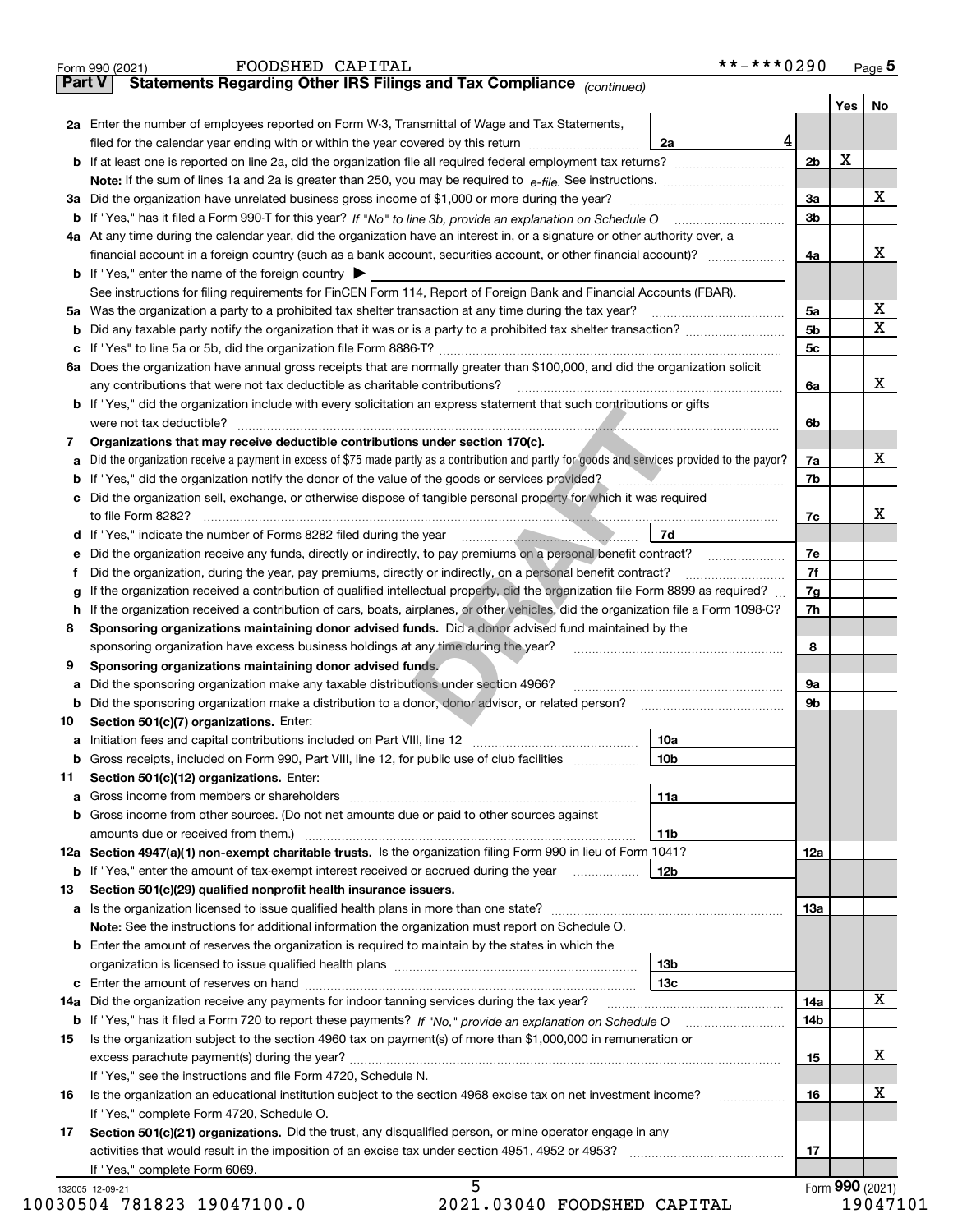|    |                                                                                                                                                                            |                 |          | $\overline{\mathbf{x}}$ |  |  |
|----|----------------------------------------------------------------------------------------------------------------------------------------------------------------------------|-----------------|----------|-------------------------|--|--|
|    | <b>Section A. Governing Body and Management</b>                                                                                                                            |                 |          |                         |  |  |
|    |                                                                                                                                                                            |                 | Yes   No |                         |  |  |
|    | <b>1a</b> Enter the number of voting members of the governing body at the end of the tax year<br>1a                                                                        |                 |          |                         |  |  |
|    | If there are material differences in voting rights among members of the governing body, or if the governing                                                                |                 |          |                         |  |  |
|    | body delegated broad authority to an executive committee or similar committee, explain on Schedule O.                                                                      |                 |          |                         |  |  |
|    | Enter the number of voting members included on line 1a, above, who are independent<br>1b                                                                                   | 7               |          |                         |  |  |
| 2  | Did any officer, director, trustee, or key employee have a family relationship or a business relationship with any other                                                   |                 |          |                         |  |  |
|    | officer, director, trustee, or key employee?                                                                                                                               | $\mathbf{2}$    |          | х                       |  |  |
| 3  | Did the organization delegate control over management duties customarily performed by or under the direct supervision                                                      |                 |          |                         |  |  |
|    | of officers, directors, trustees, or key employees to a management company or other person?                                                                                | 3               |          | $\underline{x}$         |  |  |
| 4  | Did the organization make any significant changes to its governing documents since the prior Form 990 was filed?                                                           | 4               |          | $\overline{\mathbf{x}}$ |  |  |
| 5  |                                                                                                                                                                            | 5               |          | $\overline{\mathbf{x}}$ |  |  |
| 6  | Did the organization have members or stockholders?                                                                                                                         | 6               |          | $\overline{\mathbf{x}}$ |  |  |
| 7a | Did the organization have members, stockholders, or other persons who had the power to elect or appoint one or                                                             |                 |          |                         |  |  |
|    |                                                                                                                                                                            | 7a              |          | X                       |  |  |
|    | <b>b</b> Are any governance decisions of the organization reserved to (or subject to approval by) members, stockholders, or                                                |                 |          |                         |  |  |
|    | persons other than the governing body?                                                                                                                                     | 7b              |          | х                       |  |  |
| 8  | Did the organization contemporaneously document the meetings held or written actions undertaken during the year by the following:                                          |                 |          |                         |  |  |
| а  |                                                                                                                                                                            | 8а              | х        |                         |  |  |
| b  |                                                                                                                                                                            | 8b              | X        |                         |  |  |
| 9  | Is there any officer, director, trustee, or key employee listed in Part VII, Section A, who cannot be reached at the                                                       |                 |          |                         |  |  |
|    |                                                                                                                                                                            | 9               |          | x                       |  |  |
|    | Section B. Policies (This Section B requests information about policies not required by the Internal Revenue Code.)                                                        |                 |          |                         |  |  |
|    |                                                                                                                                                                            |                 | Yes      | No                      |  |  |
|    |                                                                                                                                                                            | 10a             |          | X                       |  |  |
|    | <b>b</b> If "Yes," did the organization have written policies and procedures governing the activities of such chapters, affiliates,                                        |                 |          |                         |  |  |
|    |                                                                                                                                                                            | 10 <sub>b</sub> |          |                         |  |  |
|    | 11a Has the organization provided a complete copy of this Form 990 to all members of its governing body before filing the form?                                            | 11a             | x        |                         |  |  |
|    | <b>b</b> Describe on Schedule O the process, if any, used by the organization to review this Form 990.                                                                     |                 | x        |                         |  |  |
|    |                                                                                                                                                                            |                 |          |                         |  |  |
| b  | Were officers, directors, or trustees, and key employees required to disclose annually interests that could give rise to conflicts?                                        | 12 <sub>b</sub> | x        |                         |  |  |
|    | c Did the organization regularly and consistently monitor and enforce compliance with the policy? If "Yes," describe                                                       |                 |          |                         |  |  |
|    |                                                                                                                                                                            | 12c             | X        |                         |  |  |
| 13 |                                                                                                                                                                            | 13              |          | $\overline{\textbf{X}}$ |  |  |
| 14 | Did the organization have a written document retention and destruction policy? manufactured and the organization have a written document retention and destruction policy? | 14              |          | $\mathbf X$             |  |  |
| 15 | Did the process for determining compensation of the following persons include a review and approval by independent                                                         |                 |          |                         |  |  |
|    | persons, comparability data, and contemporaneous substantiation of the deliberation and decision?                                                                          |                 |          |                         |  |  |
|    | a The organization's CEO, Executive Director, or top management official [111] [11] manument material manument                                                             | 15a             |          | х                       |  |  |
|    |                                                                                                                                                                            | 15b             |          | X                       |  |  |
|    | If "Yes" to line 15a or 15b, describe the process on Schedule O. See instructions.                                                                                         |                 |          |                         |  |  |
|    | 16a Did the organization invest in, contribute assets to, or participate in a joint venture or similar arrangement with a                                                  |                 |          |                         |  |  |
|    | taxable entity during the year?                                                                                                                                            | 16a             |          | х                       |  |  |
|    | b If "Yes," did the organization follow a written policy or procedure requiring the organization to evaluate its participation                                             |                 |          |                         |  |  |
|    | in joint venture arrangements under applicable federal tax law, and take steps to safequard the organization's                                                             |                 |          |                         |  |  |
|    |                                                                                                                                                                            | 16b             |          |                         |  |  |
|    | <b>Section C. Disclosure</b>                                                                                                                                               |                 |          |                         |  |  |
| 17 | <b>NONE</b><br>List the states with which a copy of this Form 990 is required to be filed $\blacktriangleright$                                                            |                 |          |                         |  |  |
| 18 | Section 6104 requires an organization to make its Forms 1023 (1024 or 1024-A, if applicable), 990, and 990-T (section 501(c)(3)s only) available                           |                 |          |                         |  |  |
|    | for public inspection. Indicate how you made these available. Check all that apply.                                                                                        |                 |          |                         |  |  |
|    | $\lfloor X \rfloor$ Upon request<br>Another's website<br>Own website<br>Other (explain on Schedule O)                                                                      |                 |          |                         |  |  |
|    | Describe on Schedule O whether (and if so, how) the organization made its governing documents, conflict of interest policy, and financial                                  |                 |          |                         |  |  |
| 19 | statements available to the public during the tax year.                                                                                                                    |                 |          |                         |  |  |
|    |                                                                                                                                                                            |                 |          |                         |  |  |
| 20 | State the name, address, and telephone number of the person who possesses the organization's books and records                                                             |                 |          |                         |  |  |
|    | THE ORGANIZATION $-$ (434) 409-0053<br>22903<br>101 DEVON ROAD, CHARLOTTESVILLE, VA                                                                                        |                 |          |                         |  |  |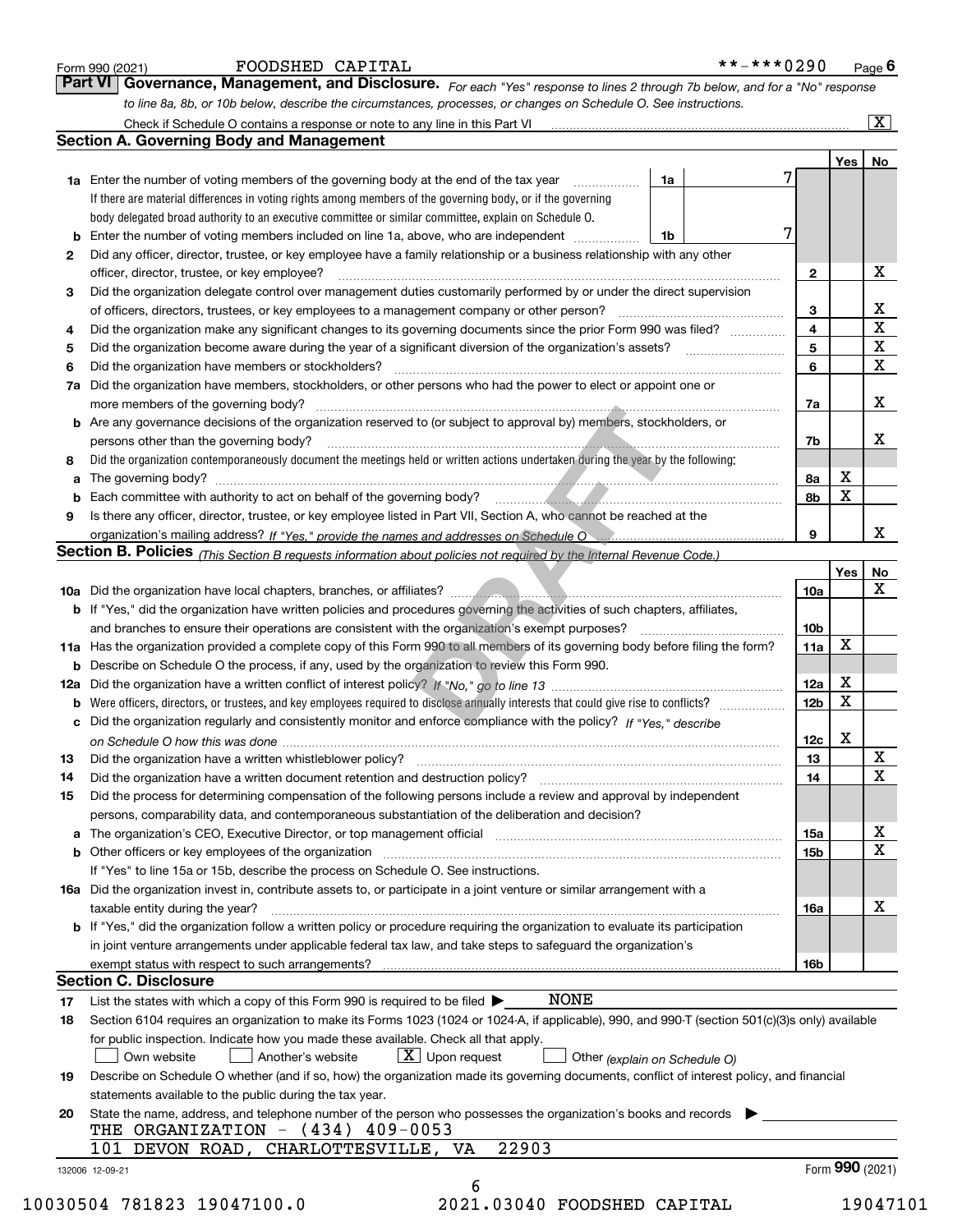$\mathcal{L}^{\text{max}}$ 

# **7Part VII Compensation of Officers, Directors, Trustees, Key Employees, Highest Compensated Employees, and Independent Contractors**

Check if Schedule O contains a response or note to any line in this Part VII

**Section A. Officers, Directors, Trustees, Key Employees, and Highest Compensated Employees**

**1a**  Complete this table for all persons required to be listed. Report compensation for the calendar year ending with or within the organization's tax year. **•** List all of the organization's current officers, directors, trustees (whether individuals or organizations), regardless of amount of compensation.

Enter -0- in columns (D), (E), and (F) if no compensation was paid.

 $\bullet$  List all of the organization's  $\sf current$  key employees, if any. See the instructions for definition of "key employee."

**•** List the organization's five current highest compensated employees (other than an officer, director, trustee, or key employee) who received reportable compensation (box 5 of Form W-2, Form 1099-MISC, and/or box 1 of Form 1099-NEC) of more than \$100,000 from the organization and any related organizations.

**•** List all of the organization's former officers, key employees, and highest compensated employees who received more than \$100,000 of reportable compensation from the organization and any related organizations.

**former directors or trustees**  ¥ List all of the organization's that received, in the capacity as a former director or trustee of the organization, more than \$10,000 of reportable compensation from the organization and any related organizations.

See the instructions for the order in which to list the persons above.

Check this box if neither the organization nor any related organization compensated any current officer, director, or trustee.  $\mathcal{L}^{\text{max}}$ 

| (A)                     | (B)                    | (C)<br>Position                |                       |                         |              |                                                                  |        | (D)                 | (E)                              | (F)                      |
|-------------------------|------------------------|--------------------------------|-----------------------|-------------------------|--------------|------------------------------------------------------------------|--------|---------------------|----------------------------------|--------------------------|
| Name and title          | Average                |                                |                       |                         |              | (do not check more than one                                      |        | Reportable          | Reportable                       | Estimated                |
|                         | hours per              |                                |                       |                         |              | box, unless person is both an<br>officer and a director/trustee) |        | compensation        | compensation                     | amount of                |
|                         | week                   |                                |                       |                         |              |                                                                  |        | from                | from related                     | other                    |
|                         | (list any<br>hours for |                                |                       |                         |              |                                                                  |        | the<br>organization | organizations<br>(W-2/1099-MISC/ | compensation<br>from the |
|                         | related                |                                |                       |                         |              |                                                                  |        | (W-2/1099-MISC/     | 1099-NEC)                        | organization             |
|                         | organizations          |                                |                       |                         |              |                                                                  |        | 1099-NEC)           |                                  | and related              |
|                         | below                  |                                |                       |                         |              |                                                                  |        |                     |                                  | organizations            |
|                         | line)                  | Individual trustee or director | Institutional trustee | Officer                 | Key employee | Highest compensated<br>employee                                  | Former |                     |                                  |                          |
| (1) MICHAEL REILLY      | 40.00                  |                                |                       |                         |              |                                                                  |        |                     |                                  |                          |
| EXECUTIVE DIRECTOR      |                        |                                |                       | $\mathbf X$             |              |                                                                  |        | 41,220.             | 0.                               | $0_{.}$                  |
| (2) HUNTER HOPCROFT     | 8.00                   |                                |                       |                         |              |                                                                  |        |                     |                                  |                          |
| CHAIRPERSON             |                        | $\mathbf x$                    |                       | $\overline{\textbf{X}}$ |              |                                                                  |        | 0.                  | 0.                               | $0_{.}$                  |
| (3) TRACEY WILEY        | 4.00                   |                                |                       |                         |              |                                                                  |        |                     |                                  |                          |
| <b>SECRETARY</b>        |                        | $\mathbf X$                    |                       | $\overline{\textbf{X}}$ |              |                                                                  |        | 0.                  | 0.                               | $\mathbf 0$ .            |
| (4) KRISTEN SUOKKO      | 2.00                   |                                |                       |                         |              |                                                                  |        |                     |                                  |                          |
| <b>DIRECTOR</b>         |                        | $\mathbf X$                    |                       |                         |              |                                                                  |        | 0.                  | 0.                               | $\mathbf 0$ .            |
| (5) SHANTELL BINGHAM    | 2.00                   |                                |                       |                         |              |                                                                  |        |                     |                                  |                          |
| <b>DIRECTOR</b>         |                        | $\mathbf{x}$                   |                       |                         |              |                                                                  |        | 0.                  | 0.                               | $\mathbf 0$ .            |
| (6) JOHN WILSON         | 2.00                   |                                |                       |                         |              |                                                                  |        |                     |                                  |                          |
| <b>DIRECTOR</b>         |                        | $\mathbf X$                    |                       |                         |              |                                                                  |        | 0.                  | 0.                               | $\mathbf 0$ .            |
| (7) MICHAEL CARTER, JR. | 2.00                   |                                |                       |                         |              |                                                                  |        |                     |                                  |                          |
| <b>DIRECTOR</b>         |                        | $\mathbf X$                    |                       |                         |              |                                                                  |        | $0$ .               | $0$ .                            | $\mathbf 0$ .            |
| (8) HARRISON RODAY      | 4.00                   |                                |                       |                         |              |                                                                  |        |                     |                                  |                          |
| <b>TREASURER</b>        |                        | $\mathbf X$                    |                       | $\mathbf x$             |              |                                                                  |        | 0.                  | 0.                               | $\mathbf 0$ .            |
|                         |                        |                                |                       |                         |              |                                                                  |        |                     |                                  |                          |
|                         |                        |                                |                       |                         |              |                                                                  |        |                     |                                  |                          |
|                         |                        |                                |                       |                         |              |                                                                  |        |                     |                                  |                          |
|                         |                        |                                |                       |                         |              |                                                                  |        |                     |                                  |                          |
|                         |                        |                                |                       |                         |              |                                                                  |        |                     |                                  |                          |
|                         |                        |                                |                       |                         |              |                                                                  |        |                     |                                  |                          |
|                         |                        |                                |                       |                         |              |                                                                  |        |                     |                                  |                          |
|                         |                        |                                |                       |                         |              |                                                                  |        |                     |                                  |                          |
|                         |                        |                                |                       |                         |              |                                                                  |        |                     |                                  |                          |
|                         |                        |                                |                       |                         |              |                                                                  |        |                     |                                  |                          |
|                         |                        |                                |                       |                         |              |                                                                  |        |                     |                                  |                          |
|                         |                        |                                |                       |                         |              |                                                                  |        |                     |                                  |                          |
|                         |                        |                                |                       |                         |              |                                                                  |        |                     |                                  |                          |
|                         |                        |                                |                       |                         |              |                                                                  |        |                     |                                  |                          |
|                         |                        |                                |                       |                         |              |                                                                  |        |                     |                                  |                          |
|                         |                        |                                |                       |                         |              |                                                                  |        |                     |                                  |                          |
|                         |                        |                                |                       |                         |              |                                                                  |        |                     |                                  |                          |
|                         |                        |                                |                       |                         |              |                                                                  |        |                     |                                  | $\overline{2}$           |

7

132007 12-09-21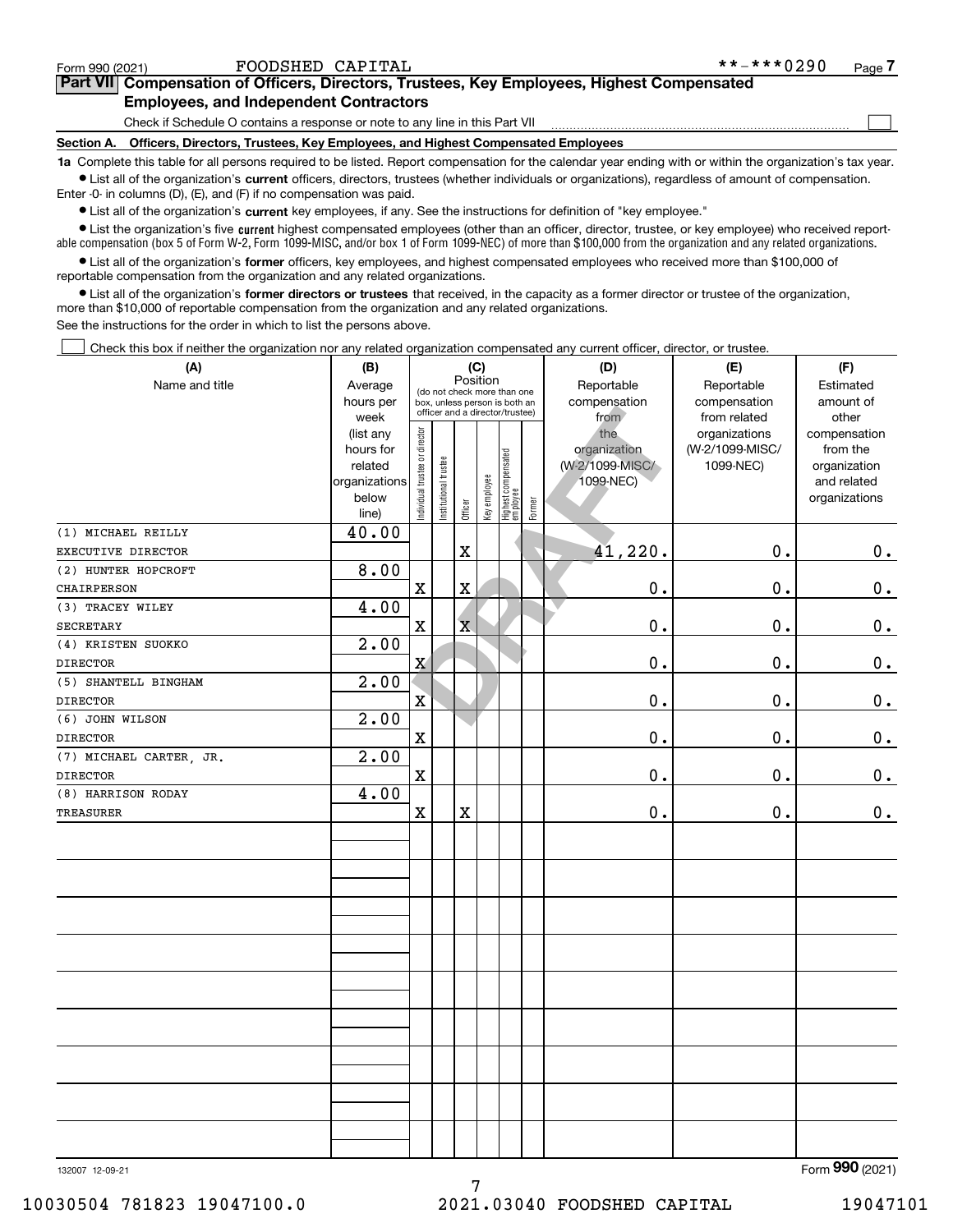|              | FOODSHED CAPITAL<br>Form 990 (2021)                                                                                                                           |                        |                                |                       |          |              |                                                                  |                       |                         | **-***0290                   |                                 |     |                    | Page 8                 |
|--------------|---------------------------------------------------------------------------------------------------------------------------------------------------------------|------------------------|--------------------------------|-----------------------|----------|--------------|------------------------------------------------------------------|-----------------------|-------------------------|------------------------------|---------------------------------|-----|--------------------|------------------------|
| Part VII     | Section A. Officers, Directors, Trustees, Key Employees, and Highest Compensated Employees (continued)                                                        |                        |                                |                       |          |              |                                                                  |                       |                         |                              |                                 |     |                    |                        |
|              | (A)                                                                                                                                                           | (B)                    |                                |                       | (C)      |              |                                                                  |                       | (D)                     | (E)                          |                                 |     | (F)                |                        |
|              | Name and title                                                                                                                                                | Average                |                                |                       | Position |              | (do not check more than one                                      |                       | Reportable              | Reportable                   |                                 |     | Estimated          |                        |
|              |                                                                                                                                                               | hours per<br>week      |                                |                       |          |              | box, unless person is both an<br>officer and a director/trustee) |                       | compensation<br>from    | compensation<br>from related |                                 |     | amount of<br>other |                        |
|              |                                                                                                                                                               | (list any              |                                |                       |          |              |                                                                  |                       | the                     | organizations                |                                 |     | compensation       |                        |
|              |                                                                                                                                                               | hours for              |                                |                       |          |              |                                                                  |                       | organization            | (W-2/1099-MISC/              |                                 |     | from the           |                        |
|              |                                                                                                                                                               | related                |                                |                       |          |              |                                                                  |                       | (W-2/1099-MISC/         | 1099-NEC)                    |                                 |     | organization       |                        |
|              |                                                                                                                                                               | organizations<br>below |                                |                       |          |              |                                                                  |                       | 1099-NEC)               |                              |                                 |     | and related        |                        |
|              |                                                                                                                                                               | line)                  | Individual trustee or director | Institutional trustee | Officer  | Key employee | Highest compensated<br>employee                                  | Former                |                         |                              |                                 |     | organizations      |                        |
|              |                                                                                                                                                               |                        |                                |                       |          |              |                                                                  |                       |                         |                              |                                 |     |                    |                        |
|              |                                                                                                                                                               |                        |                                |                       |          |              |                                                                  |                       |                         |                              |                                 |     |                    |                        |
|              |                                                                                                                                                               |                        |                                |                       |          |              |                                                                  |                       |                         |                              |                                 |     |                    |                        |
|              |                                                                                                                                                               |                        |                                |                       |          |              |                                                                  |                       |                         |                              |                                 |     |                    |                        |
|              |                                                                                                                                                               |                        |                                |                       |          |              |                                                                  |                       |                         |                              |                                 |     |                    |                        |
|              |                                                                                                                                                               |                        |                                |                       |          |              |                                                                  |                       |                         |                              |                                 |     |                    |                        |
|              |                                                                                                                                                               |                        |                                |                       |          |              |                                                                  |                       |                         |                              |                                 |     |                    |                        |
|              |                                                                                                                                                               |                        |                                |                       |          |              |                                                                  |                       |                         |                              |                                 |     |                    |                        |
|              |                                                                                                                                                               |                        |                                |                       |          |              |                                                                  |                       |                         |                              |                                 |     |                    |                        |
|              |                                                                                                                                                               |                        |                                |                       |          |              |                                                                  |                       |                         |                              |                                 |     |                    |                        |
|              |                                                                                                                                                               |                        |                                |                       |          |              |                                                                  |                       |                         |                              |                                 |     |                    |                        |
|              |                                                                                                                                                               |                        |                                |                       |          |              |                                                                  |                       |                         |                              |                                 |     |                    |                        |
|              |                                                                                                                                                               |                        |                                |                       |          |              |                                                                  |                       |                         |                              |                                 |     |                    |                        |
|              |                                                                                                                                                               |                        |                                |                       |          |              |                                                                  |                       |                         |                              |                                 |     |                    |                        |
|              |                                                                                                                                                               |                        |                                |                       |          |              |                                                                  |                       |                         |                              |                                 |     |                    |                        |
|              |                                                                                                                                                               |                        |                                |                       |          |              |                                                                  |                       |                         |                              |                                 |     |                    |                        |
|              |                                                                                                                                                               |                        |                                |                       |          |              |                                                                  |                       |                         |                              |                                 |     |                    |                        |
|              |                                                                                                                                                               |                        |                                |                       |          |              |                                                                  |                       |                         |                              |                                 |     |                    |                        |
|              | 1b Subtotal                                                                                                                                                   |                        |                                |                       |          |              |                                                                  | $\blacktriangleright$ | 41,220.<br>0.           |                              | 0.<br>$\overline{\mathbf{0}}$ . |     |                    | 0.<br>$\overline{0}$ . |
|              | c Total from continuation sheets to Part VII, Section A <b>Conservation</b>                                                                                   |                        |                                |                       |          |              |                                                                  |                       | 41,220.                 |                              | $\overline{\mathfrak{o}}$ .     |     |                    | $\overline{0}$ .       |
| 2            | d Total (add lines 1b and 1c)<br>Total number of individuals (including but not limited to those listed above) who received more than \$100,000 of reportable |                        |                                |                       |          |              |                                                                  |                       |                         |                              |                                 |     |                    |                        |
|              | compensation from the organization $\blacktriangleright$                                                                                                      |                        |                                |                       |          |              |                                                                  |                       |                         |                              |                                 |     |                    | 0                      |
|              |                                                                                                                                                               |                        |                                |                       |          |              |                                                                  |                       |                         |                              |                                 |     | Yes                | No                     |
| 3            | Did the organization list any former officer, director, trustee, key employee, or highest compensated employee on                                             |                        |                                |                       |          |              |                                                                  |                       |                         |                              |                                 |     |                    |                        |
|              | line 1a? If "Yes," complete Schedule J for such individual material content content to the complete Schedule J                                                |                        |                                |                       |          |              |                                                                  |                       |                         |                              |                                 | 3   |                    | х                      |
| 4            | For any individual listed on line 1a, is the sum of reportable compensation and other compensation from the organization                                      |                        |                                |                       |          |              |                                                                  |                       |                         |                              |                                 |     |                    |                        |
|              |                                                                                                                                                               |                        |                                |                       |          |              |                                                                  |                       |                         |                              |                                 | 4   |                    | х                      |
| 5            | Did any person listed on line 1a receive or accrue compensation from any unrelated organization or individual for services                                    |                        |                                |                       |          |              |                                                                  |                       |                         |                              |                                 |     |                    |                        |
|              |                                                                                                                                                               |                        |                                |                       |          |              |                                                                  |                       |                         |                              |                                 | 5   |                    | X                      |
|              | <b>Section B. Independent Contractors</b>                                                                                                                     |                        |                                |                       |          |              |                                                                  |                       |                         |                              |                                 |     |                    |                        |
| 1            | Complete this table for your five highest compensated independent contractors that received more than \$100,000 of compensation from                          |                        |                                |                       |          |              |                                                                  |                       |                         |                              |                                 |     |                    |                        |
|              | the organization. Report compensation for the calendar year ending with or within the organization's tax year.                                                |                        |                                |                       |          |              |                                                                  |                       |                         |                              |                                 |     |                    |                        |
|              | (A)<br>Name and business address                                                                                                                              |                        |                                |                       |          |              |                                                                  |                       | (B)                     |                              |                                 | (C) |                    |                        |
|              |                                                                                                                                                               |                        |                                | <b>NONE</b>           |          |              |                                                                  |                       | Description of services |                              |                                 |     | Compensation       |                        |
|              |                                                                                                                                                               |                        |                                |                       |          |              |                                                                  |                       |                         |                              |                                 |     |                    |                        |
|              |                                                                                                                                                               |                        |                                |                       |          |              |                                                                  |                       |                         |                              |                                 |     |                    |                        |
|              |                                                                                                                                                               |                        |                                |                       |          |              |                                                                  |                       |                         |                              |                                 |     |                    |                        |
|              |                                                                                                                                                               |                        |                                |                       |          |              |                                                                  |                       |                         |                              |                                 |     |                    |                        |
|              |                                                                                                                                                               |                        |                                |                       |          |              |                                                                  |                       |                         |                              |                                 |     |                    |                        |
|              |                                                                                                                                                               |                        |                                |                       |          |              |                                                                  |                       |                         |                              |                                 |     |                    |                        |
|              |                                                                                                                                                               |                        |                                |                       |          |              |                                                                  |                       |                         |                              |                                 |     |                    |                        |
|              |                                                                                                                                                               |                        |                                |                       |          |              |                                                                  |                       |                         |                              |                                 |     |                    |                        |
|              |                                                                                                                                                               |                        |                                |                       |          |              |                                                                  |                       |                         |                              |                                 |     |                    |                        |
| $\mathbf{2}$ | Total number of independent contractors (including but not limited to those listed above) who received more than                                              |                        |                                |                       |          |              |                                                                  |                       |                         |                              |                                 |     |                    |                        |
|              | \$100,000 of compensation from the organization                                                                                                               |                        |                                |                       |          | 0            |                                                                  |                       |                         |                              |                                 |     |                    |                        |
|              |                                                                                                                                                               |                        |                                |                       |          |              |                                                                  |                       |                         |                              |                                 |     |                    | Form 990 (2021)        |

132008 12-09-21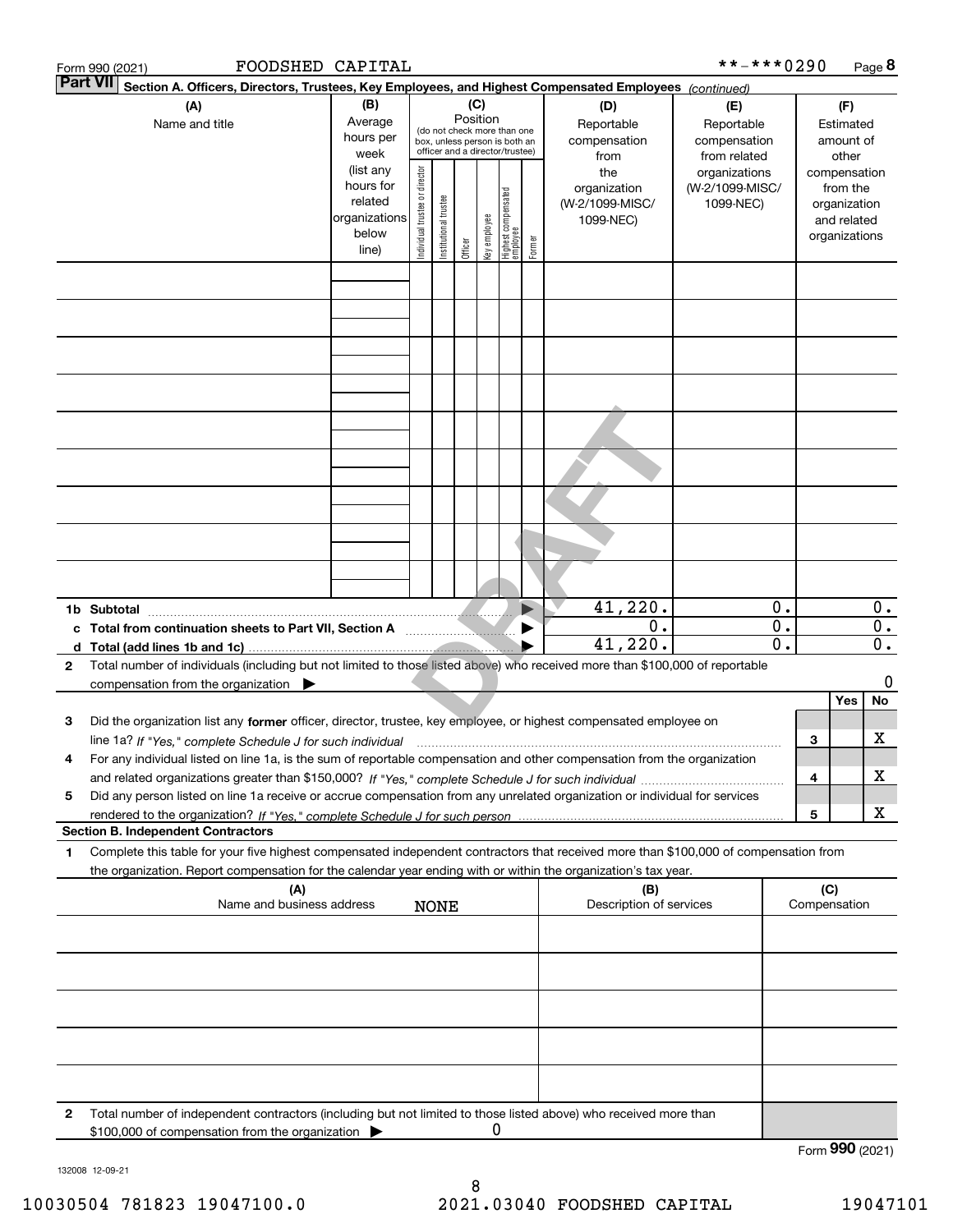| <b>Part VIII</b><br><b>Statement of Revenue</b><br>Check if Schedule O contains a response or note to any line in this Part VIII<br>(B)<br>$\overline{C}$<br>(D)<br>(A)<br>Related or exempt<br>Unrelated<br>Total revenue<br>from tax under<br>function revenue<br>lbusiness revenue<br>sections 512 - 514<br>1a<br>Contributions, Gifts, Grants<br>and Other Similar Amounts<br>1 a Federated campaigns<br>1 <sub>b</sub><br><b>b</b> Membership dues<br>$\ldots \ldots \ldots \ldots \ldots$<br>1 <sub>c</sub><br>Fundraising events<br>с<br>1 <sub>d</sub><br>d Related organizations<br>7,622.<br>1e<br>Government grants (contributions)<br>е<br>f All other contributions, gifts, grants, and<br>492,767.<br>1f<br>similar amounts not included above<br>$1g$ \$<br>Noncash contributions included in lines 1a-1f<br>g<br>500, 389.<br><b>Business Code</b><br>Program Service<br>Revenue<br>2 a<br><u> 1980 - John Stone, Amerikaansk politiker (</u><br>b<br><u> 1989 - Johann Barn, fransk politik amerikansk politik (</u><br>c<br><u> 1980 - Andrea Station Barbara, amerikan personal (</u><br>d<br><u> 1989 - Johann Barn, mars ann an t-Amhain ann an t-Amhain an t-Amhain an t-Amhain an t-Amhain ann an t-Amhain </u><br>е<br>All other program service revenue<br>f<br>▶<br>3<br>Investment income (including dividends, interest, and<br>5,561.<br>5,561.<br>Income from investment of tax-exempt bond proceeds<br>4<br>5<br>(i) Real<br>(ii) Personal<br>6a<br>Gross rents<br>6а<br>6 <sub>b</sub><br>Less: rental expenses<br>b<br>6 <sub>c</sub><br>Rental income or (loss)<br>c<br>d Net rental income or (loss)<br>(i) Securities<br>(ii) Other<br>7 a Gross amount from sales of<br>assets other than inventory<br>7a<br><b>b</b> Less: cost or other basis<br>evenue<br>7b<br>and sales expenses<br>7c<br>c Gain or (loss)<br>Other R<br>8 a Gross income from fundraising events (not<br>contributions reported on line 1c). See<br> 8a<br>l 8b<br><b>b</b> Less: direct expenses <i></i><br>c Net income or (loss) from fundraising events<br>9 a Gross income from gaming activities. See<br>  9a<br>9 <sub>b</sub><br><b>b</b> Less: direct expenses <b>manually</b><br>c Net income or (loss) from gaming activities _______________<br>10 a Gross sales of inventory, less returns<br> 10a<br>10b<br>c Net income or (loss) from sales of inventory<br><b>Business Code</b><br>Miscellaneous<br>11 a<br><u> 2008 - John Stone, Amerikaans en Stone († 18</u><br>evenue<br>b<br><u> 2008 - John Stein, Amerikaansk politiker (</u><br>c<br>the control of the control of the control of the control of the control of<br>505,950.<br>0.<br>0.<br>▶<br>12<br>132009 12-09-21 |  | FOODSHED CAPITAL<br>Form 990 (2021) |  | **-***0290 | Page 9           |
|------------------------------------------------------------------------------------------------------------------------------------------------------------------------------------------------------------------------------------------------------------------------------------------------------------------------------------------------------------------------------------------------------------------------------------------------------------------------------------------------------------------------------------------------------------------------------------------------------------------------------------------------------------------------------------------------------------------------------------------------------------------------------------------------------------------------------------------------------------------------------------------------------------------------------------------------------------------------------------------------------------------------------------------------------------------------------------------------------------------------------------------------------------------------------------------------------------------------------------------------------------------------------------------------------------------------------------------------------------------------------------------------------------------------------------------------------------------------------------------------------------------------------------------------------------------------------------------------------------------------------------------------------------------------------------------------------------------------------------------------------------------------------------------------------------------------------------------------------------------------------------------------------------------------------------------------------------------------------------------------------------------------------------------------------------------------------------------------------------------------------------------------------------------------------------------------------------------------------------------------------------------------------------------------------------------------------------------------------------------------------------------------------------------------------------------------------------------------------------------------------------------------------------------------------------------------------------------------------------------------------------------------------------------------------------------------------------|--|-------------------------------------|--|------------|------------------|
|                                                                                                                                                                                                                                                                                                                                                                                                                                                                                                                                                                                                                                                                                                                                                                                                                                                                                                                                                                                                                                                                                                                                                                                                                                                                                                                                                                                                                                                                                                                                                                                                                                                                                                                                                                                                                                                                                                                                                                                                                                                                                                                                                                                                                                                                                                                                                                                                                                                                                                                                                                                                                                                                                                            |  |                                     |  |            |                  |
|                                                                                                                                                                                                                                                                                                                                                                                                                                                                                                                                                                                                                                                                                                                                                                                                                                                                                                                                                                                                                                                                                                                                                                                                                                                                                                                                                                                                                                                                                                                                                                                                                                                                                                                                                                                                                                                                                                                                                                                                                                                                                                                                                                                                                                                                                                                                                                                                                                                                                                                                                                                                                                                                                                            |  |                                     |  |            |                  |
|                                                                                                                                                                                                                                                                                                                                                                                                                                                                                                                                                                                                                                                                                                                                                                                                                                                                                                                                                                                                                                                                                                                                                                                                                                                                                                                                                                                                                                                                                                                                                                                                                                                                                                                                                                                                                                                                                                                                                                                                                                                                                                                                                                                                                                                                                                                                                                                                                                                                                                                                                                                                                                                                                                            |  |                                     |  |            |                  |
|                                                                                                                                                                                                                                                                                                                                                                                                                                                                                                                                                                                                                                                                                                                                                                                                                                                                                                                                                                                                                                                                                                                                                                                                                                                                                                                                                                                                                                                                                                                                                                                                                                                                                                                                                                                                                                                                                                                                                                                                                                                                                                                                                                                                                                                                                                                                                                                                                                                                                                                                                                                                                                                                                                            |  |                                     |  |            | Revenue excluded |
|                                                                                                                                                                                                                                                                                                                                                                                                                                                                                                                                                                                                                                                                                                                                                                                                                                                                                                                                                                                                                                                                                                                                                                                                                                                                                                                                                                                                                                                                                                                                                                                                                                                                                                                                                                                                                                                                                                                                                                                                                                                                                                                                                                                                                                                                                                                                                                                                                                                                                                                                                                                                                                                                                                            |  |                                     |  |            |                  |
|                                                                                                                                                                                                                                                                                                                                                                                                                                                                                                                                                                                                                                                                                                                                                                                                                                                                                                                                                                                                                                                                                                                                                                                                                                                                                                                                                                                                                                                                                                                                                                                                                                                                                                                                                                                                                                                                                                                                                                                                                                                                                                                                                                                                                                                                                                                                                                                                                                                                                                                                                                                                                                                                                                            |  |                                     |  |            |                  |
|                                                                                                                                                                                                                                                                                                                                                                                                                                                                                                                                                                                                                                                                                                                                                                                                                                                                                                                                                                                                                                                                                                                                                                                                                                                                                                                                                                                                                                                                                                                                                                                                                                                                                                                                                                                                                                                                                                                                                                                                                                                                                                                                                                                                                                                                                                                                                                                                                                                                                                                                                                                                                                                                                                            |  |                                     |  |            |                  |
|                                                                                                                                                                                                                                                                                                                                                                                                                                                                                                                                                                                                                                                                                                                                                                                                                                                                                                                                                                                                                                                                                                                                                                                                                                                                                                                                                                                                                                                                                                                                                                                                                                                                                                                                                                                                                                                                                                                                                                                                                                                                                                                                                                                                                                                                                                                                                                                                                                                                                                                                                                                                                                                                                                            |  |                                     |  |            |                  |
|                                                                                                                                                                                                                                                                                                                                                                                                                                                                                                                                                                                                                                                                                                                                                                                                                                                                                                                                                                                                                                                                                                                                                                                                                                                                                                                                                                                                                                                                                                                                                                                                                                                                                                                                                                                                                                                                                                                                                                                                                                                                                                                                                                                                                                                                                                                                                                                                                                                                                                                                                                                                                                                                                                            |  |                                     |  |            |                  |
|                                                                                                                                                                                                                                                                                                                                                                                                                                                                                                                                                                                                                                                                                                                                                                                                                                                                                                                                                                                                                                                                                                                                                                                                                                                                                                                                                                                                                                                                                                                                                                                                                                                                                                                                                                                                                                                                                                                                                                                                                                                                                                                                                                                                                                                                                                                                                                                                                                                                                                                                                                                                                                                                                                            |  |                                     |  |            |                  |
|                                                                                                                                                                                                                                                                                                                                                                                                                                                                                                                                                                                                                                                                                                                                                                                                                                                                                                                                                                                                                                                                                                                                                                                                                                                                                                                                                                                                                                                                                                                                                                                                                                                                                                                                                                                                                                                                                                                                                                                                                                                                                                                                                                                                                                                                                                                                                                                                                                                                                                                                                                                                                                                                                                            |  |                                     |  |            |                  |
|                                                                                                                                                                                                                                                                                                                                                                                                                                                                                                                                                                                                                                                                                                                                                                                                                                                                                                                                                                                                                                                                                                                                                                                                                                                                                                                                                                                                                                                                                                                                                                                                                                                                                                                                                                                                                                                                                                                                                                                                                                                                                                                                                                                                                                                                                                                                                                                                                                                                                                                                                                                                                                                                                                            |  |                                     |  |            |                  |
|                                                                                                                                                                                                                                                                                                                                                                                                                                                                                                                                                                                                                                                                                                                                                                                                                                                                                                                                                                                                                                                                                                                                                                                                                                                                                                                                                                                                                                                                                                                                                                                                                                                                                                                                                                                                                                                                                                                                                                                                                                                                                                                                                                                                                                                                                                                                                                                                                                                                                                                                                                                                                                                                                                            |  |                                     |  |            |                  |
|                                                                                                                                                                                                                                                                                                                                                                                                                                                                                                                                                                                                                                                                                                                                                                                                                                                                                                                                                                                                                                                                                                                                                                                                                                                                                                                                                                                                                                                                                                                                                                                                                                                                                                                                                                                                                                                                                                                                                                                                                                                                                                                                                                                                                                                                                                                                                                                                                                                                                                                                                                                                                                                                                                            |  |                                     |  |            |                  |
|                                                                                                                                                                                                                                                                                                                                                                                                                                                                                                                                                                                                                                                                                                                                                                                                                                                                                                                                                                                                                                                                                                                                                                                                                                                                                                                                                                                                                                                                                                                                                                                                                                                                                                                                                                                                                                                                                                                                                                                                                                                                                                                                                                                                                                                                                                                                                                                                                                                                                                                                                                                                                                                                                                            |  |                                     |  |            |                  |
|                                                                                                                                                                                                                                                                                                                                                                                                                                                                                                                                                                                                                                                                                                                                                                                                                                                                                                                                                                                                                                                                                                                                                                                                                                                                                                                                                                                                                                                                                                                                                                                                                                                                                                                                                                                                                                                                                                                                                                                                                                                                                                                                                                                                                                                                                                                                                                                                                                                                                                                                                                                                                                                                                                            |  |                                     |  |            |                  |
|                                                                                                                                                                                                                                                                                                                                                                                                                                                                                                                                                                                                                                                                                                                                                                                                                                                                                                                                                                                                                                                                                                                                                                                                                                                                                                                                                                                                                                                                                                                                                                                                                                                                                                                                                                                                                                                                                                                                                                                                                                                                                                                                                                                                                                                                                                                                                                                                                                                                                                                                                                                                                                                                                                            |  |                                     |  |            |                  |
|                                                                                                                                                                                                                                                                                                                                                                                                                                                                                                                                                                                                                                                                                                                                                                                                                                                                                                                                                                                                                                                                                                                                                                                                                                                                                                                                                                                                                                                                                                                                                                                                                                                                                                                                                                                                                                                                                                                                                                                                                                                                                                                                                                                                                                                                                                                                                                                                                                                                                                                                                                                                                                                                                                            |  |                                     |  |            |                  |
|                                                                                                                                                                                                                                                                                                                                                                                                                                                                                                                                                                                                                                                                                                                                                                                                                                                                                                                                                                                                                                                                                                                                                                                                                                                                                                                                                                                                                                                                                                                                                                                                                                                                                                                                                                                                                                                                                                                                                                                                                                                                                                                                                                                                                                                                                                                                                                                                                                                                                                                                                                                                                                                                                                            |  |                                     |  |            |                  |
|                                                                                                                                                                                                                                                                                                                                                                                                                                                                                                                                                                                                                                                                                                                                                                                                                                                                                                                                                                                                                                                                                                                                                                                                                                                                                                                                                                                                                                                                                                                                                                                                                                                                                                                                                                                                                                                                                                                                                                                                                                                                                                                                                                                                                                                                                                                                                                                                                                                                                                                                                                                                                                                                                                            |  |                                     |  |            |                  |
|                                                                                                                                                                                                                                                                                                                                                                                                                                                                                                                                                                                                                                                                                                                                                                                                                                                                                                                                                                                                                                                                                                                                                                                                                                                                                                                                                                                                                                                                                                                                                                                                                                                                                                                                                                                                                                                                                                                                                                                                                                                                                                                                                                                                                                                                                                                                                                                                                                                                                                                                                                                                                                                                                                            |  |                                     |  |            |                  |
|                                                                                                                                                                                                                                                                                                                                                                                                                                                                                                                                                                                                                                                                                                                                                                                                                                                                                                                                                                                                                                                                                                                                                                                                                                                                                                                                                                                                                                                                                                                                                                                                                                                                                                                                                                                                                                                                                                                                                                                                                                                                                                                                                                                                                                                                                                                                                                                                                                                                                                                                                                                                                                                                                                            |  |                                     |  |            |                  |
|                                                                                                                                                                                                                                                                                                                                                                                                                                                                                                                                                                                                                                                                                                                                                                                                                                                                                                                                                                                                                                                                                                                                                                                                                                                                                                                                                                                                                                                                                                                                                                                                                                                                                                                                                                                                                                                                                                                                                                                                                                                                                                                                                                                                                                                                                                                                                                                                                                                                                                                                                                                                                                                                                                            |  |                                     |  |            |                  |
|                                                                                                                                                                                                                                                                                                                                                                                                                                                                                                                                                                                                                                                                                                                                                                                                                                                                                                                                                                                                                                                                                                                                                                                                                                                                                                                                                                                                                                                                                                                                                                                                                                                                                                                                                                                                                                                                                                                                                                                                                                                                                                                                                                                                                                                                                                                                                                                                                                                                                                                                                                                                                                                                                                            |  |                                     |  |            |                  |
|                                                                                                                                                                                                                                                                                                                                                                                                                                                                                                                                                                                                                                                                                                                                                                                                                                                                                                                                                                                                                                                                                                                                                                                                                                                                                                                                                                                                                                                                                                                                                                                                                                                                                                                                                                                                                                                                                                                                                                                                                                                                                                                                                                                                                                                                                                                                                                                                                                                                                                                                                                                                                                                                                                            |  |                                     |  |            |                  |
|                                                                                                                                                                                                                                                                                                                                                                                                                                                                                                                                                                                                                                                                                                                                                                                                                                                                                                                                                                                                                                                                                                                                                                                                                                                                                                                                                                                                                                                                                                                                                                                                                                                                                                                                                                                                                                                                                                                                                                                                                                                                                                                                                                                                                                                                                                                                                                                                                                                                                                                                                                                                                                                                                                            |  |                                     |  |            |                  |
|                                                                                                                                                                                                                                                                                                                                                                                                                                                                                                                                                                                                                                                                                                                                                                                                                                                                                                                                                                                                                                                                                                                                                                                                                                                                                                                                                                                                                                                                                                                                                                                                                                                                                                                                                                                                                                                                                                                                                                                                                                                                                                                                                                                                                                                                                                                                                                                                                                                                                                                                                                                                                                                                                                            |  |                                     |  |            |                  |
|                                                                                                                                                                                                                                                                                                                                                                                                                                                                                                                                                                                                                                                                                                                                                                                                                                                                                                                                                                                                                                                                                                                                                                                                                                                                                                                                                                                                                                                                                                                                                                                                                                                                                                                                                                                                                                                                                                                                                                                                                                                                                                                                                                                                                                                                                                                                                                                                                                                                                                                                                                                                                                                                                                            |  |                                     |  |            |                  |
|                                                                                                                                                                                                                                                                                                                                                                                                                                                                                                                                                                                                                                                                                                                                                                                                                                                                                                                                                                                                                                                                                                                                                                                                                                                                                                                                                                                                                                                                                                                                                                                                                                                                                                                                                                                                                                                                                                                                                                                                                                                                                                                                                                                                                                                                                                                                                                                                                                                                                                                                                                                                                                                                                                            |  |                                     |  |            |                  |
|                                                                                                                                                                                                                                                                                                                                                                                                                                                                                                                                                                                                                                                                                                                                                                                                                                                                                                                                                                                                                                                                                                                                                                                                                                                                                                                                                                                                                                                                                                                                                                                                                                                                                                                                                                                                                                                                                                                                                                                                                                                                                                                                                                                                                                                                                                                                                                                                                                                                                                                                                                                                                                                                                                            |  |                                     |  |            |                  |
|                                                                                                                                                                                                                                                                                                                                                                                                                                                                                                                                                                                                                                                                                                                                                                                                                                                                                                                                                                                                                                                                                                                                                                                                                                                                                                                                                                                                                                                                                                                                                                                                                                                                                                                                                                                                                                                                                                                                                                                                                                                                                                                                                                                                                                                                                                                                                                                                                                                                                                                                                                                                                                                                                                            |  |                                     |  |            |                  |
|                                                                                                                                                                                                                                                                                                                                                                                                                                                                                                                                                                                                                                                                                                                                                                                                                                                                                                                                                                                                                                                                                                                                                                                                                                                                                                                                                                                                                                                                                                                                                                                                                                                                                                                                                                                                                                                                                                                                                                                                                                                                                                                                                                                                                                                                                                                                                                                                                                                                                                                                                                                                                                                                                                            |  |                                     |  |            |                  |
|                                                                                                                                                                                                                                                                                                                                                                                                                                                                                                                                                                                                                                                                                                                                                                                                                                                                                                                                                                                                                                                                                                                                                                                                                                                                                                                                                                                                                                                                                                                                                                                                                                                                                                                                                                                                                                                                                                                                                                                                                                                                                                                                                                                                                                                                                                                                                                                                                                                                                                                                                                                                                                                                                                            |  |                                     |  |            |                  |
|                                                                                                                                                                                                                                                                                                                                                                                                                                                                                                                                                                                                                                                                                                                                                                                                                                                                                                                                                                                                                                                                                                                                                                                                                                                                                                                                                                                                                                                                                                                                                                                                                                                                                                                                                                                                                                                                                                                                                                                                                                                                                                                                                                                                                                                                                                                                                                                                                                                                                                                                                                                                                                                                                                            |  |                                     |  |            |                  |
|                                                                                                                                                                                                                                                                                                                                                                                                                                                                                                                                                                                                                                                                                                                                                                                                                                                                                                                                                                                                                                                                                                                                                                                                                                                                                                                                                                                                                                                                                                                                                                                                                                                                                                                                                                                                                                                                                                                                                                                                                                                                                                                                                                                                                                                                                                                                                                                                                                                                                                                                                                                                                                                                                                            |  |                                     |  |            |                  |
|                                                                                                                                                                                                                                                                                                                                                                                                                                                                                                                                                                                                                                                                                                                                                                                                                                                                                                                                                                                                                                                                                                                                                                                                                                                                                                                                                                                                                                                                                                                                                                                                                                                                                                                                                                                                                                                                                                                                                                                                                                                                                                                                                                                                                                                                                                                                                                                                                                                                                                                                                                                                                                                                                                            |  |                                     |  |            |                  |
|                                                                                                                                                                                                                                                                                                                                                                                                                                                                                                                                                                                                                                                                                                                                                                                                                                                                                                                                                                                                                                                                                                                                                                                                                                                                                                                                                                                                                                                                                                                                                                                                                                                                                                                                                                                                                                                                                                                                                                                                                                                                                                                                                                                                                                                                                                                                                                                                                                                                                                                                                                                                                                                                                                            |  |                                     |  |            |                  |
|                                                                                                                                                                                                                                                                                                                                                                                                                                                                                                                                                                                                                                                                                                                                                                                                                                                                                                                                                                                                                                                                                                                                                                                                                                                                                                                                                                                                                                                                                                                                                                                                                                                                                                                                                                                                                                                                                                                                                                                                                                                                                                                                                                                                                                                                                                                                                                                                                                                                                                                                                                                                                                                                                                            |  |                                     |  |            |                  |
|                                                                                                                                                                                                                                                                                                                                                                                                                                                                                                                                                                                                                                                                                                                                                                                                                                                                                                                                                                                                                                                                                                                                                                                                                                                                                                                                                                                                                                                                                                                                                                                                                                                                                                                                                                                                                                                                                                                                                                                                                                                                                                                                                                                                                                                                                                                                                                                                                                                                                                                                                                                                                                                                                                            |  |                                     |  |            |                  |
|                                                                                                                                                                                                                                                                                                                                                                                                                                                                                                                                                                                                                                                                                                                                                                                                                                                                                                                                                                                                                                                                                                                                                                                                                                                                                                                                                                                                                                                                                                                                                                                                                                                                                                                                                                                                                                                                                                                                                                                                                                                                                                                                                                                                                                                                                                                                                                                                                                                                                                                                                                                                                                                                                                            |  |                                     |  |            |                  |
|                                                                                                                                                                                                                                                                                                                                                                                                                                                                                                                                                                                                                                                                                                                                                                                                                                                                                                                                                                                                                                                                                                                                                                                                                                                                                                                                                                                                                                                                                                                                                                                                                                                                                                                                                                                                                                                                                                                                                                                                                                                                                                                                                                                                                                                                                                                                                                                                                                                                                                                                                                                                                                                                                                            |  |                                     |  |            |                  |
|                                                                                                                                                                                                                                                                                                                                                                                                                                                                                                                                                                                                                                                                                                                                                                                                                                                                                                                                                                                                                                                                                                                                                                                                                                                                                                                                                                                                                                                                                                                                                                                                                                                                                                                                                                                                                                                                                                                                                                                                                                                                                                                                                                                                                                                                                                                                                                                                                                                                                                                                                                                                                                                                                                            |  |                                     |  |            |                  |
|                                                                                                                                                                                                                                                                                                                                                                                                                                                                                                                                                                                                                                                                                                                                                                                                                                                                                                                                                                                                                                                                                                                                                                                                                                                                                                                                                                                                                                                                                                                                                                                                                                                                                                                                                                                                                                                                                                                                                                                                                                                                                                                                                                                                                                                                                                                                                                                                                                                                                                                                                                                                                                                                                                            |  |                                     |  |            |                  |
|                                                                                                                                                                                                                                                                                                                                                                                                                                                                                                                                                                                                                                                                                                                                                                                                                                                                                                                                                                                                                                                                                                                                                                                                                                                                                                                                                                                                                                                                                                                                                                                                                                                                                                                                                                                                                                                                                                                                                                                                                                                                                                                                                                                                                                                                                                                                                                                                                                                                                                                                                                                                                                                                                                            |  |                                     |  |            |                  |
|                                                                                                                                                                                                                                                                                                                                                                                                                                                                                                                                                                                                                                                                                                                                                                                                                                                                                                                                                                                                                                                                                                                                                                                                                                                                                                                                                                                                                                                                                                                                                                                                                                                                                                                                                                                                                                                                                                                                                                                                                                                                                                                                                                                                                                                                                                                                                                                                                                                                                                                                                                                                                                                                                                            |  |                                     |  |            |                  |
|                                                                                                                                                                                                                                                                                                                                                                                                                                                                                                                                                                                                                                                                                                                                                                                                                                                                                                                                                                                                                                                                                                                                                                                                                                                                                                                                                                                                                                                                                                                                                                                                                                                                                                                                                                                                                                                                                                                                                                                                                                                                                                                                                                                                                                                                                                                                                                                                                                                                                                                                                                                                                                                                                                            |  |                                     |  |            |                  |
|                                                                                                                                                                                                                                                                                                                                                                                                                                                                                                                                                                                                                                                                                                                                                                                                                                                                                                                                                                                                                                                                                                                                                                                                                                                                                                                                                                                                                                                                                                                                                                                                                                                                                                                                                                                                                                                                                                                                                                                                                                                                                                                                                                                                                                                                                                                                                                                                                                                                                                                                                                                                                                                                                                            |  |                                     |  |            |                  |
|                                                                                                                                                                                                                                                                                                                                                                                                                                                                                                                                                                                                                                                                                                                                                                                                                                                                                                                                                                                                                                                                                                                                                                                                                                                                                                                                                                                                                                                                                                                                                                                                                                                                                                                                                                                                                                                                                                                                                                                                                                                                                                                                                                                                                                                                                                                                                                                                                                                                                                                                                                                                                                                                                                            |  |                                     |  |            |                  |
|                                                                                                                                                                                                                                                                                                                                                                                                                                                                                                                                                                                                                                                                                                                                                                                                                                                                                                                                                                                                                                                                                                                                                                                                                                                                                                                                                                                                                                                                                                                                                                                                                                                                                                                                                                                                                                                                                                                                                                                                                                                                                                                                                                                                                                                                                                                                                                                                                                                                                                                                                                                                                                                                                                            |  |                                     |  |            |                  |
|                                                                                                                                                                                                                                                                                                                                                                                                                                                                                                                                                                                                                                                                                                                                                                                                                                                                                                                                                                                                                                                                                                                                                                                                                                                                                                                                                                                                                                                                                                                                                                                                                                                                                                                                                                                                                                                                                                                                                                                                                                                                                                                                                                                                                                                                                                                                                                                                                                                                                                                                                                                                                                                                                                            |  |                                     |  |            |                  |
|                                                                                                                                                                                                                                                                                                                                                                                                                                                                                                                                                                                                                                                                                                                                                                                                                                                                                                                                                                                                                                                                                                                                                                                                                                                                                                                                                                                                                                                                                                                                                                                                                                                                                                                                                                                                                                                                                                                                                                                                                                                                                                                                                                                                                                                                                                                                                                                                                                                                                                                                                                                                                                                                                                            |  |                                     |  |            |                  |
|                                                                                                                                                                                                                                                                                                                                                                                                                                                                                                                                                                                                                                                                                                                                                                                                                                                                                                                                                                                                                                                                                                                                                                                                                                                                                                                                                                                                                                                                                                                                                                                                                                                                                                                                                                                                                                                                                                                                                                                                                                                                                                                                                                                                                                                                                                                                                                                                                                                                                                                                                                                                                                                                                                            |  |                                     |  |            |                  |
|                                                                                                                                                                                                                                                                                                                                                                                                                                                                                                                                                                                                                                                                                                                                                                                                                                                                                                                                                                                                                                                                                                                                                                                                                                                                                                                                                                                                                                                                                                                                                                                                                                                                                                                                                                                                                                                                                                                                                                                                                                                                                                                                                                                                                                                                                                                                                                                                                                                                                                                                                                                                                                                                                                            |  |                                     |  |            |                  |
|                                                                                                                                                                                                                                                                                                                                                                                                                                                                                                                                                                                                                                                                                                                                                                                                                                                                                                                                                                                                                                                                                                                                                                                                                                                                                                                                                                                                                                                                                                                                                                                                                                                                                                                                                                                                                                                                                                                                                                                                                                                                                                                                                                                                                                                                                                                                                                                                                                                                                                                                                                                                                                                                                                            |  |                                     |  |            |                  |
|                                                                                                                                                                                                                                                                                                                                                                                                                                                                                                                                                                                                                                                                                                                                                                                                                                                                                                                                                                                                                                                                                                                                                                                                                                                                                                                                                                                                                                                                                                                                                                                                                                                                                                                                                                                                                                                                                                                                                                                                                                                                                                                                                                                                                                                                                                                                                                                                                                                                                                                                                                                                                                                                                                            |  |                                     |  |            |                  |
|                                                                                                                                                                                                                                                                                                                                                                                                                                                                                                                                                                                                                                                                                                                                                                                                                                                                                                                                                                                                                                                                                                                                                                                                                                                                                                                                                                                                                                                                                                                                                                                                                                                                                                                                                                                                                                                                                                                                                                                                                                                                                                                                                                                                                                                                                                                                                                                                                                                                                                                                                                                                                                                                                                            |  |                                     |  |            |                  |
|                                                                                                                                                                                                                                                                                                                                                                                                                                                                                                                                                                                                                                                                                                                                                                                                                                                                                                                                                                                                                                                                                                                                                                                                                                                                                                                                                                                                                                                                                                                                                                                                                                                                                                                                                                                                                                                                                                                                                                                                                                                                                                                                                                                                                                                                                                                                                                                                                                                                                                                                                                                                                                                                                                            |  |                                     |  |            |                  |
|                                                                                                                                                                                                                                                                                                                                                                                                                                                                                                                                                                                                                                                                                                                                                                                                                                                                                                                                                                                                                                                                                                                                                                                                                                                                                                                                                                                                                                                                                                                                                                                                                                                                                                                                                                                                                                                                                                                                                                                                                                                                                                                                                                                                                                                                                                                                                                                                                                                                                                                                                                                                                                                                                                            |  |                                     |  |            |                  |
|                                                                                                                                                                                                                                                                                                                                                                                                                                                                                                                                                                                                                                                                                                                                                                                                                                                                                                                                                                                                                                                                                                                                                                                                                                                                                                                                                                                                                                                                                                                                                                                                                                                                                                                                                                                                                                                                                                                                                                                                                                                                                                                                                                                                                                                                                                                                                                                                                                                                                                                                                                                                                                                                                                            |  |                                     |  |            |                  |
|                                                                                                                                                                                                                                                                                                                                                                                                                                                                                                                                                                                                                                                                                                                                                                                                                                                                                                                                                                                                                                                                                                                                                                                                                                                                                                                                                                                                                                                                                                                                                                                                                                                                                                                                                                                                                                                                                                                                                                                                                                                                                                                                                                                                                                                                                                                                                                                                                                                                                                                                                                                                                                                                                                            |  |                                     |  |            |                  |
|                                                                                                                                                                                                                                                                                                                                                                                                                                                                                                                                                                                                                                                                                                                                                                                                                                                                                                                                                                                                                                                                                                                                                                                                                                                                                                                                                                                                                                                                                                                                                                                                                                                                                                                                                                                                                                                                                                                                                                                                                                                                                                                                                                                                                                                                                                                                                                                                                                                                                                                                                                                                                                                                                                            |  |                                     |  |            |                  |
|                                                                                                                                                                                                                                                                                                                                                                                                                                                                                                                                                                                                                                                                                                                                                                                                                                                                                                                                                                                                                                                                                                                                                                                                                                                                                                                                                                                                                                                                                                                                                                                                                                                                                                                                                                                                                                                                                                                                                                                                                                                                                                                                                                                                                                                                                                                                                                                                                                                                                                                                                                                                                                                                                                            |  |                                     |  |            |                  |
|                                                                                                                                                                                                                                                                                                                                                                                                                                                                                                                                                                                                                                                                                                                                                                                                                                                                                                                                                                                                                                                                                                                                                                                                                                                                                                                                                                                                                                                                                                                                                                                                                                                                                                                                                                                                                                                                                                                                                                                                                                                                                                                                                                                                                                                                                                                                                                                                                                                                                                                                                                                                                                                                                                            |  |                                     |  |            |                  |
|                                                                                                                                                                                                                                                                                                                                                                                                                                                                                                                                                                                                                                                                                                                                                                                                                                                                                                                                                                                                                                                                                                                                                                                                                                                                                                                                                                                                                                                                                                                                                                                                                                                                                                                                                                                                                                                                                                                                                                                                                                                                                                                                                                                                                                                                                                                                                                                                                                                                                                                                                                                                                                                                                                            |  |                                     |  |            |                  |
|                                                                                                                                                                                                                                                                                                                                                                                                                                                                                                                                                                                                                                                                                                                                                                                                                                                                                                                                                                                                                                                                                                                                                                                                                                                                                                                                                                                                                                                                                                                                                                                                                                                                                                                                                                                                                                                                                                                                                                                                                                                                                                                                                                                                                                                                                                                                                                                                                                                                                                                                                                                                                                                                                                            |  |                                     |  |            |                  |
|                                                                                                                                                                                                                                                                                                                                                                                                                                                                                                                                                                                                                                                                                                                                                                                                                                                                                                                                                                                                                                                                                                                                                                                                                                                                                                                                                                                                                                                                                                                                                                                                                                                                                                                                                                                                                                                                                                                                                                                                                                                                                                                                                                                                                                                                                                                                                                                                                                                                                                                                                                                                                                                                                                            |  |                                     |  |            |                  |
|                                                                                                                                                                                                                                                                                                                                                                                                                                                                                                                                                                                                                                                                                                                                                                                                                                                                                                                                                                                                                                                                                                                                                                                                                                                                                                                                                                                                                                                                                                                                                                                                                                                                                                                                                                                                                                                                                                                                                                                                                                                                                                                                                                                                                                                                                                                                                                                                                                                                                                                                                                                                                                                                                                            |  |                                     |  |            | 5,561.           |
|                                                                                                                                                                                                                                                                                                                                                                                                                                                                                                                                                                                                                                                                                                                                                                                                                                                                                                                                                                                                                                                                                                                                                                                                                                                                                                                                                                                                                                                                                                                                                                                                                                                                                                                                                                                                                                                                                                                                                                                                                                                                                                                                                                                                                                                                                                                                                                                                                                                                                                                                                                                                                                                                                                            |  |                                     |  |            | Form 990 (2021)  |

132009 12-09-21

9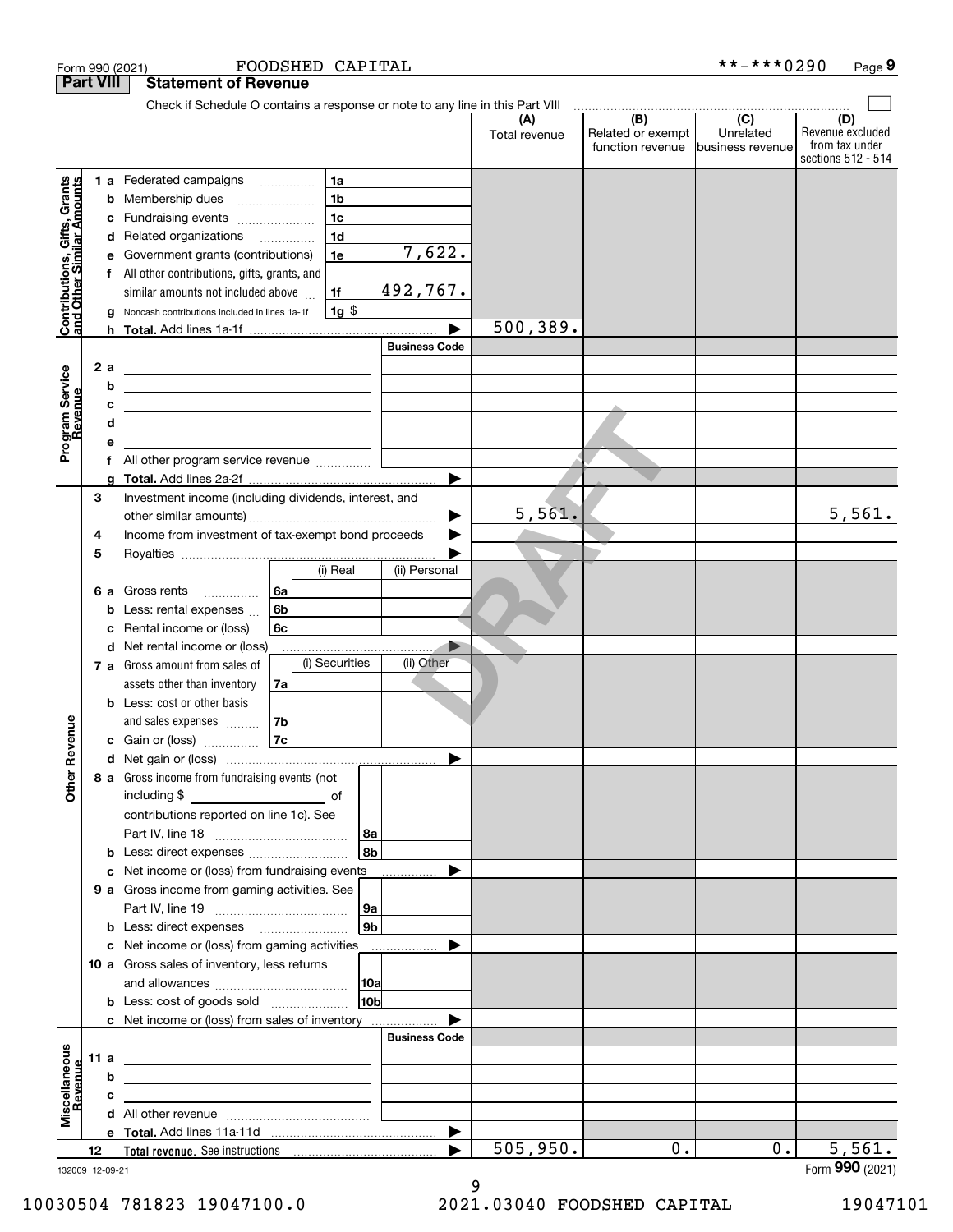Form 990 (2021) **FOODSHED CAPITAL \* \* - \* \* \* 0 2 9 0** page **Part IX Statement of Functional Expenses**

|              | Section 501(c)(3) and 501(c)(4) organizations must complete all columns. All other organizations must complete column (A).<br>Check if Schedule O contains a response or note to any line in this Part IX |                       |                             |                                    | $\overline{\mathbf{X}}$ |
|--------------|-----------------------------------------------------------------------------------------------------------------------------------------------------------------------------------------------------------|-----------------------|-----------------------------|------------------------------------|-------------------------|
|              | Do not include amounts reported on lines 6b,                                                                                                                                                              | (A)                   | (B)                         | (C)                                | (D)                     |
|              | 7b, 8b, 9b, and 10b of Part VIII.                                                                                                                                                                         | Total expenses        | Program service<br>expenses | Management and<br>general expenses | Fundraising<br>expenses |
| 1.           | Grants and other assistance to domestic organizations                                                                                                                                                     |                       |                             |                                    |                         |
|              | and domestic governments. See Part IV, line 21<br>$\ddotsc$                                                                                                                                               | 12,000.               | 12,000.                     |                                    |                         |
| $\mathbf{2}$ | Grants and other assistance to domestic                                                                                                                                                                   |                       |                             |                                    |                         |
|              | individuals. See Part IV, line 22                                                                                                                                                                         |                       |                             |                                    |                         |
| 3            | Grants and other assistance to foreign                                                                                                                                                                    |                       |                             |                                    |                         |
|              | organizations, foreign governments, and foreign                                                                                                                                                           |                       |                             |                                    |                         |
|              | individuals. See Part IV, lines 15 and 16                                                                                                                                                                 |                       |                             |                                    |                         |
| 4            | Benefits paid to or for members                                                                                                                                                                           |                       |                             |                                    |                         |
| 5            | Compensation of current officers, directors,                                                                                                                                                              |                       |                             |                                    |                         |
|              | trustees, and key employees                                                                                                                                                                               | 41,220.               | 23,470.                     | 15,531.                            | 2,219.                  |
| 6            | Compensation not included above to disqualified                                                                                                                                                           |                       |                             |                                    |                         |
|              | persons (as defined under section 4958(f)(1)) and                                                                                                                                                         |                       |                             |                                    |                         |
|              | persons described in section 4958(c)(3)(B)                                                                                                                                                                |                       |                             |                                    |                         |
| 7            |                                                                                                                                                                                                           | 85,418.               | 85,418.                     |                                    |                         |
| 8            | Pension plan accruals and contributions (include                                                                                                                                                          |                       |                             |                                    |                         |
|              | section 401(k) and 403(b) employer contributions)                                                                                                                                                         |                       |                             |                                    |                         |
| 9            |                                                                                                                                                                                                           |                       |                             |                                    |                         |
| 10           |                                                                                                                                                                                                           | 9,738.                | 9,738.                      |                                    |                         |
| 11           | Fees for services (nonemployees):                                                                                                                                                                         |                       |                             |                                    |                         |
| a            |                                                                                                                                                                                                           |                       |                             |                                    |                         |
| b            |                                                                                                                                                                                                           |                       |                             |                                    |                         |
| с            |                                                                                                                                                                                                           | $\overline{20,351}$ . | 2,205.                      | 18,146.                            |                         |
| d            |                                                                                                                                                                                                           |                       |                             |                                    |                         |
| е            | Professional fundraising services. See Part IV, line 17                                                                                                                                                   |                       |                             |                                    |                         |
| f            | Investment management fees                                                                                                                                                                                |                       |                             |                                    |                         |
| g            | Other. (If line 11g amount exceeds 10% of line 25,                                                                                                                                                        |                       |                             |                                    |                         |
|              | column (A), amount, list line 11g expenses on Sch O.)                                                                                                                                                     | 29, 263.              | 29,263.                     |                                    |                         |
| 12           |                                                                                                                                                                                                           | 7, 153.               | $\overline{241}$ .          | 6,912.                             |                         |
| 13           |                                                                                                                                                                                                           | 26,897.               |                             | $\overline{26,603}$ .              | 294.                    |
| 14           |                                                                                                                                                                                                           |                       |                             |                                    |                         |
| 15           |                                                                                                                                                                                                           |                       |                             |                                    |                         |
| 16           |                                                                                                                                                                                                           | 15,600.               | 15,600.                     |                                    |                         |
| 17           | Travel                                                                                                                                                                                                    | 1,092.                | 995.                        | 97.                                |                         |
| 18           | Payments of travel or entertainment expenses                                                                                                                                                              |                       |                             |                                    |                         |
|              | for any federal, state, or local public officials                                                                                                                                                         |                       |                             |                                    |                         |
| 19           | Conferences, conventions, and meetings                                                                                                                                                                    |                       |                             |                                    |                         |
| 20           | Interest                                                                                                                                                                                                  | 4,921.                | 4,921.                      |                                    |                         |
| 21           |                                                                                                                                                                                                           |                       |                             |                                    |                         |
| 22           | Depreciation, depletion, and amortization                                                                                                                                                                 |                       |                             |                                    |                         |
| 23           | Insurance                                                                                                                                                                                                 |                       |                             |                                    |                         |
| 24           | Other expenses. Itemize expenses not covered<br>above. (List miscellaneous expenses on line 24e. If                                                                                                       |                       |                             |                                    |                         |
|              | line 24e amount exceeds 10% of line 25, column (A),                                                                                                                                                       |                       |                             |                                    |                         |
| a            | amount, list line 24e expenses on Schedule O.)<br>PROVISION FOR LOAN LOSS                                                                                                                                 | 22,746.               | 22,746.                     |                                    |                         |
|              | TRAINING                                                                                                                                                                                                  | 8,810.                | 8,810.                      |                                    |                         |
| с            |                                                                                                                                                                                                           |                       |                             |                                    |                         |
| d            |                                                                                                                                                                                                           |                       |                             |                                    |                         |
|              | e All other expenses                                                                                                                                                                                      |                       |                             |                                    |                         |
| 25           | Total functional expenses. Add lines 1 through 24e                                                                                                                                                        | 285, 209.             | 215,407.                    | 67,289.                            | 2,513.                  |
| 26           | Joint costs. Complete this line only if the organization                                                                                                                                                  |                       |                             |                                    |                         |
|              | reported in column (B) joint costs from a combined                                                                                                                                                        |                       |                             |                                    |                         |
|              | educational campaign and fundraising solicitation.                                                                                                                                                        |                       |                             |                                    |                         |
|              | Check here $\blacktriangleright$<br>if following SOP 98-2 (ASC 958-720)                                                                                                                                   |                       |                             |                                    |                         |

132010 12-09-21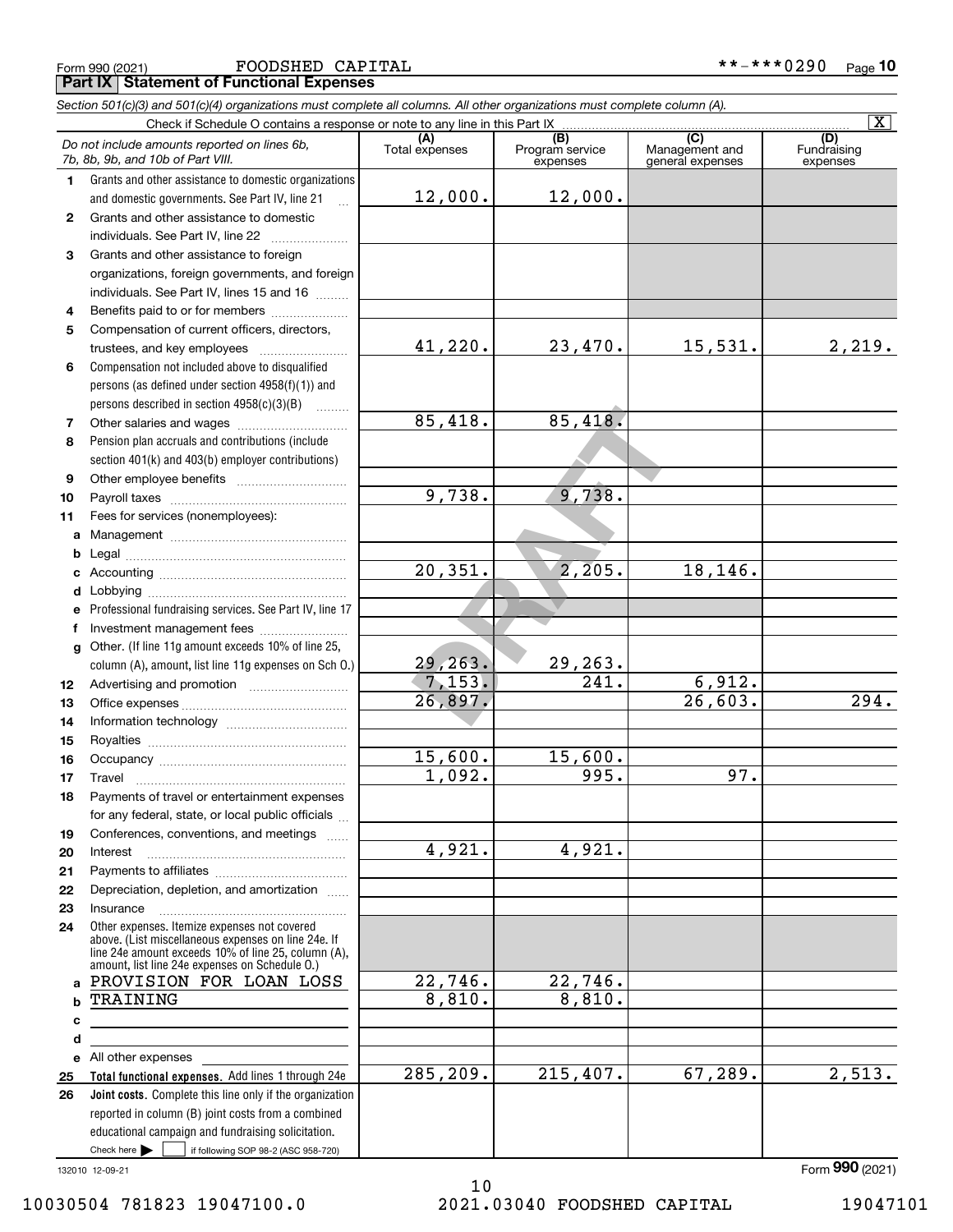### Form 990 (2021) **FOODSHED CAPITAL \* \* - \* \* \* 0 2 9 0** page

**Part X Balance Sheet**

 $\overline{\phantom{0}}$ 

|                                            |    | Check if Schedule O contains a response or note to any line in this Part X         |          |                          |                 |                    |
|--------------------------------------------|----|------------------------------------------------------------------------------------|----------|--------------------------|-----------------|--------------------|
|                                            |    |                                                                                    |          | (A)<br>Beginning of year |                 | (B)<br>End of year |
|                                            | 1  |                                                                                    |          | 413,777.                 | $\mathbf{1}$    | 568, 276.          |
| Assets                                     | 2  |                                                                                    | 60,000.  | $\overline{2}$           | 49,854.         |                    |
|                                            | 3  |                                                                                    |          |                          |                 |                    |
|                                            | 4  |                                                                                    |          |                          | 4               |                    |
|                                            | 5  | Loans and other receivables from any current or former officer, director,          |          |                          |                 |                    |
|                                            |    | trustee, key employee, creator or founder, substantial contributor, or 35%         |          |                          |                 |                    |
|                                            |    | controlled entity or family member of any of these persons                         |          |                          | 5               |                    |
|                                            | 6  | Loans and other receivables from other disqualified persons (as defined            |          |                          |                 |                    |
|                                            |    | under section $4958(f)(1)$ , and persons described in section $4958(c)(3)(B)$      | $\ldots$ |                          | 6               |                    |
|                                            | 7  |                                                                                    |          | 173,420.                 | $\overline{7}$  | 572, 371.          |
|                                            | 8  |                                                                                    |          |                          | 8               |                    |
|                                            | 9  | Prepaid expenses and deferred charges                                              |          |                          | 9               |                    |
|                                            |    | 10a Land, buildings, and equipment: cost or other                                  |          |                          |                 |                    |
|                                            |    | basis. Complete Part VI of Schedule D    10a                                       |          |                          |                 |                    |
|                                            | b  | $\frac{10b}{100}$<br>Less: accumulated depreciation                                |          |                          | 10 <sub>c</sub> |                    |
|                                            | 11 |                                                                                    |          | 11                       |                 |                    |
|                                            | 12 |                                                                                    |          | 12                       |                 |                    |
|                                            | 13 | Investments - program-related. See Part IV, line 11                                |          | 13                       |                 |                    |
|                                            | 14 |                                                                                    |          | 14                       |                 |                    |
|                                            | 15 |                                                                                    | 11,489.  | 15                       | 5,774.          |                    |
|                                            | 16 |                                                                                    |          | 658,686.                 | 16              | 1,196,275.         |
|                                            | 17 |                                                                                    |          | 5,354.                   | 17              | 4,824.             |
|                                            | 18 |                                                                                    |          |                          | 18              |                    |
|                                            | 19 |                                                                                    |          |                          | 19              |                    |
|                                            | 20 |                                                                                    |          |                          | 20              |                    |
|                                            | 21 | Escrow or custodial account liability. Complete Part IV of Schedule D              | .        |                          | 21              |                    |
|                                            | 22 | Loans and other payables to any current or former officer, director,               |          |                          |                 |                    |
|                                            |    | trustee, key employee, creator or founder, substantial contributor, or 35%         |          |                          |                 |                    |
|                                            |    | controlled entity or family member of any of these persons                         |          |                          | 22              |                    |
|                                            | 23 | Secured mortgages and notes payable to unrelated third parties                     |          |                          | 23              |                    |
|                                            | 24 | Unsecured notes and loans payable to unrelated third parties                       |          | 267,622.                 | 24              | 585,000.           |
|                                            | 25 | Other liabilities (including federal income tax, payables to related third         |          |                          |                 |                    |
|                                            |    | parties, and other liabilities not included on lines 17-24). Complete Part X       |          |                          |                 |                    |
|                                            |    | of Schedule D                                                                      |          |                          | 25              |                    |
|                                            | 26 | Total liabilities. Add lines 17 through 25                                         |          | $\overline{272,976.}$    | 26              | 589,824.           |
|                                            |    | Organizations that follow FASB ASC 958, check here $\blacktriangleright \boxed{X}$ |          |                          |                 |                    |
|                                            |    | and complete lines 27, 28, 32, and 33.                                             |          |                          |                 |                    |
|                                            | 27 | Net assets without donor restrictions                                              |          | 188,601.                 | 27              | 315,952.           |
|                                            | 28 | Net assets with donor restrictions                                                 |          | 197,109.                 | 28              | 290,499.           |
| Liabilities<br>Net Assets or Fund Balances |    | Organizations that do not follow FASB ASC 958, check here $\blacktriangleright$    |          |                          |                 |                    |
|                                            |    | and complete lines 29 through 33.                                                  |          |                          |                 |                    |
|                                            | 29 |                                                                                    |          |                          | 29              |                    |
|                                            | 30 |                                                                                    |          |                          | 30              |                    |
|                                            | 31 | Retained earnings, endowment, accumulated income, or other funds                   |          |                          | 31              |                    |
|                                            | 32 | Total net assets or fund balances                                                  |          | 385, 710.                | 32              | 606, 451.          |
|                                            | 33 |                                                                                    |          | 658,686.                 | 33              | 1, 196, 275.       |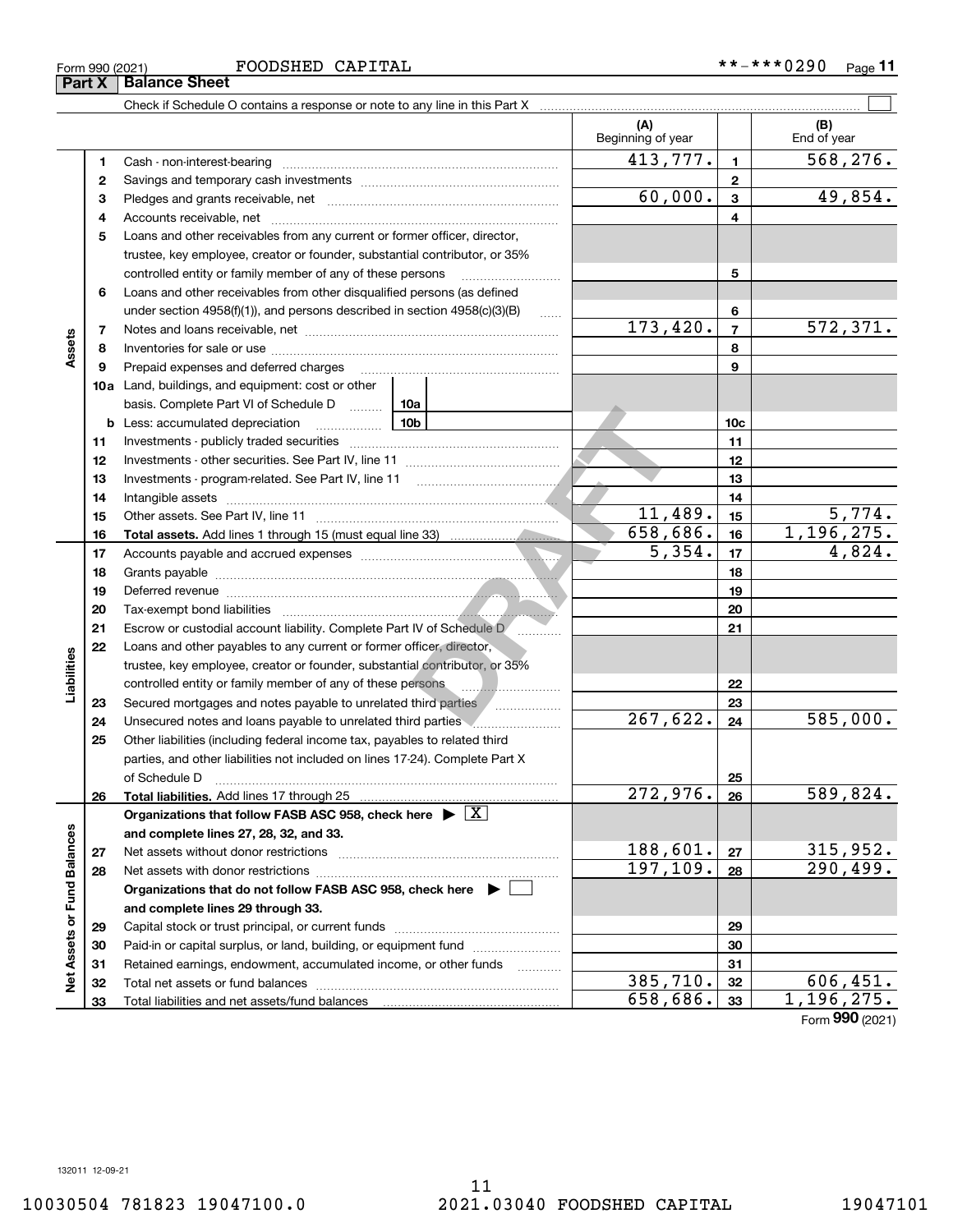|    | FOODSHED CAPITAL<br>Form 990 (2021)                                                                                             | **-***0290     |                |             | Page $12$        |
|----|---------------------------------------------------------------------------------------------------------------------------------|----------------|----------------|-------------|------------------|
|    | <b>Reconciliation of Net Assets</b><br><b>Part XI</b>                                                                           |                |                |             |                  |
|    |                                                                                                                                 |                |                |             |                  |
|    |                                                                                                                                 |                |                |             |                  |
| 1  |                                                                                                                                 | 1              |                |             | 505, 950.        |
| 2  |                                                                                                                                 | $\overline{2}$ |                |             | 285, 209.        |
| з  | Revenue less expenses. Subtract line 2 from line 1                                                                              | 3              |                |             | 220,741.         |
| 4  |                                                                                                                                 | 4              |                |             | 385,710.         |
| 5  |                                                                                                                                 | 5              |                |             |                  |
| 6  |                                                                                                                                 | 6              |                |             |                  |
| 7  | Investment expenses www.communication.com/www.communication.com/www.communication.com/www.communication.com                     | $\overline{7}$ |                |             |                  |
| 8  | Prior period adjustments www.communication.communication.com/news/communication.com/news/communication.com/new                  | 8              |                |             |                  |
| 9  | Other changes in net assets or fund balances (explain on Schedule O)                                                            | 9              |                |             | $\overline{0}$ . |
| 10 | Net assets or fund balances at end of year. Combine lines 3 through 9 (must equal Part X, line 32,                              |                |                |             |                  |
|    |                                                                                                                                 | 10             |                |             | 606, 451.        |
|    | Part XII Financial Statements and Reporting                                                                                     |                |                |             |                  |
|    |                                                                                                                                 |                |                |             |                  |
|    |                                                                                                                                 |                |                | <b>Yes</b>  | No.              |
| 1  | $\boxed{\mathbf{X}}$ Accrual<br>Accounting method used to prepare the Form 990: [16] Cash<br>Other.                             |                |                |             |                  |
|    | If the organization changed its method of accounting from a prior year or checked "Other," explain on Schedule O.               |                |                |             |                  |
|    | 2a Were the organization's financial statements compiled or reviewed by an independent accountant?                              |                | 2a             |             | X                |
|    | If "Yes," check a box below to indicate whether the financial statements for the year were compiled or reviewed on a            |                |                |             |                  |
|    | separate basis, consolidated basis, or both:                                                                                    |                |                |             |                  |
|    | Consolidated basis<br>Both consolidated and separate basis<br>Separate basis                                                    |                |                |             |                  |
|    | b Were the organization's financial statements audited by an independent accountant?                                            |                | 2 <sub>b</sub> | $\mathbf X$ |                  |
|    | If "Yes," check a box below to indicate whether the financial statements for the year were audited on a separate basis,         |                |                |             |                  |
|    | consolidated basis, or both:                                                                                                    |                |                |             |                  |
|    | $ \mathbf{X} $ Separate basis<br><b>Consolidated basis</b><br>Both consolidated and separate basis                              |                |                |             |                  |
|    | c If "Yes" to line 2a or 2b, does the organization have a committee that assumes responsibility for oversight of the audit,     |                |                |             |                  |
|    |                                                                                                                                 |                | 2c             |             | x                |
|    | If the organization changed either its oversight process or selection process during the tax year, explain on Schedule O.       |                |                |             |                  |
|    | 3a As a result of a federal award, was the organization required to undergo an audit or audits as set forth in the Single Audit |                |                |             |                  |
|    |                                                                                                                                 |                | 3a             |             | x                |
|    | b If "Yes," did the organization undergo the required audit or audits? If the organization did not undergo the required audit   |                |                |             |                  |
|    |                                                                                                                                 |                | 3b             |             |                  |
|    |                                                                                                                                 |                |                |             | Form 990 (2021)  |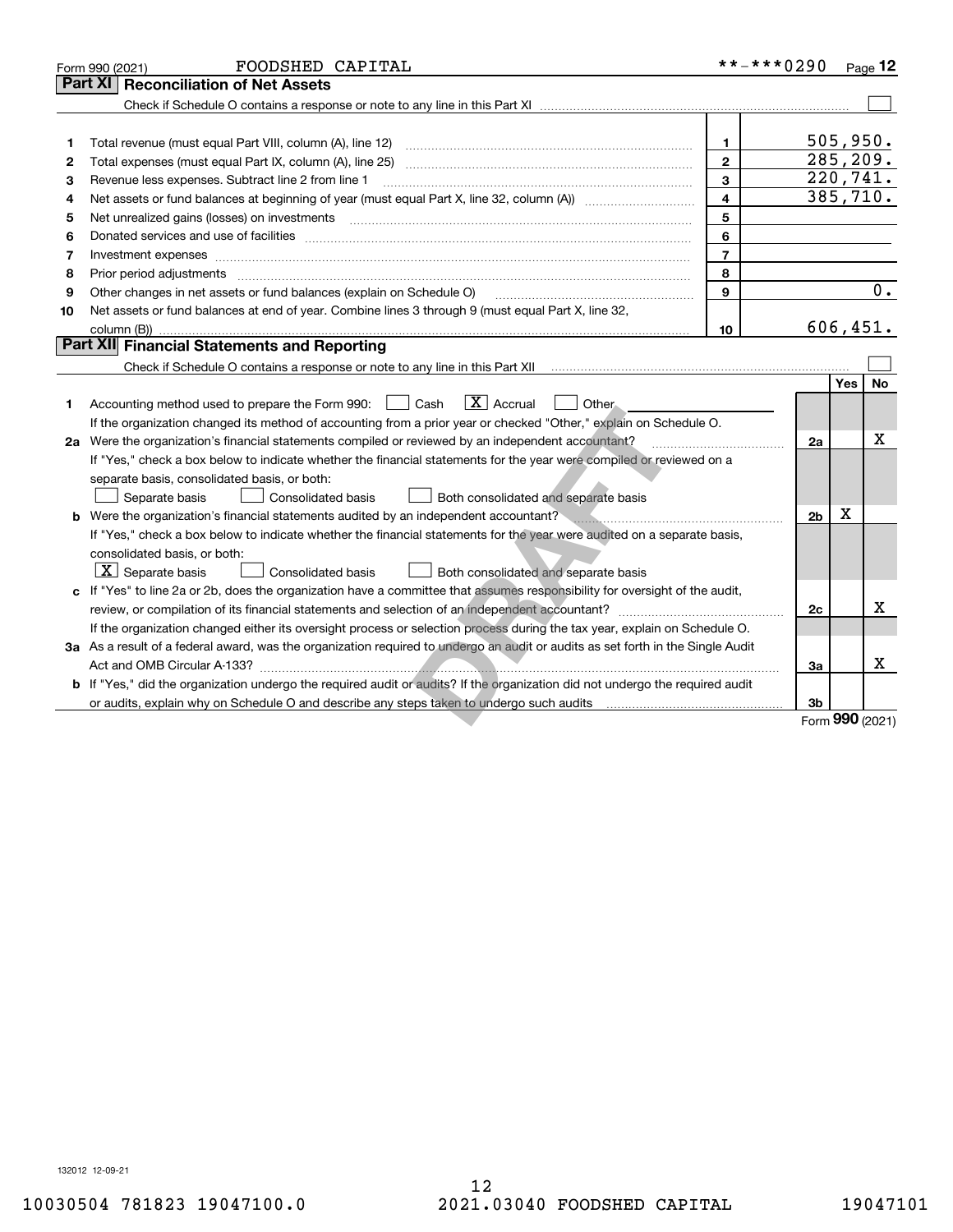Department of the Treasury Internal Revenue Service

**(Form 990)**

# **Public Charity Status and Public Support**

**Complete if the organization is a section 501(c)(3) organization or a section 4947(a)(1) nonexempt charitable trust.**

**| Attach to Form 990 or Form 990-EZ.** 

**| Go to www.irs.gov/Form990 for instructions and the latest information.**

| OMB No 1545-0047      |
|-----------------------|
| 202                   |
| <b>Open to Public</b> |

**Inspection**

|        |                     | Name of the organization                                                                                                                     |                  |                                                        |                             |                                 |                                                      |  | <b>Employer identification number</b>              |  |
|--------|---------------------|----------------------------------------------------------------------------------------------------------------------------------------------|------------------|--------------------------------------------------------|-----------------------------|---------------------------------|------------------------------------------------------|--|----------------------------------------------------|--|
|        |                     |                                                                                                                                              | FOODSHED CAPITAL |                                                        |                             |                                 |                                                      |  | **-***0290                                         |  |
| Part I |                     | Reason for Public Charity Status. (All organizations must complete this part.) See instructions.                                             |                  |                                                        |                             |                                 |                                                      |  |                                                    |  |
|        |                     | The organization is not a private foundation because it is: (For lines 1 through 12, check only one box.)                                    |                  |                                                        |                             |                                 |                                                      |  |                                                    |  |
| 1      |                     | A church, convention of churches, or association of churches described in section 170(b)(1)(A)(i).                                           |                  |                                                        |                             |                                 |                                                      |  |                                                    |  |
| 2      |                     | A school described in section 170(b)(1)(A)(ii). (Attach Schedule E (Form 990).)                                                              |                  |                                                        |                             |                                 |                                                      |  |                                                    |  |
| 3      |                     | A hospital or a cooperative hospital service organization described in section 170(b)(1)(A)(iii).                                            |                  |                                                        |                             |                                 |                                                      |  |                                                    |  |
|        |                     | A medical research organization operated in conjunction with a hospital described in section 170(b)(1)(A)(iii). Enter the hospital's name,   |                  |                                                        |                             |                                 |                                                      |  |                                                    |  |
|        |                     | city, and state:                                                                                                                             |                  |                                                        |                             |                                 |                                                      |  |                                                    |  |
| 5      |                     | An organization operated for the benefit of a college or university owned or operated by a governmental unit described in                    |                  |                                                        |                             |                                 |                                                      |  |                                                    |  |
|        |                     | section 170(b)(1)(A)(iv). (Complete Part II.)                                                                                                |                  |                                                        |                             |                                 |                                                      |  |                                                    |  |
|        |                     | A federal, state, or local government or governmental unit described in section 170(b)(1)(A)(v).                                             |                  |                                                        |                             |                                 |                                                      |  |                                                    |  |
|        |                     | An organization that normally receives a substantial part of its support from a governmental unit or from the general public described in    |                  |                                                        |                             |                                 |                                                      |  |                                                    |  |
|        |                     | section 170(b)(1)(A)(vi). (Complete Part II.)                                                                                                |                  |                                                        |                             |                                 |                                                      |  |                                                    |  |
| 8      |                     | A community trust described in section 170(b)(1)(A)(vi). (Complete Part II.)                                                                 |                  |                                                        |                             |                                 |                                                      |  |                                                    |  |
| 9      |                     | An agricultural research organization described in section 170(b)(1)(A)(ix) operated in conjunction with a land-grant college                |                  |                                                        |                             |                                 |                                                      |  |                                                    |  |
|        |                     | or university or a non-land-grant college of agriculture (see instructions). Enter the name, city, and state of the college or               |                  |                                                        |                             |                                 |                                                      |  |                                                    |  |
|        |                     | university:                                                                                                                                  |                  |                                                        |                             |                                 |                                                      |  |                                                    |  |
| 10     | $\lfloor x \rfloor$ | An organization that normally receives (1) more than 33 1/3% of its support from contributions, membership fees, and gross receipts from     |                  |                                                        |                             |                                 |                                                      |  |                                                    |  |
|        |                     | activities related to its exempt functions, subject to certain exceptions; and (2) no more than 33 1/3% of its support from gross investment |                  |                                                        |                             |                                 |                                                      |  |                                                    |  |
|        |                     | income and unrelated business taxable income (less section 511 tax) from businesses acquired by the organization after June 30, 1975.        |                  |                                                        |                             |                                 |                                                      |  |                                                    |  |
|        |                     | See section 509(a)(2). (Complete Part III.)                                                                                                  |                  |                                                        |                             |                                 |                                                      |  |                                                    |  |
| 11     |                     | An organization organized and operated exclusively to test for public safety. See section 509(a)(4).                                         |                  |                                                        |                             |                                 |                                                      |  |                                                    |  |
| 12     |                     | An organization organized and operated exclusively for the benefit of, to perform the functions of, or to carry out the purposes of one or   |                  |                                                        |                             |                                 |                                                      |  |                                                    |  |
|        |                     | more publicly supported organizations described in section $509(a)(1)$ or section $509(a)(2)$ . See section $509(a)(3)$ . Check the box on   |                  |                                                        |                             |                                 |                                                      |  |                                                    |  |
|        |                     | lines 12a through 12d that describes the type of supporting organization and complete lines 12e, 12f, and 12g.                               |                  |                                                        |                             |                                 |                                                      |  |                                                    |  |
| а      |                     | Type I. A supporting organization operated, supervised, or controlled by its supported organization(s), typically by giving                  |                  |                                                        |                             |                                 |                                                      |  |                                                    |  |
|        |                     | the supported organization(s) the power to regularly appoint or elect a majority of the directors or trustees of the supporting              |                  |                                                        |                             |                                 |                                                      |  |                                                    |  |
|        |                     | organization. You must complete Part IV, Sections A and B.                                                                                   |                  |                                                        |                             |                                 |                                                      |  |                                                    |  |
| b      |                     | Type II. A supporting organization supervised or controlled in connection with its supported organization(s), by having                      |                  |                                                        |                             |                                 |                                                      |  |                                                    |  |
|        |                     | control or management of the supporting organization vested in the same persons that control or manage the supported                         |                  |                                                        |                             |                                 |                                                      |  |                                                    |  |
|        |                     | organization(s). You must complete Part IV, Sections A and C.                                                                                |                  |                                                        |                             |                                 |                                                      |  |                                                    |  |
| с      |                     | Type III functionally integrated. A supporting organization operated in connection with, and functionally integrated with,                   |                  |                                                        |                             |                                 |                                                      |  |                                                    |  |
|        |                     | its supported organization(s) (see instructions). You must complete Part IV, Sections A, D, and E.                                           |                  |                                                        |                             |                                 |                                                      |  |                                                    |  |
| d      |                     | Type III non-functionally integrated. A supporting organization operated in connection with its supported organization(s)                    |                  |                                                        |                             |                                 |                                                      |  |                                                    |  |
|        |                     | that is not functionally integrated. The organization generally must satisfy a distribution requirement and an attentiveness                 |                  |                                                        |                             |                                 |                                                      |  |                                                    |  |
|        |                     | requirement (see instructions). You must complete Part IV, Sections A and D, and Part V.                                                     |                  |                                                        |                             |                                 |                                                      |  |                                                    |  |
|        |                     | Check this box if the organization received a written determination from the IRS that it is a Type I, Type II, Type III                      |                  |                                                        |                             |                                 |                                                      |  |                                                    |  |
|        |                     | functionally integrated, or Type III non-functionally integrated supporting organization.                                                    |                  |                                                        |                             |                                 |                                                      |  |                                                    |  |
|        |                     | f Enter the number of supported organizations                                                                                                |                  |                                                        |                             |                                 |                                                      |  |                                                    |  |
|        |                     | Provide the following information about the supported organization(s).                                                                       |                  |                                                        |                             | (iv) Is the organization listed |                                                      |  |                                                    |  |
|        |                     | (i) Name of supported<br>organization                                                                                                        | (ii) EIN         | (iii) Type of organization<br>(described on lines 1-10 | in your governing document? |                                 | (v) Amount of monetary<br>support (see instructions) |  | (vi) Amount of other<br>support (see instructions) |  |
|        |                     |                                                                                                                                              |                  | above (see instructions))                              | Yes                         | No                              |                                                      |  |                                                    |  |
|        |                     |                                                                                                                                              |                  |                                                        |                             |                                 |                                                      |  |                                                    |  |
|        |                     |                                                                                                                                              |                  |                                                        |                             |                                 |                                                      |  |                                                    |  |
|        |                     |                                                                                                                                              |                  |                                                        |                             |                                 |                                                      |  |                                                    |  |
|        |                     |                                                                                                                                              |                  |                                                        |                             |                                 |                                                      |  |                                                    |  |
|        |                     |                                                                                                                                              |                  |                                                        |                             |                                 |                                                      |  |                                                    |  |
|        |                     |                                                                                                                                              |                  |                                                        |                             |                                 |                                                      |  |                                                    |  |
|        |                     |                                                                                                                                              |                  |                                                        |                             |                                 |                                                      |  |                                                    |  |
|        |                     |                                                                                                                                              |                  |                                                        |                             |                                 |                                                      |  |                                                    |  |
|        |                     |                                                                                                                                              |                  |                                                        |                             |                                 |                                                      |  |                                                    |  |
| Total  |                     |                                                                                                                                              |                  |                                                        |                             |                                 |                                                      |  |                                                    |  |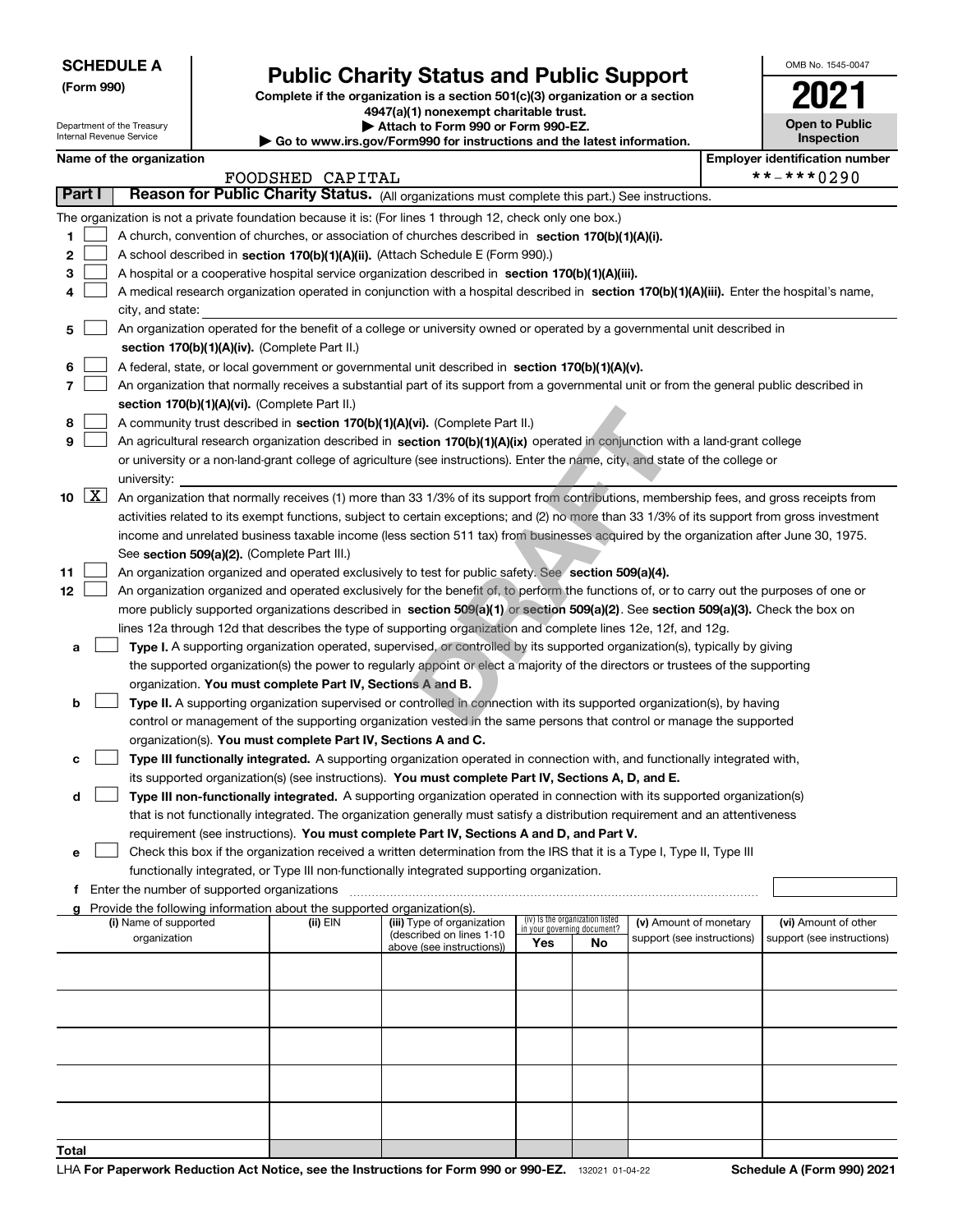| Schedule A (Form 990) 202 |  |  |
|---------------------------|--|--|

**Part II** Support Schedule for Organizations Described in Sections 170(b)(1)(A)(iv) and 170(b)(1)(A)(vi)

(Complete only if you checked the box on line 5, 7, or 8 of Part I or if the organization failed to qualify under Part III. If the organization fails to qualify under the tests listed below, please complete Part III.)

|   | <b>Section A. Public Support</b>                                                                                                               |          |            |                 |            |          |                            |
|---|------------------------------------------------------------------------------------------------------------------------------------------------|----------|------------|-----------------|------------|----------|----------------------------|
|   | Calendar year (or fiscal year beginning in) $\blacktriangleright$                                                                              | (a) 2017 | (b) 2018   | <b>(c)</b> 2019 | $(d)$ 2020 | (e) 2021 | (f) Total                  |
|   | <b>1</b> Gifts, grants, contributions, and                                                                                                     |          |            |                 |            |          |                            |
|   | membership fees received. (Do not                                                                                                              |          |            |                 |            |          |                            |
|   | include any "unusual grants.")                                                                                                                 |          |            |                 |            |          |                            |
|   | 2 Tax revenues levied for the organ-                                                                                                           |          |            |                 |            |          |                            |
|   | ization's benefit and either paid to                                                                                                           |          |            |                 |            |          |                            |
|   | or expended on its behalf                                                                                                                      |          |            |                 |            |          |                            |
|   | 3 The value of services or facilities                                                                                                          |          |            |                 |            |          |                            |
|   | furnished by a governmental unit to                                                                                                            |          |            |                 |            |          |                            |
|   | the organization without charge                                                                                                                |          |            |                 |            |          |                            |
|   | <b>Total.</b> Add lines 1 through 3                                                                                                            |          |            |                 |            |          |                            |
| 5 | The portion of total contributions                                                                                                             |          |            |                 |            |          |                            |
|   | by each person (other than a                                                                                                                   |          |            |                 |            |          |                            |
|   | governmental unit or publicly                                                                                                                  |          |            |                 |            |          |                            |
|   | supported organization) included                                                                                                               |          |            |                 |            |          |                            |
|   | on line 1 that exceeds 2% of the                                                                                                               |          |            |                 |            |          |                            |
|   | amount shown on line 11,                                                                                                                       |          |            |                 |            |          |                            |
|   | column (f)                                                                                                                                     |          |            |                 |            |          |                            |
|   | 6 Public support. Subtract line 5 from line 4.                                                                                                 |          |            |                 |            |          |                            |
|   | <b>Section B. Total Support</b>                                                                                                                |          |            |                 |            |          |                            |
|   | Calendar year (or fiscal year beginning in) $\blacktriangleright$                                                                              | (a) 2017 | $(b)$ 2018 | $(c)$ 2019      | $(d)$ 2020 | (e) 2021 | (f) Total                  |
|   | 7 Amounts from line 4                                                                                                                          |          |            |                 |            |          |                            |
| 8 | Gross income from interest,                                                                                                                    |          |            |                 |            |          |                            |
|   | dividends, payments received on                                                                                                                |          |            |                 |            |          |                            |
|   | securities loans, rents, royalties,                                                                                                            |          |            |                 |            |          |                            |
|   | and income from similar sources                                                                                                                |          |            |                 |            |          |                            |
| 9 | Net income from unrelated business                                                                                                             |          |            |                 |            |          |                            |
|   | activities, whether or not the                                                                                                                 |          |            |                 |            |          |                            |
|   | business is regularly carried on                                                                                                               |          |            |                 |            |          |                            |
|   | <b>10</b> Other income. Do not include gain                                                                                                    |          |            |                 |            |          |                            |
|   | or loss from the sale of capital                                                                                                               |          |            |                 |            |          |                            |
|   | assets (Explain in Part VI.)                                                                                                                   |          |            |                 |            |          |                            |
|   | 11 Total support. Add lines 7 through 10                                                                                                       |          |            |                 |            |          |                            |
|   | <b>12</b> Gross receipts from related activities, etc. (see instructions)                                                                      |          |            |                 |            | 12       |                            |
|   | 13 First 5 years. If the Form 990 is for the organization's first, second, third, fourth, or fifth tax year as a section 501(c)(3)             |          |            |                 |            |          |                            |
|   | organization, check this box and stop here manufactured and content to the state of the state of the state of                                  |          |            |                 |            |          |                            |
|   | <b>Section C. Computation of Public Support Percentage</b>                                                                                     |          |            |                 |            |          |                            |
|   |                                                                                                                                                |          |            |                 |            | 14       | %                          |
|   |                                                                                                                                                |          |            |                 |            | 15       | %                          |
|   | 16a 33 1/3% support test - 2021. If the organization did not check the box on line 13, and line 14 is 33 1/3% or more, check this box and      |          |            |                 |            |          |                            |
|   | stop here. The organization qualifies as a publicly supported organization                                                                     |          |            |                 |            |          |                            |
|   | b 33 1/3% support test - 2020. If the organization did not check a box on line 13 or 16a, and line 15 is 33 1/3% or more, check this box       |          |            |                 |            |          |                            |
|   | and stop here. The organization qualifies as a publicly supported organization                                                                 |          |            |                 |            |          |                            |
|   | 17a 10% -facts-and-circumstances test - 2021. If the organization did not check a box on line 13, 16a, or 16b, and line 14 is 10% or more,     |          |            |                 |            |          |                            |
|   | and if the organization meets the facts-and-circumstances test, check this box and stop here. Explain in Part VI how the organization          |          |            |                 |            |          |                            |
|   | meets the facts-and-circumstances test. The organization qualifies as a publicly supported organization                                        |          |            |                 |            |          |                            |
|   | <b>b 10% -facts-and-circumstances test - 2020.</b> If the organization did not check a box on line 13, 16a, 16b, or 17a, and line 15 is 10% or |          |            |                 |            |          |                            |
|   | more, and if the organization meets the facts-and-circumstances test, check this box and stop here. Explain in Part VI how the                 |          |            |                 |            |          |                            |
|   | organization meets the facts-and-circumstances test. The organization qualifies as a publicly supported organization                           |          |            |                 |            |          |                            |
|   | 18 Private foundation. If the organization did not check a box on line 13, 16a, 16b, 17a, or 17b, check this box and see instructions          |          |            |                 |            |          |                            |
|   |                                                                                                                                                |          |            |                 |            |          | Schedule A (Form 990) 2021 |

**Schedule A (Form 990) 2021**

132022 01-04-22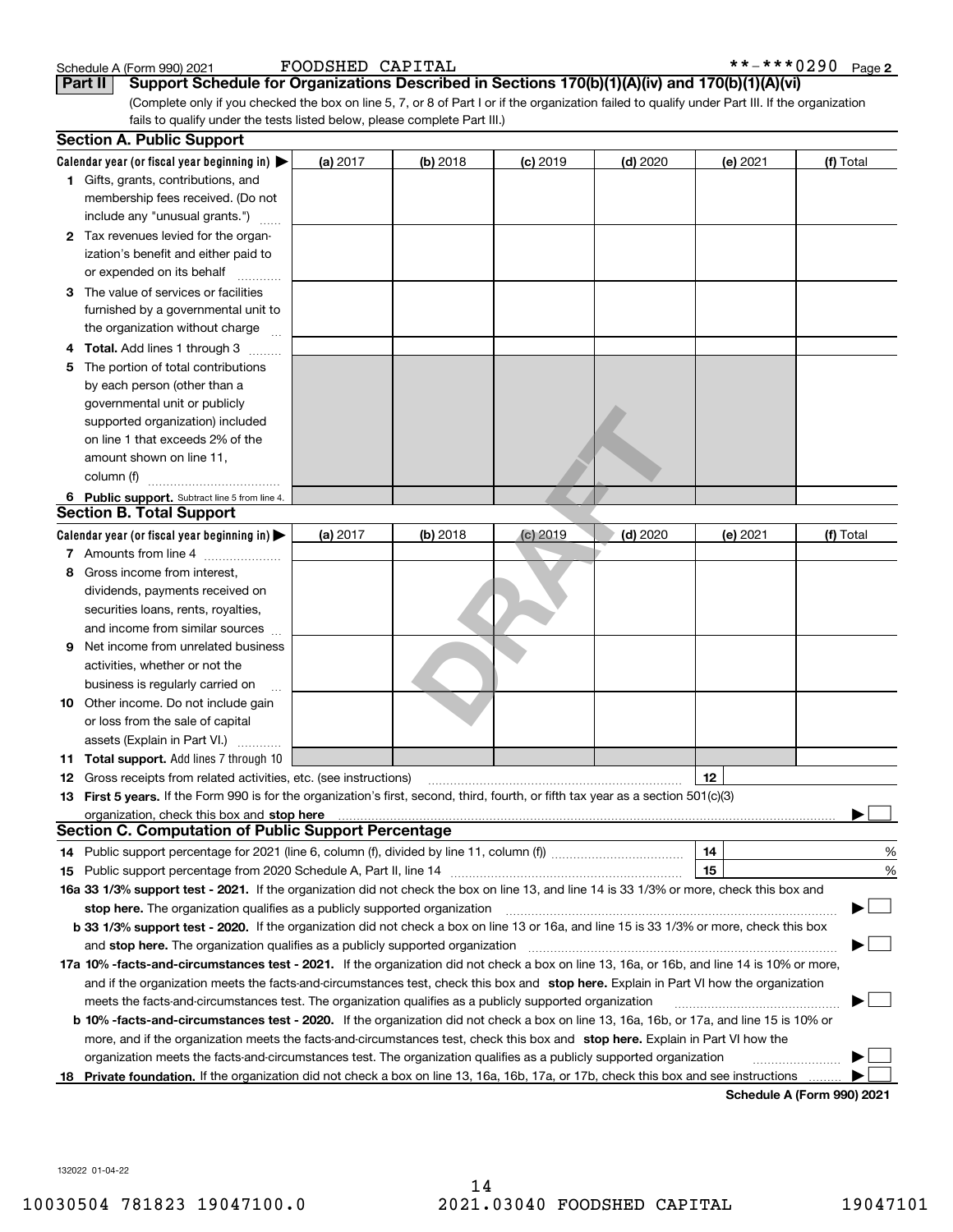**Part III Support Schedule for Organizations Described in Section 509(a)(2)** 

(Complete only if you checked the box on line 10 of Part I or if the organization failed to qualify under Part II. If the organization fails to qualify under the tests listed below, please complete Part II.)

| <b>Section A. Public Support</b>                                                                                                                                                         |          |            |            |            |          |                            |
|------------------------------------------------------------------------------------------------------------------------------------------------------------------------------------------|----------|------------|------------|------------|----------|----------------------------|
| Calendar year (or fiscal year beginning in)                                                                                                                                              | (a) 2017 | (b) 2018   | $(c)$ 2019 | $(d)$ 2020 | (e) 2021 | (f) Total                  |
| 1 Gifts, grants, contributions, and                                                                                                                                                      |          |            |            |            |          |                            |
| membership fees received. (Do not                                                                                                                                                        |          |            |            |            |          |                            |
| include any "unusual grants.")                                                                                                                                                           |          |            | 109, 105.  | 309, 251.  | 483,340. | 901,696.                   |
| 2 Gross receipts from admissions,<br>merchandise sold or services per-<br>formed, or facilities furnished in<br>any activity that is related to the<br>organization's tax-exempt purpose |          |            |            |            |          |                            |
| 3 Gross receipts from activities that                                                                                                                                                    |          |            |            |            |          |                            |
| are not an unrelated trade or bus-                                                                                                                                                       |          |            |            |            |          |                            |
| iness under section 513                                                                                                                                                                  |          |            |            |            |          |                            |
| 4 Tax revenues levied for the organ-<br>ization's benefit and either paid to                                                                                                             |          |            |            |            |          |                            |
| or expended on its behalf                                                                                                                                                                |          |            |            |            |          |                            |
| 5 The value of services or facilities                                                                                                                                                    |          |            |            |            |          |                            |
| furnished by a governmental unit to                                                                                                                                                      |          |            |            |            |          |                            |
| the organization without charge                                                                                                                                                          |          |            |            |            |          |                            |
| 6 Total. Add lines 1 through 5                                                                                                                                                           |          |            | 109, 105.  | 309, 251.  | 483,340. | 901,696.                   |
| 7a Amounts included on lines 1, 2, and                                                                                                                                                   |          |            |            |            |          |                            |
| 3 received from disqualified persons                                                                                                                                                     |          |            |            |            |          | 0.                         |
| <b>b</b> Amounts included on lines 2 and 3 received                                                                                                                                      |          |            |            |            |          |                            |
| from other than disqualified persons that<br>exceed the greater of \$5,000 or 1% of the                                                                                                  |          |            |            |            |          |                            |
| amount on line 13 for the year                                                                                                                                                           |          |            |            |            |          | $0$ .                      |
| c Add lines 7a and 7b                                                                                                                                                                    |          |            |            |            |          | $\mathbf 0$ .              |
| 8 Public support. (Subtract line 7c from line 6.)                                                                                                                                        |          |            |            |            |          | 901,696.                   |
| <b>Section B. Total Support</b>                                                                                                                                                          |          |            |            |            |          |                            |
| Calendar year (or fiscal year beginning in)                                                                                                                                              | (a) 2017 | $(b)$ 2018 | $(c)$ 2019 | $(d)$ 2020 | (e) 2021 | (f) Total                  |
| <b>9</b> Amounts from line 6                                                                                                                                                             |          |            | 109, 105.  | 309, 251.  | 483,340. | 901,696.                   |
| 10a Gross income from interest,<br>dividends, payments received on<br>securities loans, rents, royalties,<br>and income from similar sources                                             |          |            |            | 190.       | 5,561.   | 5,751.                     |
| <b>b</b> Unrelated business taxable income                                                                                                                                               |          |            |            |            |          |                            |
| (less section 511 taxes) from businesses<br>acquired after June 30, 1975                                                                                                                 |          |            |            |            |          |                            |
| c Add lines 10a and 10b                                                                                                                                                                  |          |            |            | 190.       | 5,561.   | 5,751.                     |
| <b>11</b> Net income from unrelated business<br>activities not included on line 10b,<br>whether or not the business is<br>regularly carried on                                           |          |            |            |            |          |                            |
| <b>12</b> Other income. Do not include gain<br>or loss from the sale of capital                                                                                                          |          |            |            |            |          |                            |
| assets (Explain in Part VI.)<br><b>13</b> Total support. (Add lines 9, 10c, 11, and 12.)                                                                                                 |          |            | 109, 105.  | 309,441.   | 488,901. | 907,447.                   |
| 14 First 5 years. If the Form 990 is for the organization's first, second, third, fourth, or fifth tax year as a section 501(c)(3) organization,                                         |          |            |            |            |          |                            |
| check this box and stop here www.array.com/www.array.com/www.array.com/www.array.com/www.array.com/www.array.c                                                                           |          |            |            |            |          | X                          |
| <b>Section C. Computation of Public Support Percentage</b>                                                                                                                               |          |            |            |            |          |                            |
| 15 Public support percentage for 2021 (line 8, column (f), divided by line 13, column (f))                                                                                               |          |            |            |            | 15       | %                          |
| 16 Public support percentage from 2020 Schedule A, Part III, line 15                                                                                                                     |          |            |            |            | 16       | %                          |
| <b>Section D. Computation of Investment Income Percentage</b>                                                                                                                            |          |            |            |            |          |                            |
|                                                                                                                                                                                          |          |            |            |            | 17       | %                          |
| 18 Investment income percentage from 2020 Schedule A, Part III, line 17                                                                                                                  |          |            |            |            | 18       | %                          |
| 19a 33 1/3% support tests - 2021. If the organization did not check the box on line 14, and line 15 is more than 33 1/3%, and line 17 is not                                             |          |            |            |            |          |                            |
| more than 33 1/3%, check this box and stop here. The organization qualifies as a publicly supported organization                                                                         |          |            |            |            |          |                            |
| b 33 1/3% support tests - 2020. If the organization did not check a box on line 14 or line 19a, and line 16 is more than 33 1/3%, and                                                    |          |            |            |            |          |                            |
| line 18 is not more than 33 1/3%, check this box and stop here. The organization qualifies as a publicly supported organization                                                          |          |            |            |            |          |                            |
| Private foundation. If the organization did not check a box on line 14, 19a, or 19b, check this box and see instructions<br>20                                                           |          |            |            |            |          |                            |
| 132023 01-04-22                                                                                                                                                                          |          |            |            |            |          | Schedule A (Form 990) 2021 |
|                                                                                                                                                                                          |          | 15         |            |            |          |                            |

10030504 781823 19047100.0 2021.03040 FOODSHED CAPITAL 19047101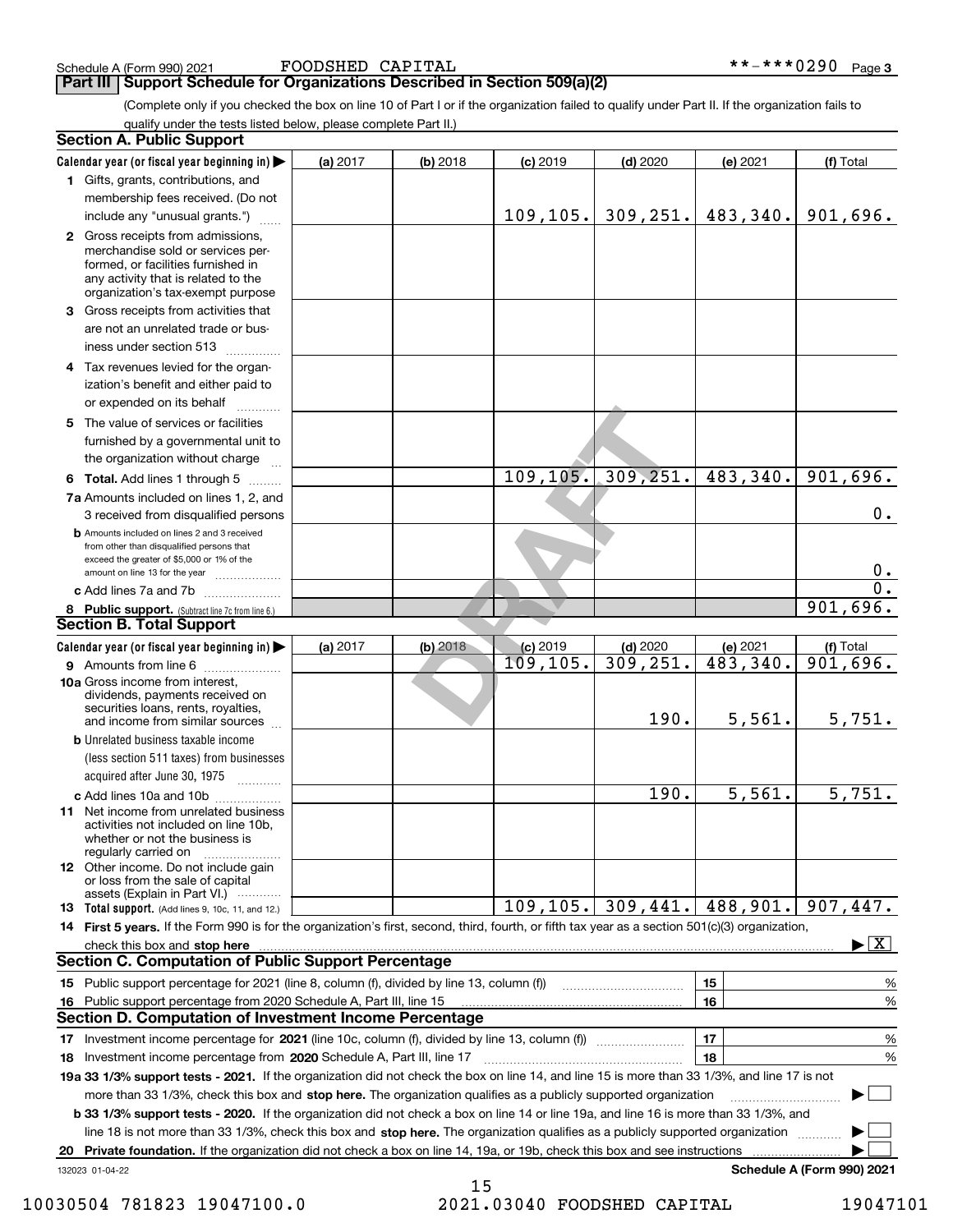**1**

**2**

**3a**

**3b**

**3c**

**4a**

**4b**

**4c**

**5a**

**5b5c**

**6**

**7**

**8**

**9a**

**9b**

**9c**

**10a**

**YesNo**

## **Part IV Supporting Organizations**

(Complete only if you checked a box in line 12 on Part I. If you checked box 12a, Part I, complete Sections A and B. If you checked box 12b, Part I, complete Sections A and C. If you checked box 12c, Part I, complete Sections A, D, and E. If you checked box 12d, Part I, complete Sections A and D, and complete Part V.)

### **Section A. All Supporting Organizations**

- **1** Are all of the organization's supported organizations listed by name in the organization's governing documents? If "No," describe in **Part VI** how the supported organizations are designated. If designated by *class or purpose, describe the designation. If historic and continuing relationship, explain.*
- **2** Did the organization have any supported organization that does not have an IRS determination of status under section 509(a)(1) or (2)? If "Yes," explain in Part VI how the organization determined that the supported *organization was described in section 509(a)(1) or (2).*
- **3a** Did the organization have a supported organization described in section 501(c)(4), (5), or (6)? If "Yes," answer *lines 3b and 3c below.*
- **b** Did the organization confirm that each supported organization qualified under section 501(c)(4), (5), or (6) and satisfied the public support tests under section 509(a)(2)? If "Yes," describe in **Part VI** when and how the *organization made the determination.*
- **c**Did the organization ensure that all support to such organizations was used exclusively for section 170(c)(2)(B) purposes? If "Yes," explain in **Part VI** what controls the organization put in place to ensure such use.
- **4a***If* Was any supported organization not organized in the United States ("foreign supported organization")? *"Yes," and if you checked box 12a or 12b in Part I, answer lines 4b and 4c below.*
- **b** Did the organization have ultimate control and discretion in deciding whether to make grants to the foreign supported organization? If "Yes," describe in **Part VI** how the organization had such control and discretion *despite being controlled or supervised by or in connection with its supported organizations.*
- **c** Did the organization support any foreign supported organization that does not have an IRS determination under sections 501(c)(3) and 509(a)(1) or (2)? If "Yes," explain in **Part VI** what controls the organization used *to ensure that all support to the foreign supported organization was used exclusively for section 170(c)(2)(B) purposes.*
- **5a***If "Yes,"* Did the organization add, substitute, or remove any supported organizations during the tax year? answer lines 5b and 5c below (if applicable). Also, provide detail in **Part VI,** including (i) the names and EIN *numbers of the supported organizations added, substituted, or removed; (ii) the reasons for each such action; (iii) the authority under the organization's organizing document authorizing such action; and (iv) how the action was accomplished (such as by amendment to the organizing document).* Izations was used exclusively for section 170<sub>(C)</sub>(*z*<br>ganization put in place to ensure such use.<br>ed States ("foreign supported organization")? If<br>lines 4b and 4c below.<br>n deciding whether to make grants to the foreign<br>th
- **b** Type I or Type II only. Was any added or substituted supported organization part of a class already designated in the organization's organizing document?
- **cSubstitutions only.**  Was the substitution the result of an event beyond the organization's control?
- **6** Did the organization provide support (whether in the form of grants or the provision of services or facilities) to **Part VI.** *If "Yes," provide detail in* support or benefit one or more of the filing organization's supported organizations? anyone other than (i) its supported organizations, (ii) individuals that are part of the charitable class benefited by one or more of its supported organizations, or (iii) other supporting organizations that also
- **7**Did the organization provide a grant, loan, compensation, or other similar payment to a substantial contributor *If "Yes," complete Part I of Schedule L (Form 990).* regard to a substantial contributor? (as defined in section 4958(c)(3)(C)), a family member of a substantial contributor, or a 35% controlled entity with
- **8** Did the organization make a loan to a disqualified person (as defined in section 4958) not described on line 7? *If "Yes," complete Part I of Schedule L (Form 990).*
- **9a** Was the organization controlled directly or indirectly at any time during the tax year by one or more in section 509(a)(1) or (2))? If "Yes," *provide detail in* <code>Part VI.</code> disqualified persons, as defined in section 4946 (other than foundation managers and organizations described
- **b** Did one or more disqualified persons (as defined on line 9a) hold a controlling interest in any entity in which the supporting organization had an interest? If "Yes," provide detail in P**art VI**.
- **c**Did a disqualified person (as defined on line 9a) have an ownership interest in, or derive any personal benefit from, assets in which the supporting organization also had an interest? If "Yes," provide detail in P**art VI.**
- **10a** Was the organization subject to the excess business holdings rules of section 4943 because of section supporting organizations)? If "Yes," answer line 10b below. 4943(f) (regarding certain Type II supporting organizations, and all Type III non-functionally integrated
- **b** Did the organization have any excess business holdings in the tax year? (Use Schedule C, Form 4720, to *determine whether the organization had excess business holdings.)*

132024 01-04-21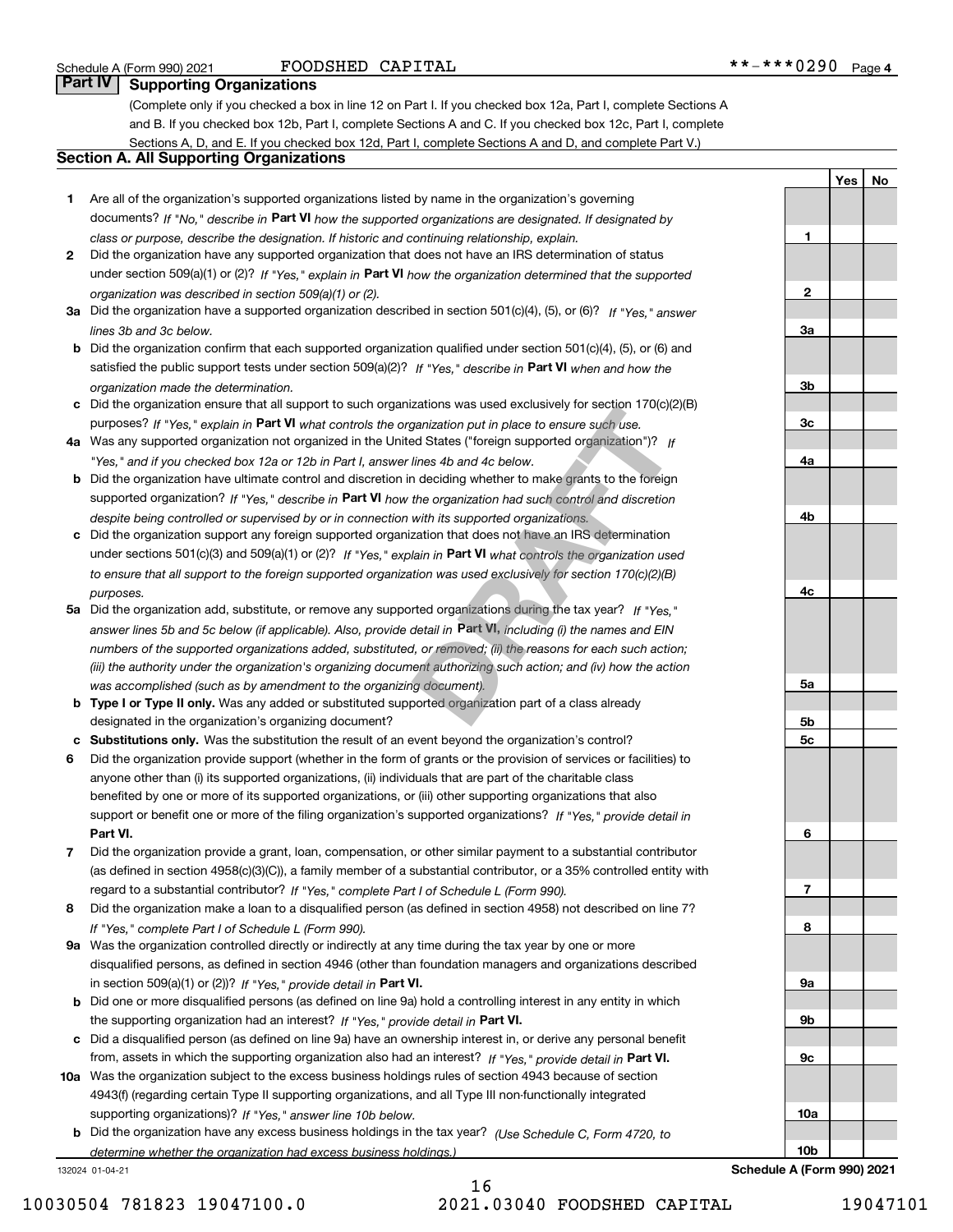| ***0290<br>FOODSHED<br>CAPITAL<br>**_<br>Schedule A (Form 990) 2021 | Page 5 |
|---------------------------------------------------------------------|--------|
|---------------------------------------------------------------------|--------|

|    | Supporting Organizations (continued)<br>  Part IV                                                                                                                                                                                                                                                                                                                                                                                                                                                                                                                                                                                                                                                                                                                        |                 |            |    |
|----|--------------------------------------------------------------------------------------------------------------------------------------------------------------------------------------------------------------------------------------------------------------------------------------------------------------------------------------------------------------------------------------------------------------------------------------------------------------------------------------------------------------------------------------------------------------------------------------------------------------------------------------------------------------------------------------------------------------------------------------------------------------------------|-----------------|------------|----|
|    |                                                                                                                                                                                                                                                                                                                                                                                                                                                                                                                                                                                                                                                                                                                                                                          |                 | Yes        | No |
| 11 | Has the organization accepted a gift or contribution from any of the following persons?                                                                                                                                                                                                                                                                                                                                                                                                                                                                                                                                                                                                                                                                                  |                 |            |    |
|    | a A person who directly or indirectly controls, either alone or together with persons described on lines 11b and                                                                                                                                                                                                                                                                                                                                                                                                                                                                                                                                                                                                                                                         |                 |            |    |
|    | 11c below, the governing body of a supported organization?                                                                                                                                                                                                                                                                                                                                                                                                                                                                                                                                                                                                                                                                                                               | 11a             |            |    |
|    | <b>b</b> A family member of a person described on line 11a above?                                                                                                                                                                                                                                                                                                                                                                                                                                                                                                                                                                                                                                                                                                        | 11 <sub>b</sub> |            |    |
|    | c A 35% controlled entity of a person described on line 11a or 11b above? If "Yes" to line 11a, 11b, or 11c, provide                                                                                                                                                                                                                                                                                                                                                                                                                                                                                                                                                                                                                                                     |                 |            |    |
|    | detail in Part VI.                                                                                                                                                                                                                                                                                                                                                                                                                                                                                                                                                                                                                                                                                                                                                       | 11c             |            |    |
|    | <b>Section B. Type I Supporting Organizations</b>                                                                                                                                                                                                                                                                                                                                                                                                                                                                                                                                                                                                                                                                                                                        |                 |            |    |
|    |                                                                                                                                                                                                                                                                                                                                                                                                                                                                                                                                                                                                                                                                                                                                                                          |                 | <b>Yes</b> | No |
| 1  | Did the governing body, members of the governing body, officers acting in their official capacity, or membership of one or<br>more supported organizations have the power to regularly appoint or elect at least a majority of the organization's officers,<br>directors, or trustees at all times during the tax year? If "No," describe in Part VI how the supported organization(s)<br>effectively operated, supervised, or controlled the organization's activities. If the organization had more than one supported<br>organization, describe how the powers to appoint and/or remove officers, directors, or trustees were allocated among the<br>supported organizations and what conditions or restrictions, if any, applied to such powers during the tax year. | 1               |            |    |
| 2  | Did the organization operate for the benefit of any supported organization other than the supported                                                                                                                                                                                                                                                                                                                                                                                                                                                                                                                                                                                                                                                                      |                 |            |    |
|    | organization(s) that operated, supervised, or controlled the supporting organization? If "Yes," explain in                                                                                                                                                                                                                                                                                                                                                                                                                                                                                                                                                                                                                                                               |                 |            |    |
|    | <b>Part VI</b> how providing such benefit carried out the purposes of the supported organization(s) that operated,                                                                                                                                                                                                                                                                                                                                                                                                                                                                                                                                                                                                                                                       |                 |            |    |
|    | supervised, or controlled the supporting organization.                                                                                                                                                                                                                                                                                                                                                                                                                                                                                                                                                                                                                                                                                                                   | $\overline{2}$  |            |    |
|    | Section C. Type II Supporting Organizations                                                                                                                                                                                                                                                                                                                                                                                                                                                                                                                                                                                                                                                                                                                              |                 |            |    |
|    |                                                                                                                                                                                                                                                                                                                                                                                                                                                                                                                                                                                                                                                                                                                                                                          |                 | <b>Yes</b> | No |
| 1. | Were a majority of the organization's directors or trustees during the tax year also a majority of the directors                                                                                                                                                                                                                                                                                                                                                                                                                                                                                                                                                                                                                                                         |                 |            |    |
|    | or trustees of each of the organization's supported organization(s)? If "No," describe in Part VI how control                                                                                                                                                                                                                                                                                                                                                                                                                                                                                                                                                                                                                                                            |                 |            |    |
|    | or management of the supporting organization was vested in the same persons that controlled or managed                                                                                                                                                                                                                                                                                                                                                                                                                                                                                                                                                                                                                                                                   |                 |            |    |
|    | the supported organization(s).                                                                                                                                                                                                                                                                                                                                                                                                                                                                                                                                                                                                                                                                                                                                           | 1               |            |    |
|    | Section D. All Type III Supporting Organizations                                                                                                                                                                                                                                                                                                                                                                                                                                                                                                                                                                                                                                                                                                                         |                 |            |    |
|    |                                                                                                                                                                                                                                                                                                                                                                                                                                                                                                                                                                                                                                                                                                                                                                          |                 | <b>Yes</b> | No |
| 1  | Did the organization provide to each of its supported organizations, by the last day of the fifth month of the                                                                                                                                                                                                                                                                                                                                                                                                                                                                                                                                                                                                                                                           |                 |            |    |
|    | organization's tax year, (i) a written notice describing the type and amount of support provided during the prior tax                                                                                                                                                                                                                                                                                                                                                                                                                                                                                                                                                                                                                                                    |                 |            |    |
|    | year, (ii) a copy of the Form 990 that was most recently filed as of the date of notification, and (iii) copies of the                                                                                                                                                                                                                                                                                                                                                                                                                                                                                                                                                                                                                                                   |                 |            |    |
|    | organization's governing documents in effect on the date of notification, to the extent not previously provided?                                                                                                                                                                                                                                                                                                                                                                                                                                                                                                                                                                                                                                                         | 1               |            |    |
| 2  | Were any of the organization's officers, directors, or trustees either (i) appointed or elected by the supported                                                                                                                                                                                                                                                                                                                                                                                                                                                                                                                                                                                                                                                         |                 |            |    |
|    | organization(s) or (ii) serving on the governing body of a supported organization? If "No." explain in Part VI how                                                                                                                                                                                                                                                                                                                                                                                                                                                                                                                                                                                                                                                       |                 |            |    |
| з  | the organization maintained a close and continuous working relationship with the supported organization(s).<br>By reason of the relationship described on line 2, above, did the organization's supported organizations have a                                                                                                                                                                                                                                                                                                                                                                                                                                                                                                                                           | $\mathbf{2}$    |            |    |

**3**income or assets at all times during the tax year? If "Yes," describe in **Part VI** the role the organization's By reason of the relationship described on line 2, above, did the organization's supported organizations have a significant voice in the organization's investment policies and in directing the use of the organization's

#### *supported organizations played in this regard.* **Section E. Type III Functionally Integrated Supporting Organizations**

| Check the box next to the method that the organization used to satisfy the Integral Part Test during the year (see instructions). |
|-----------------------------------------------------------------------------------------------------------------------------------|
|-----------------------------------------------------------------------------------------------------------------------------------|

- **a**The organization satisfied the Activities Test. *Complete* line 2 below.  $\mathcal{L}^{\text{max}}$
- **b**The organization is the parent of each of its supported organizations. *Complete* line 3 *below.*  $\mathcal{L}^{\text{max}}$

|  | The organization supported a governmental entity. Describe in Part VI how you supported a governmental entity (see instructions). |  |
|--|-----------------------------------------------------------------------------------------------------------------------------------|--|
|  |                                                                                                                                   |  |

17

- **2Answer lines 2a and 2b below. Yes No** Activities Test.
- **a** Did substantially all of the organization's activities during the tax year directly further the exempt purposes of the supported organization(s) to which the organization was responsive? If "Yes," then in **Part VI identify those supported organizations and explain**  *how these activities directly furthered their exempt purposes, how the organization was responsive to those supported organizations, and how the organization determined that these activities constituted substantially all of its activities.*
- **b** Did the activities described on line 2a, above, constitute activities that, but for the organization's involvement, **Part VI**  *the reasons for the organization's position that its supported organization(s) would have engaged in* one or more of the organization's supported organization(s) would have been engaged in? If "Yes," e*xplain in these activities but for the organization's involvement.*
- **3** Parent of Supported Organizations. Answer lines 3a and 3b below.

**a** Did the organization have the power to regularly appoint or elect a majority of the officers, directors, or trustees of each of the supported organizations? If "Yes" or "No" provide details in **Part VI.** 

132025 01-04-22 **b** Did the organization exercise a substantial degree of direction over the policies, programs, and activities of each of its supported organizations? If "Yes," describe in Part VI the role played by the organization in this regard.

**3bSchedule A (Form 990) 2021**

**3**

**2a**

**2b**

**3a**

10030504 781823 19047100.0 2021.03040 FOODSHED CAPITAL 19047101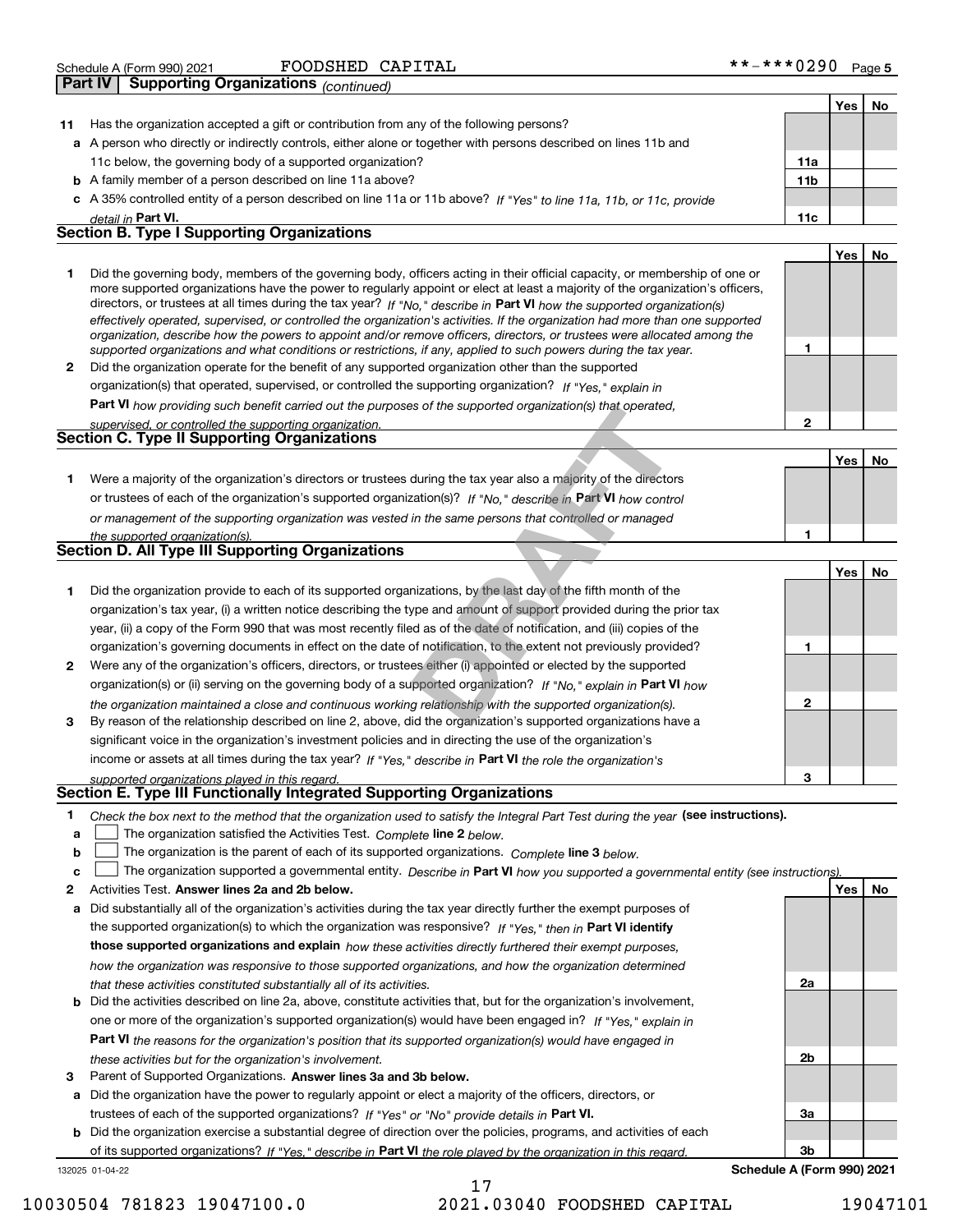| Schedule A (Form 990) 202 |  |  |
|---------------------------|--|--|
|---------------------------|--|--|

**1Part VI** Check here if the organization satisfied the Integral Part Test as a qualifying trust on Nov. 20, 1970 ( explain in Part **VI**). See instructions. **Section A - Adjusted Net Income 123** Other gross income (see instructions) **4**Add lines 1 through 3. **56** Portion of operating expenses paid or incurred for production or **7** Other expenses (see instructions) **8** Adjusted Net Income (subtract lines 5, 6, and 7 from line 4) **8 8 1234567Section B - Minimum Asset Amount 1**Aggregate fair market value of all non-exempt-use assets (see **2**Acquisition indebtedness applicable to non-exempt-use assets **3** Subtract line 2 from line 1d. **4**Cash deemed held for exempt use. Enter 0.015 of line 3 (for greater amount, **5** Net value of non-exempt-use assets (subtract line 4 from line 3) **678a** Average monthly value of securities **b** Average monthly cash balances **c**Fair market value of other non-exempt-use assets **dTotal**  (add lines 1a, 1b, and 1c) **eDiscount** claimed for blockage or other factors **1a1b1c1d2345678**(explain in detail in Part VI): **Minimum Asset Amount**  (add line 7 to line 6) **Section C - Distributable Amount 123456123456Distributable Amount.** Subtract line 5 from line 4, unless subject to All other Type III non-functionally integrated supporting organizations must complete Sections A through E. (B) Current Year (optional)(A) Prior Year Net short-term capital gain Recoveries of prior-year distributions Depreciation and depletion collection of gross income or for management, conservation, or maintenance of property held for production of income (see instructions) (B) Current Year (optional)(A) Prior Year instructions for short tax year or assets held for part of year): see instructions). Multiply line 5 by 0.035. Recoveries of prior-year distributions Current Year Adjusted net income for prior year (from Section A, line 8, column A) Enter 0.85 of line 1. Minimum asset amount for prior year (from Section B, line 8, column A) Enter greater of line 2 or line 3. Income tax imposed in prior year emergency temporary reduction (see instructions). **Part V Type III Non-Functionally Integrated 509(a)(3) Supporting Organizations**   $\mathcal{L}^{\text{max}}$ **Example:**<br> **DRAFT**<br> **DRAFT**<br> **DRAFT**<br> **DRAFT**<br> **DRAFT**<br> **DRAFT**<br> **DRAFT**<br> **DRAFT**<br> **DRAFT**<br> **DRAFT**<br> **DRAFT**<br> **DRAFT**<br> **DRAFT**<br> **DRAFT**<br> **DRAFT**<br> **DRAFT**<br> **DRAFT**<br> **DRAFT**<br> **DRAFT**<br> **DRAFT**<br> **DRAFT**<br> **DRAFT**<br> **DRAFT**<br> **DR** 

**7**Check here if the current year is the organization's first as a non-functionally integrated Type III supporting organization (see instructions). $\mathcal{L}^{\text{max}}$ 

**Schedule A (Form 990) 2021**

132026 01-04-22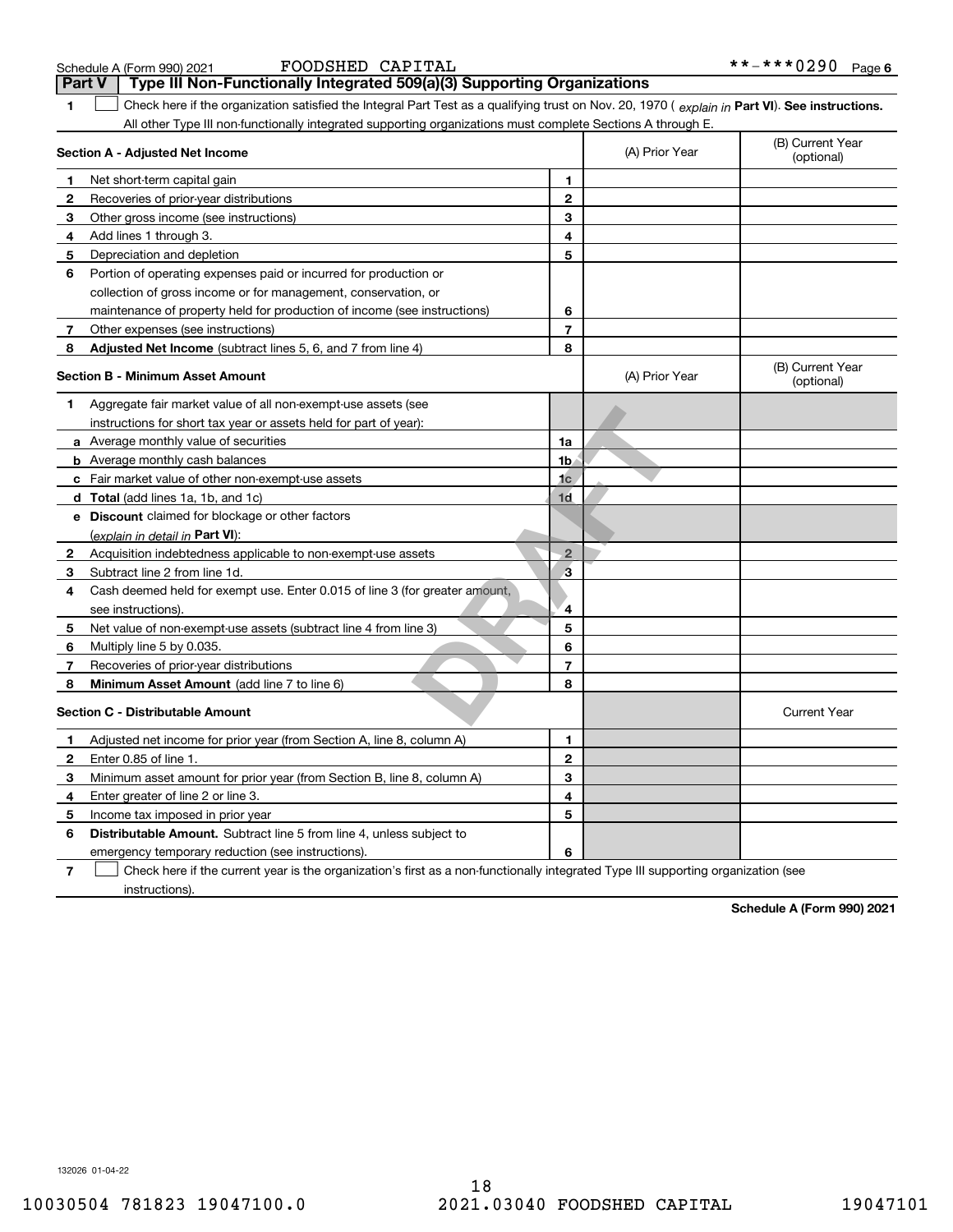**c**Excess from 2019 **d**Excess from 2020 **e**Excess from 2021

132027 01-04-22

Schedule A (Form 990) 2021 **FOODSHED CAPITAL \* \* – \* \* \* 0 2 9 0** Page

| Part V | Type III Non-Functionally Integrated 509(a)(3) Supporting Organizations <sub>(continued)</sub> |                                    |                                               |    |                                                         |
|--------|------------------------------------------------------------------------------------------------|------------------------------------|-----------------------------------------------|----|---------------------------------------------------------|
|        | <b>Section D - Distributions</b>                                                               |                                    |                                               |    | <b>Current Year</b>                                     |
|        | Amounts paid to supported organizations to accomplish exempt purposes                          |                                    |                                               | 1  |                                                         |
| 2      | Amounts paid to perform activity that directly furthers exempt purposes of supported           |                                    |                                               |    |                                                         |
|        | organizations, in excess of income from activity                                               |                                    |                                               | 2  |                                                         |
| 3      | Administrative expenses paid to accomplish exempt purposes of supported organizations          |                                    |                                               | 3  |                                                         |
| 4      | Amounts paid to acquire exempt-use assets                                                      |                                    |                                               | 4  |                                                         |
| 5      | Qualified set-aside amounts (prior IRS approval required - provide details in Part VI)         |                                    |                                               | 5  |                                                         |
| 6      | Other distributions (describe in Part VI). See instructions.                                   |                                    |                                               | 6  |                                                         |
| 7      | Total annual distributions. Add lines 1 through 6.                                             |                                    | 7                                             |    |                                                         |
| 8      | Distributions to attentive supported organizations to which the organization is responsive     |                                    |                                               |    |                                                         |
|        | (provide details in Part VI). See instructions.                                                |                                    |                                               | 8  |                                                         |
| 9      | Distributable amount for 2021 from Section C, line 6                                           |                                    |                                               | 9  |                                                         |
| 10     | Line 8 amount divided by line 9 amount                                                         |                                    |                                               | 10 |                                                         |
|        | <b>Section E - Distribution Allocations</b> (see instructions)                                 | (i)<br><b>Excess Distributions</b> | (ii)<br><b>Underdistributions</b><br>Pre-2021 |    | (iii)<br><b>Distributable</b><br><b>Amount for 2021</b> |
| 1      | Distributable amount for 2021 from Section C, line 6                                           |                                    |                                               |    |                                                         |
| 2      | Underdistributions, if any, for years prior to 2021 (reason-                                   |                                    |                                               |    |                                                         |
|        | able cause required - explain in Part VI). See instructions.                                   |                                    |                                               |    |                                                         |
| 3      | Excess distributions carryover, if any, to 2021                                                |                                    |                                               |    |                                                         |
|        | a From 2016                                                                                    |                                    |                                               |    |                                                         |
|        | <b>b</b> From 2017                                                                             |                                    |                                               |    |                                                         |
|        | c From 2018                                                                                    |                                    |                                               |    |                                                         |
|        | d From 2019                                                                                    |                                    |                                               |    |                                                         |
|        | e From 2020                                                                                    |                                    |                                               |    |                                                         |
|        | f Total of lines 3a through 3e                                                                 |                                    |                                               |    |                                                         |
|        | g Applied to underdistributions of prior years                                                 |                                    |                                               |    |                                                         |
|        | h Applied to 2021 distributable amount                                                         |                                    |                                               |    |                                                         |
|        | Carryover from 2016 not applied (see instructions)                                             |                                    |                                               |    |                                                         |
|        | Remainder. Subtract lines 3g, 3h, and 3i from line 3f.                                         |                                    |                                               |    |                                                         |
| 4      | Distributions for 2021 from Section D.                                                         |                                    |                                               |    |                                                         |
|        | line $7:$                                                                                      |                                    |                                               |    |                                                         |
|        | a Applied to underdistributions of prior years                                                 |                                    |                                               |    |                                                         |
|        | <b>b</b> Applied to 2021 distributable amount                                                  |                                    |                                               |    |                                                         |
|        | c Remainder. Subtract lines 4a and 4b from line 4.                                             |                                    |                                               |    |                                                         |
| 5      | Remaining underdistributions for years prior to 2021, if                                       |                                    |                                               |    |                                                         |
|        | any. Subtract lines 3g and 4a from line 2. For result greater                                  |                                    |                                               |    |                                                         |
|        | than zero, explain in Part VI. See instructions.                                               |                                    |                                               |    |                                                         |
| 6      | Remaining underdistributions for 2021. Subtract lines 3h                                       |                                    |                                               |    |                                                         |
|        | and 4b from line 1. For result greater than zero, explain in                                   |                                    |                                               |    |                                                         |
|        | Part VI. See instructions.                                                                     |                                    |                                               |    |                                                         |
| 7      | Excess distributions carryover to 2022. Add lines 3j                                           |                                    |                                               |    |                                                         |
|        | and 4c.                                                                                        |                                    |                                               |    |                                                         |
| 8      | Breakdown of line 7:                                                                           |                                    |                                               |    |                                                         |
|        | a Excess from 2017                                                                             |                                    |                                               |    |                                                         |
|        | <b>b</b> Excess from 2018                                                                      |                                    |                                               |    |                                                         |

**Schedule A (Form 990) 2021**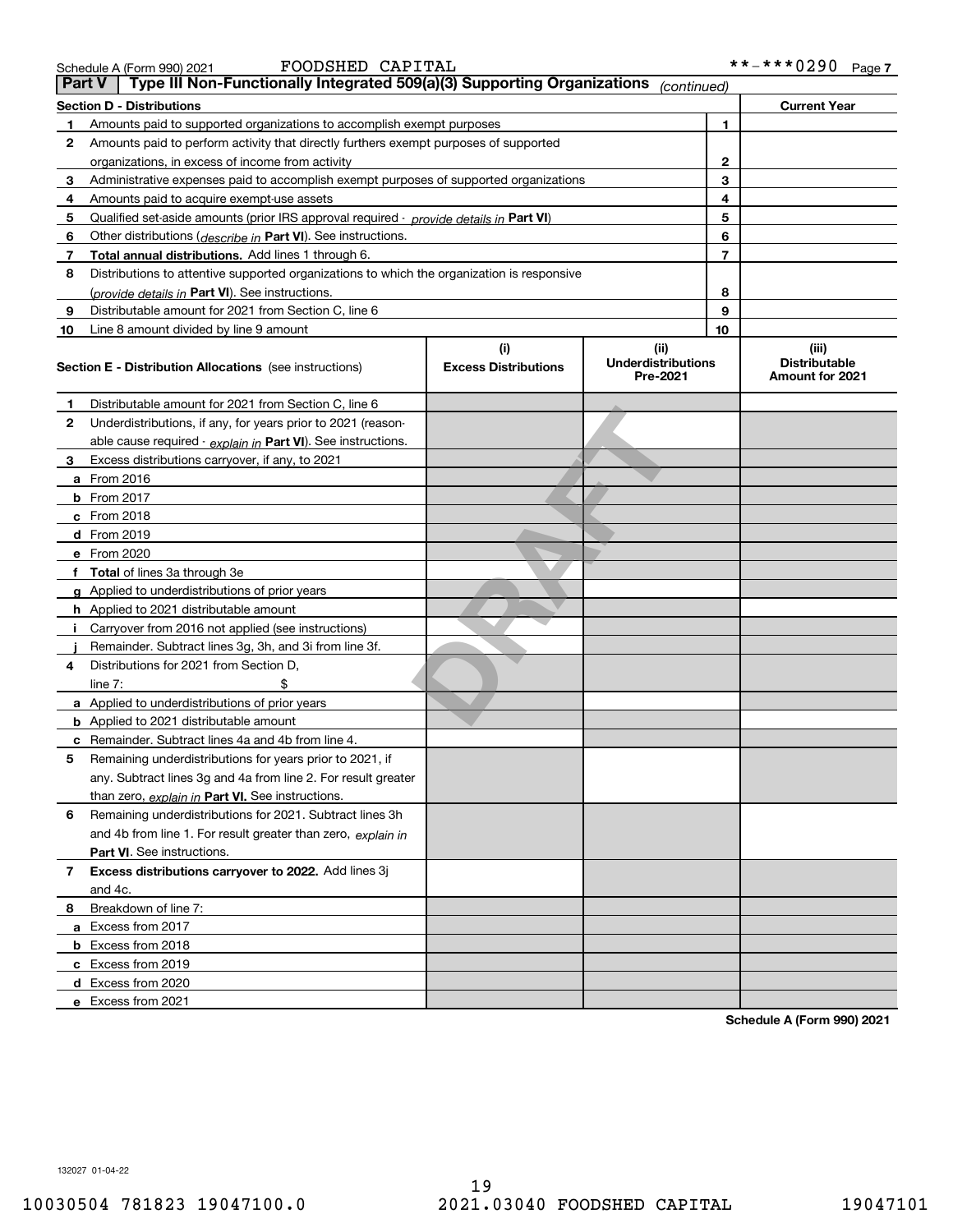|                 | Schedule A (Form 990) 2021 | FOODSHED CAPITAL |                                                                                                                                                                                                                                        | **-***029 <u>0 Page 8</u>  |          |
|-----------------|----------------------------|------------------|----------------------------------------------------------------------------------------------------------------------------------------------------------------------------------------------------------------------------------------|----------------------------|----------|
| <b>Part VI</b>  |                            |                  | <b>Supplemental Information.</b> Provide the explanations required by Part II, line 10; Part II, line 17a or 17b; Part III, line 12;<br>Part IV, Section A, lines 1, 2, 3b, 3c, 4b, 4c, 5a, 6, 9a, 9b, 9c, 11a, 11b, and 11c; Part IV, |                            |          |
|                 | (See instructions.)        |                  |                                                                                                                                                                                                                                        |                            |          |
|                 |                            |                  |                                                                                                                                                                                                                                        |                            |          |
|                 |                            |                  |                                                                                                                                                                                                                                        |                            |          |
|                 |                            |                  |                                                                                                                                                                                                                                        |                            |          |
|                 |                            |                  |                                                                                                                                                                                                                                        |                            |          |
|                 |                            |                  |                                                                                                                                                                                                                                        |                            |          |
|                 |                            |                  |                                                                                                                                                                                                                                        |                            |          |
|                 |                            |                  |                                                                                                                                                                                                                                        |                            |          |
|                 |                            |                  |                                                                                                                                                                                                                                        |                            |          |
|                 |                            |                  |                                                                                                                                                                                                                                        |                            |          |
|                 |                            |                  |                                                                                                                                                                                                                                        |                            |          |
|                 |                            |                  |                                                                                                                                                                                                                                        |                            |          |
|                 |                            |                  |                                                                                                                                                                                                                                        |                            |          |
|                 |                            |                  |                                                                                                                                                                                                                                        |                            |          |
|                 |                            |                  |                                                                                                                                                                                                                                        |                            |          |
|                 |                            |                  |                                                                                                                                                                                                                                        |                            |          |
|                 |                            |                  |                                                                                                                                                                                                                                        |                            |          |
|                 |                            |                  |                                                                                                                                                                                                                                        |                            |          |
|                 |                            |                  |                                                                                                                                                                                                                                        |                            |          |
|                 |                            |                  |                                                                                                                                                                                                                                        |                            |          |
|                 |                            |                  |                                                                                                                                                                                                                                        |                            |          |
|                 |                            |                  |                                                                                                                                                                                                                                        |                            |          |
|                 |                            |                  |                                                                                                                                                                                                                                        |                            |          |
|                 |                            |                  |                                                                                                                                                                                                                                        |                            |          |
|                 |                            |                  |                                                                                                                                                                                                                                        |                            |          |
|                 |                            |                  |                                                                                                                                                                                                                                        |                            |          |
|                 |                            |                  |                                                                                                                                                                                                                                        |                            |          |
|                 |                            |                  |                                                                                                                                                                                                                                        |                            |          |
|                 |                            |                  |                                                                                                                                                                                                                                        |                            |          |
|                 |                            |                  |                                                                                                                                                                                                                                        |                            |          |
|                 |                            |                  |                                                                                                                                                                                                                                        |                            |          |
|                 |                            |                  |                                                                                                                                                                                                                                        |                            |          |
|                 |                            |                  |                                                                                                                                                                                                                                        |                            |          |
|                 |                            |                  |                                                                                                                                                                                                                                        |                            |          |
|                 |                            |                  |                                                                                                                                                                                                                                        |                            |          |
|                 |                            |                  |                                                                                                                                                                                                                                        |                            |          |
|                 |                            |                  |                                                                                                                                                                                                                                        |                            |          |
| 132028 01-04-22 |                            |                  |                                                                                                                                                                                                                                        | Schedule A (Form 990) 2021 |          |
|                 |                            |                  | 20                                                                                                                                                                                                                                     |                            |          |
|                 | 10030504 781823 19047100.0 |                  | 2021.03040 FOODSHED CAPITAL                                                                                                                                                                                                            |                            | 19047101 |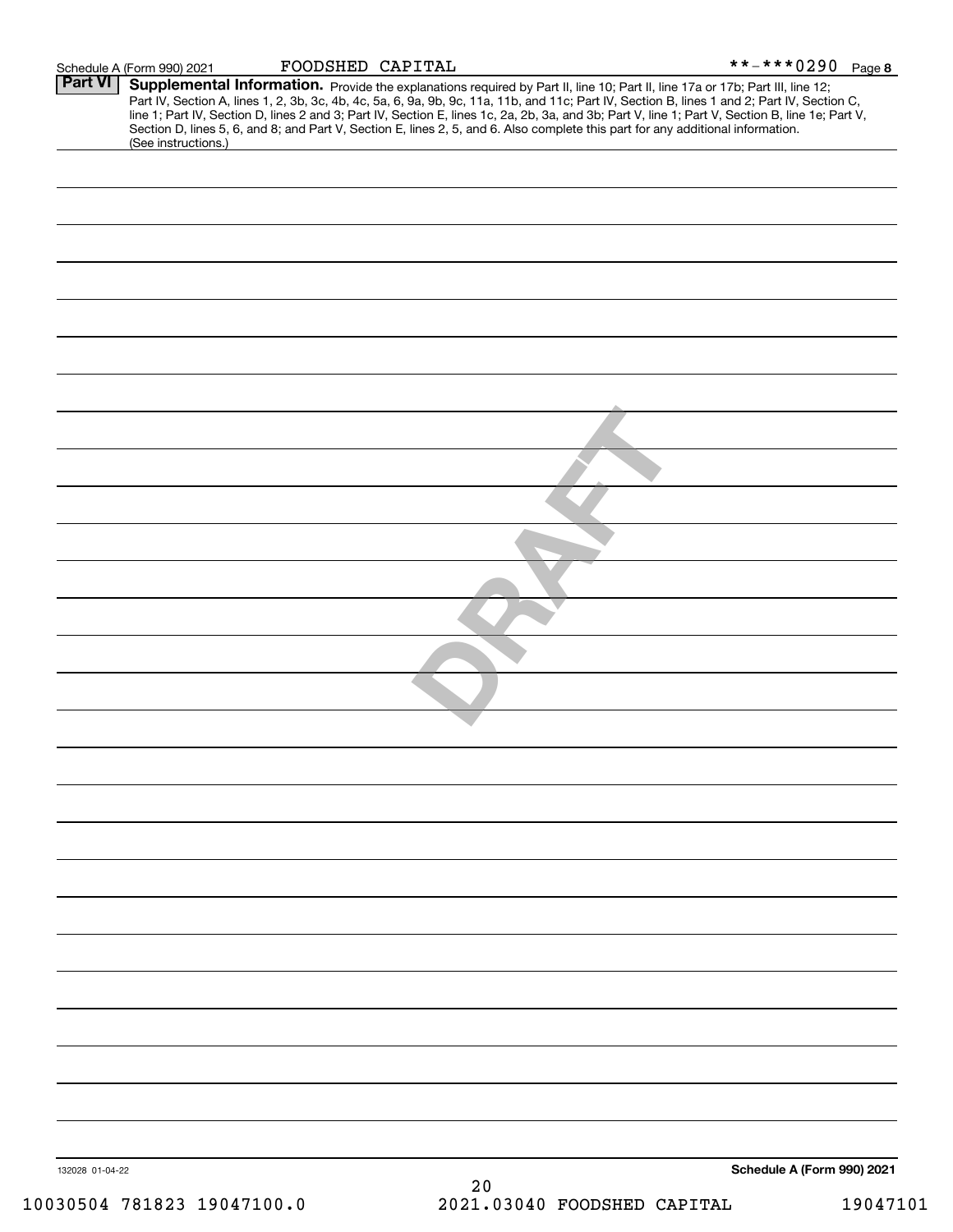| <b>SCHEDULE D</b> |
|-------------------|
|-------------------|

Department of the Treasury Internal Revenue Service

| (Form 990) |  |
|------------|--|
|------------|--|

## **Supplemental Financial Statements**

**| Complete if the organization answered "Yes" on Form 990, Part IV, line 6, 7, 8, 9, 10, 11a, 11b, 11c, 11d, 11e, 11f, 12a, or 12b. | Attach to Form 990.** OMB No. 1545-0047 **Open to Public Inspection2021**

| Go to www.irs.gov/Form990 for instructions and the latest information. |  |
|------------------------------------------------------------------------|--|
|                                                                        |  |

**Name of the organization Employer identification number**

|    | FOODSHED CAPITAL                                                                                                                                                                                                               |                         | **-***0290                                         |
|----|--------------------------------------------------------------------------------------------------------------------------------------------------------------------------------------------------------------------------------|-------------------------|----------------------------------------------------|
|    | Organizations Maintaining Donor Advised Funds or Other Similar Funds or Accounts. Complete if the<br>Part I<br>organization answered "Yes" on Form 990, Part IV, line 6.                                                       |                         |                                                    |
|    |                                                                                                                                                                                                                                | (a) Donor advised funds | (b) Funds and other accounts                       |
| 1  |                                                                                                                                                                                                                                |                         |                                                    |
| 2  | Aggregate value of contributions to (during year)                                                                                                                                                                              |                         |                                                    |
| з  |                                                                                                                                                                                                                                |                         |                                                    |
| 4  |                                                                                                                                                                                                                                |                         |                                                    |
| 5  | Did the organization inform all donors and donor advisors in writing that the assets held in donor advised funds                                                                                                               |                         |                                                    |
|    |                                                                                                                                                                                                                                |                         | Yes<br>No                                          |
| 6  | Did the organization inform all grantees, donors, and donor advisors in writing that grant funds can be used only                                                                                                              |                         |                                                    |
|    | for charitable purposes and not for the benefit of the donor or donor advisor, or for any other purpose conferring                                                                                                             |                         |                                                    |
|    | impermissible private benefit?                                                                                                                                                                                                 |                         | Yes<br>No                                          |
|    | Part II<br>Conservation Easements. Complete if the organization answered "Yes" on Form 990, Part IV, line 7.                                                                                                                   |                         |                                                    |
| 1. | Purpose(s) of conservation easements held by the organization (check all that apply).                                                                                                                                          |                         |                                                    |
|    | Preservation of land for public use (for example, recreation or education)                                                                                                                                                     |                         | Preservation of a historically important land area |
|    | Protection of natural habitat                                                                                                                                                                                                  |                         | Preservation of a certified historic structure     |
|    | Preservation of open space                                                                                                                                                                                                     |                         |                                                    |
| 2  | Complete lines 2a through 2d if the organization held a qualified conservation contribution in the form of a conservation easement on the last                                                                                 |                         |                                                    |
|    | day of the tax year.                                                                                                                                                                                                           |                         | Held at the End of the Tax Year                    |
| а  | Total number of conservation easements with the construction of the conservation of conservation easements with the conservation of the conservation of the conservation of the conservation of the conservation of the conser |                         | 2a                                                 |
|    | Total acreage restricted by conservation easements                                                                                                                                                                             |                         | 2 <sub>b</sub>                                     |
|    | Number of conservation easements on a certified historic structure included in (a) <i>mummumumumum</i>                                                                                                                         |                         | 2c                                                 |
|    | d Number of conservation easements included in (c) acquired after 7/25/06, and not on a historic structure                                                                                                                     |                         |                                                    |
|    |                                                                                                                                                                                                                                |                         | 2d                                                 |
| 3  | Number of conservation easements modified, transferred, released, extinguished, or terminated by the organization during the tax                                                                                               |                         |                                                    |
|    | $\vee$ ear                                                                                                                                                                                                                     |                         |                                                    |
| 4  | Number of states where property subject to conservation easement is located >                                                                                                                                                  |                         |                                                    |
| 5  | Does the organization have a written policy regarding the periodic monitoring, inspection, handling of                                                                                                                         |                         |                                                    |
|    | violations, and enforcement of the conservation easements it holds?                                                                                                                                                            |                         | Yes<br>No                                          |
| 6  | Staff and volunteer hours devoted to monitoring, inspecting, handling of violations, and enforcing conservation easements during the year                                                                                      |                         |                                                    |
|    |                                                                                                                                                                                                                                |                         |                                                    |
| 7  | Amount of expenses incurred in monitoring, inspecting, handling of violations, and enforcing conservation easements during the year                                                                                            |                         |                                                    |
|    | ▶ \$                                                                                                                                                                                                                           |                         |                                                    |
| 8  | Does each conservation easement reported on line 2(d) above satisfy the requirements of section 170(h)(4)(B)(i)                                                                                                                |                         |                                                    |
|    | and section $170(h)(4)(B)(ii)?$                                                                                                                                                                                                |                         | Yes<br>No                                          |
|    | In Part XIII, describe how the organization reports conservation easements in its revenue and expense statement and                                                                                                            |                         |                                                    |
|    | balance sheet, and include, if applicable, the text of the footnote to the organization's financial statements that describes the                                                                                              |                         |                                                    |
|    | organization's accounting for conservation easements.                                                                                                                                                                          |                         |                                                    |
|    | Organizations Maintaining Collections of Art, Historical Treasures, or Other Similar Assets.<br>Part III                                                                                                                       |                         |                                                    |
|    | Complete if the organization answered "Yes" on Form 990, Part IV, line 8.                                                                                                                                                      |                         |                                                    |
|    |                                                                                                                                                                                                                                |                         |                                                    |
|    | 1a If the organization elected, as permitted under FASB ASC 958, not to report in its revenue statement and balance sheet works                                                                                                |                         |                                                    |
|    |                                                                                                                                                                                                                                |                         |                                                    |
|    | of art, historical treasures, or other similar assets held for public exhibition, education, or research in furtherance of public                                                                                              |                         |                                                    |
|    | service, provide in Part XIII the text of the footnote to its financial statements that describes these items.                                                                                                                 |                         |                                                    |
|    | b If the organization elected, as permitted under FASB ASC 958, to report in its revenue statement and balance sheet works of                                                                                                  |                         |                                                    |
|    | art, historical treasures, or other similar assets held for public exhibition, education, or research in furtherance of public service,                                                                                        |                         |                                                    |
|    | provide the following amounts relating to these items:                                                                                                                                                                         |                         | - \$                                               |
|    |                                                                                                                                                                                                                                |                         | -\$                                                |
| 2  | (ii) Assets included in Form 990, Part X                                                                                                                                                                                       |                         |                                                    |
|    | If the organization received or held works of art, historical treasures, or other similar assets for financial gain, provide                                                                                                   |                         |                                                    |
|    | the following amounts required to be reported under FASB ASC 958 relating to these items:                                                                                                                                      |                         |                                                    |
|    | a Revenue included on Form 990, Part VIII, line 1 [2000] [2000] [2000] [2000] [2000] [2000] [2000] [2000] [2000                                                                                                                |                         | -\$<br>- \$                                        |
|    | LHA For Paperwork Reduction Act Notice, see the Instructions for Form 990.                                                                                                                                                     |                         | Schedule D (Form 990) 2021                         |

 <sup>10030504 781823 19047100.0 2021.03040</sup> FOODSHED CAPITAL 19047101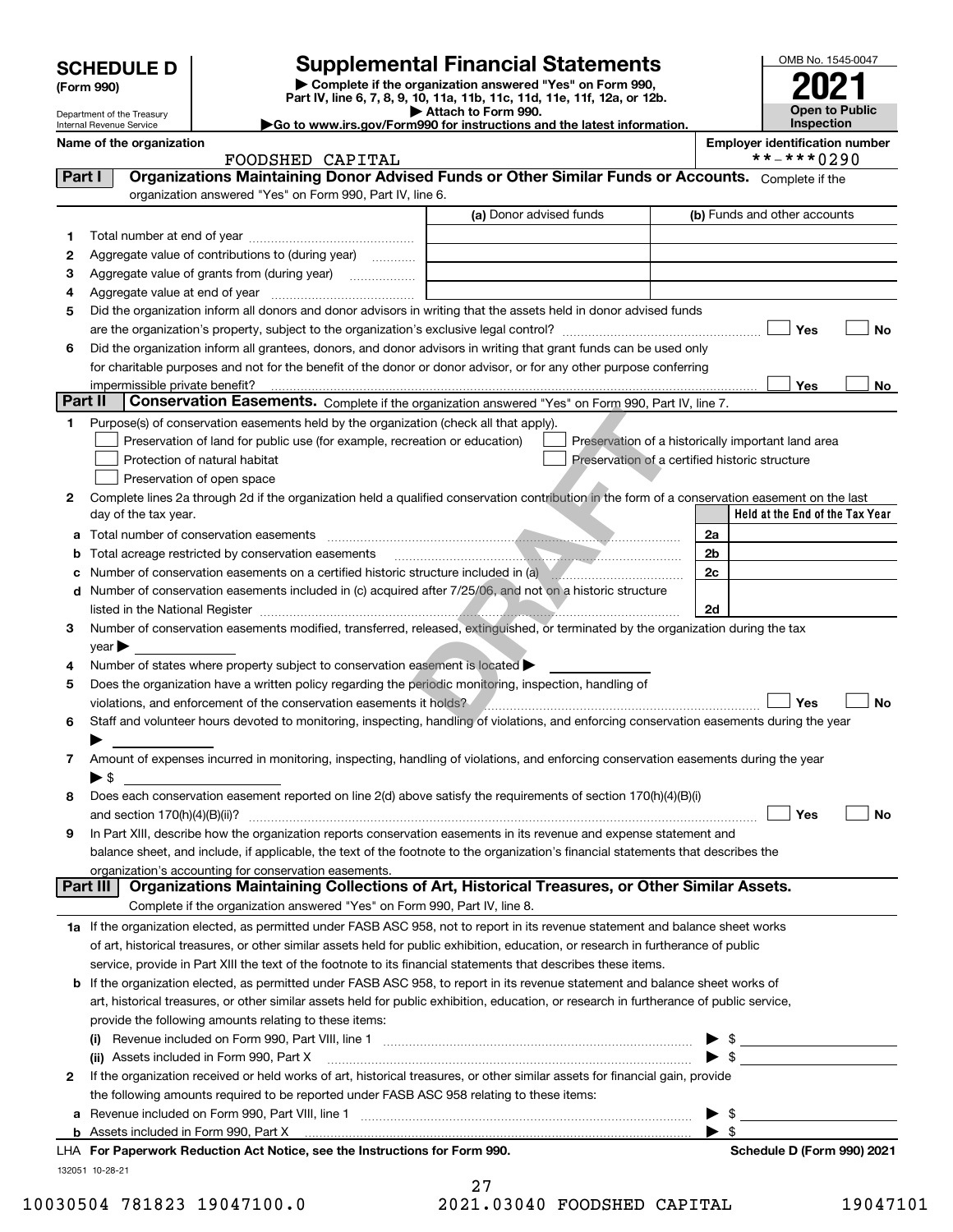|               | Schedule D (Form 990) 2021                                                                                                                                                                                                                                                                                                  | FOODSHED CAPITAL                        |                |                                                                                                                                                                                                                                |                                      | **-***0290<br>Page 2    |       |
|---------------|-----------------------------------------------------------------------------------------------------------------------------------------------------------------------------------------------------------------------------------------------------------------------------------------------------------------------------|-----------------------------------------|----------------|--------------------------------------------------------------------------------------------------------------------------------------------------------------------------------------------------------------------------------|--------------------------------------|-------------------------|-------|
|               | Organizations Maintaining Collections of Art, Historical Treasures, or Other Similar Assets (continued)<br>Part III                                                                                                                                                                                                         |                                         |                |                                                                                                                                                                                                                                |                                      |                         |       |
| 3             | Using the organization's acquisition, accession, and other records, check any of the following that make significant use of its                                                                                                                                                                                             |                                         |                |                                                                                                                                                                                                                                |                                      |                         |       |
|               | collection items (check all that apply):                                                                                                                                                                                                                                                                                    |                                         |                |                                                                                                                                                                                                                                |                                      |                         |       |
| а             | Public exhibition                                                                                                                                                                                                                                                                                                           |                                         |                | Loan or exchange program                                                                                                                                                                                                       |                                      |                         |       |
| b             | Scholarly research                                                                                                                                                                                                                                                                                                          |                                         |                | Other and the control of the control of the control of the control of the control of the control of the control of the control of the control of the control of the control of the control of the control of the control of th |                                      |                         |       |
| с             | Preservation for future generations                                                                                                                                                                                                                                                                                         |                                         |                |                                                                                                                                                                                                                                |                                      |                         |       |
| 4             | Provide a description of the organization's collections and explain how they further the organization's exempt purpose in Part XIII.                                                                                                                                                                                        |                                         |                |                                                                                                                                                                                                                                |                                      |                         |       |
| 5             | During the year, did the organization solicit or receive donations of art, historical treasures, or other similar assets                                                                                                                                                                                                    |                                         |                |                                                                                                                                                                                                                                |                                      |                         |       |
|               |                                                                                                                                                                                                                                                                                                                             |                                         |                |                                                                                                                                                                                                                                |                                      | Yes                     | No    |
|               | Escrow and Custodial Arrangements. Complete if the organization answered "Yes" on Form 990, Part IV, line 9, or<br>Part IV<br>reported an amount on Form 990, Part X, line 21.                                                                                                                                              |                                         |                |                                                                                                                                                                                                                                |                                      |                         |       |
|               | 1a Is the organization an agent, trustee, custodian or other intermediary for contributions or other assets not included                                                                                                                                                                                                    |                                         |                |                                                                                                                                                                                                                                |                                      |                         |       |
|               |                                                                                                                                                                                                                                                                                                                             |                                         |                |                                                                                                                                                                                                                                |                                      | Yes                     | No    |
|               | on Form 990, Part X? [11] matter contracts and contracts and contracts are contracted and contracts are contracted and contract and contract of the contract of the contract of the contract of the contract of the contract o<br><b>b</b> If "Yes," explain the arrangement in Part XIII and complete the following table: |                                         |                |                                                                                                                                                                                                                                |                                      |                         |       |
|               |                                                                                                                                                                                                                                                                                                                             |                                         |                |                                                                                                                                                                                                                                |                                      | Amount                  |       |
| c             |                                                                                                                                                                                                                                                                                                                             |                                         |                |                                                                                                                                                                                                                                | 1c                                   |                         |       |
|               | Additions during the year manufactured and an account of the year manufactured and account of the year manufactured and account of the state of the state of the state of the state of the state of the state of the state of                                                                                               |                                         |                |                                                                                                                                                                                                                                | 1d                                   |                         |       |
|               | e Distributions during the year manufactured and continuum control of the control of the control of the control of the control of the control of the control of the control of the control of the control of the control of th                                                                                              |                                         |                |                                                                                                                                                                                                                                | 1e                                   |                         |       |
| f             |                                                                                                                                                                                                                                                                                                                             |                                         |                |                                                                                                                                                                                                                                | 1f                                   |                         |       |
|               | 2a Did the organization include an amount on Form 990, Part X, line 21, for escrow or custodial account liability?                                                                                                                                                                                                          |                                         |                |                                                                                                                                                                                                                                | .                                    | Yes                     | No    |
|               | <b>b</b> If "Yes," explain the arrangement in Part XIII. Check here if the explanation has been provided on Part XIII                                                                                                                                                                                                       |                                         |                |                                                                                                                                                                                                                                |                                      |                         |       |
| <b>Part V</b> | Endowment Funds. Complete if the organization answered "Yes" on Form 990, Part IV, line 10.                                                                                                                                                                                                                                 |                                         |                |                                                                                                                                                                                                                                |                                      |                         |       |
|               |                                                                                                                                                                                                                                                                                                                             | (a) Current year                        | (b) Prior year | (c) Two years back                                                                                                                                                                                                             | $\vert$ (d) Three years back $\vert$ | (e) Four years back     |       |
| 1a            | Beginning of year balance                                                                                                                                                                                                                                                                                                   |                                         |                |                                                                                                                                                                                                                                |                                      |                         |       |
| b             |                                                                                                                                                                                                                                                                                                                             |                                         |                |                                                                                                                                                                                                                                |                                      |                         |       |
|               | Net investment earnings, gains, and losses                                                                                                                                                                                                                                                                                  |                                         |                |                                                                                                                                                                                                                                |                                      |                         |       |
|               |                                                                                                                                                                                                                                                                                                                             |                                         |                |                                                                                                                                                                                                                                |                                      |                         |       |
|               | e Other expenditures for facilities                                                                                                                                                                                                                                                                                         |                                         |                |                                                                                                                                                                                                                                |                                      |                         |       |
|               | and programs                                                                                                                                                                                                                                                                                                                |                                         |                |                                                                                                                                                                                                                                |                                      |                         |       |
|               | f Administrative expenses                                                                                                                                                                                                                                                                                                   |                                         |                |                                                                                                                                                                                                                                |                                      |                         |       |
| g             | Provide the estimated percentage of the current year end balance (line 1g, column (a)) held as:                                                                                                                                                                                                                             |                                         |                |                                                                                                                                                                                                                                |                                      |                         |       |
| 2             | Board designated or quasi-endowment                                                                                                                                                                                                                                                                                         |                                         | %              |                                                                                                                                                                                                                                |                                      |                         |       |
| а             | Permanent endowment >                                                                                                                                                                                                                                                                                                       | %                                       |                |                                                                                                                                                                                                                                |                                      |                         |       |
|               | <b>c</b> Term endowment $\blacktriangleright$                                                                                                                                                                                                                                                                               | %                                       |                |                                                                                                                                                                                                                                |                                      |                         |       |
|               | The percentages on lines 2a, 2b, and 2c should equal 100%.                                                                                                                                                                                                                                                                  |                                         |                |                                                                                                                                                                                                                                |                                      |                         |       |
|               | 3a Are there endowment funds not in the possession of the organization that are held and administered for the organization                                                                                                                                                                                                  |                                         |                |                                                                                                                                                                                                                                |                                      |                         |       |
|               | by:                                                                                                                                                                                                                                                                                                                         |                                         |                |                                                                                                                                                                                                                                |                                      | <b>Yes</b><br><b>No</b> |       |
|               | (i)                                                                                                                                                                                                                                                                                                                         |                                         |                |                                                                                                                                                                                                                                |                                      | 3a(i)                   |       |
|               |                                                                                                                                                                                                                                                                                                                             |                                         |                |                                                                                                                                                                                                                                |                                      | 3a(ii)                  |       |
|               |                                                                                                                                                                                                                                                                                                                             |                                         |                |                                                                                                                                                                                                                                |                                      | 3b                      |       |
| 4             | Describe in Part XIII the intended uses of the organization's endowment funds.                                                                                                                                                                                                                                              |                                         |                |                                                                                                                                                                                                                                |                                      |                         |       |
|               | Part VI<br>Land, Buildings, and Equipment.                                                                                                                                                                                                                                                                                  |                                         |                |                                                                                                                                                                                                                                |                                      |                         |       |
|               | Complete if the organization answered "Yes" on Form 990, Part IV, line 11a. See Form 990, Part X, line 10.                                                                                                                                                                                                                  |                                         |                |                                                                                                                                                                                                                                |                                      |                         |       |
|               | Description of property                                                                                                                                                                                                                                                                                                     | (a) Cost or other<br>basis (investment) |                | (b) Cost or other<br>basis (other)                                                                                                                                                                                             | (c) Accumulated<br>depreciation      | (d) Book value          |       |
|               |                                                                                                                                                                                                                                                                                                                             |                                         |                |                                                                                                                                                                                                                                |                                      |                         |       |
| b             |                                                                                                                                                                                                                                                                                                                             |                                         |                |                                                                                                                                                                                                                                |                                      |                         |       |
|               |                                                                                                                                                                                                                                                                                                                             |                                         |                |                                                                                                                                                                                                                                |                                      |                         |       |
| d             |                                                                                                                                                                                                                                                                                                                             |                                         |                |                                                                                                                                                                                                                                |                                      |                         |       |
|               |                                                                                                                                                                                                                                                                                                                             |                                         |                |                                                                                                                                                                                                                                |                                      |                         |       |
|               |                                                                                                                                                                                                                                                                                                                             |                                         |                |                                                                                                                                                                                                                                |                                      |                         | $0$ . |

**Schedule D (Form 990) 2021**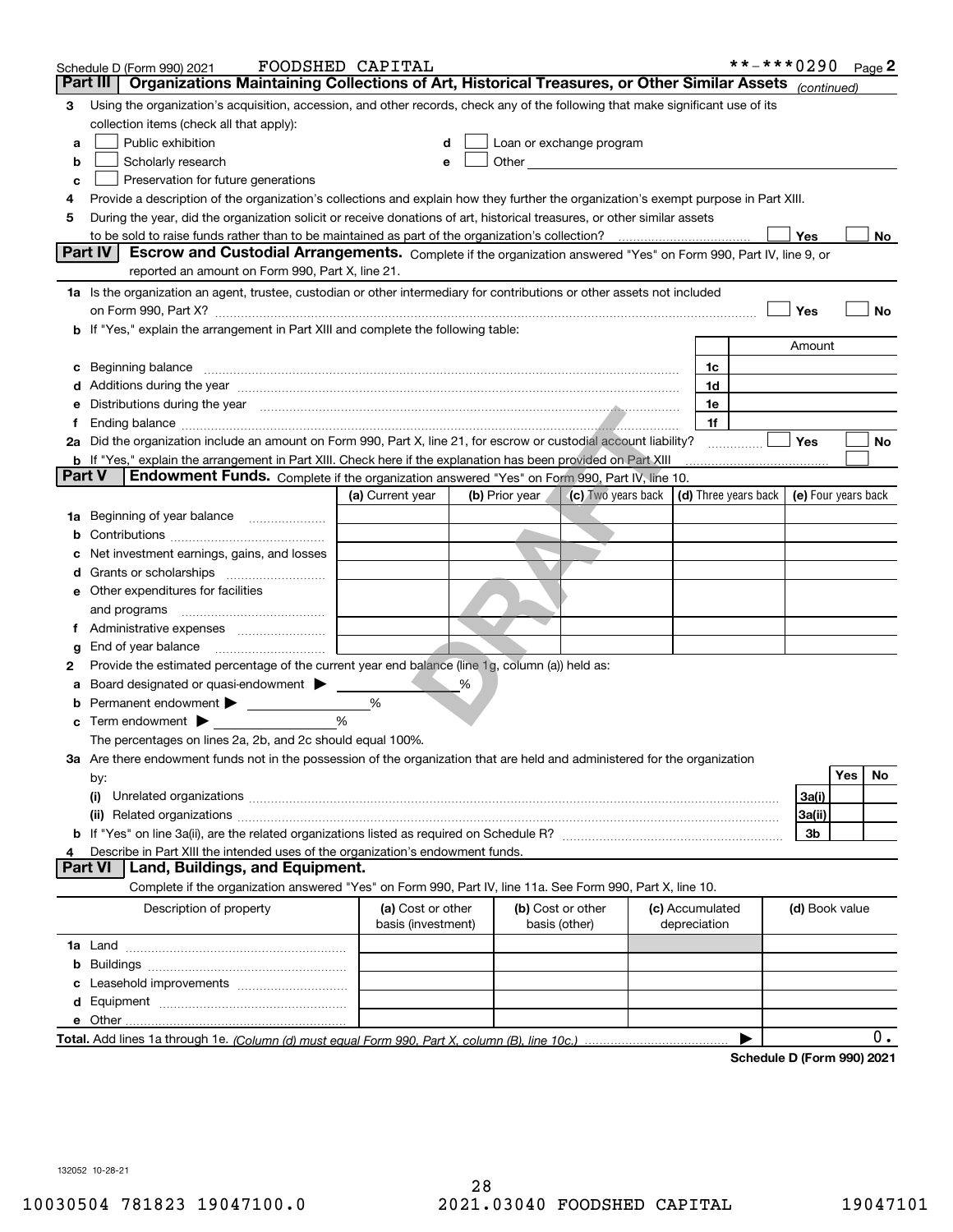| Schedule D (Form 990) 2021 |
|----------------------------|
|----------------------------|

| FOODSHED CAPITAL<br>Schedule D (Form 990) 2021                                                                                                       |                 |                                                           | **-***0290<br>$Page$ <sup>3</sup> |
|------------------------------------------------------------------------------------------------------------------------------------------------------|-----------------|-----------------------------------------------------------|-----------------------------------|
| <b>Investments - Other Securities.</b><br><b>Part VII</b>                                                                                            |                 |                                                           |                                   |
| Complete if the organization answered "Yes" on Form 990, Part IV, line 11b. See Form 990, Part X, line 12.                                           |                 |                                                           |                                   |
| (a) Description of security or category (including name of security)                                                                                 | (b) Book value  | (c) Method of valuation: Cost or end-of-year market value |                                   |
| (1) Financial derivatives                                                                                                                            |                 |                                                           |                                   |
|                                                                                                                                                      |                 |                                                           |                                   |
| (3) Other                                                                                                                                            |                 |                                                           |                                   |
| (A)                                                                                                                                                  |                 |                                                           |                                   |
| (B)                                                                                                                                                  |                 |                                                           |                                   |
| (C)                                                                                                                                                  |                 |                                                           |                                   |
| (D)                                                                                                                                                  |                 |                                                           |                                   |
| (E)                                                                                                                                                  |                 |                                                           |                                   |
| (F)                                                                                                                                                  |                 |                                                           |                                   |
| (G)                                                                                                                                                  |                 |                                                           |                                   |
| (H)                                                                                                                                                  |                 |                                                           |                                   |
| Total. (Col. (b) must equal Form 990, Part X, col. (B) line 12.)                                                                                     |                 |                                                           |                                   |
| Part VIII Investments - Program Related.                                                                                                             |                 |                                                           |                                   |
| Complete if the organization answered "Yes" on Form 990, Part IV, line 11c. See Form 990, Part X, line 13.                                           |                 |                                                           |                                   |
| (a) Description of investment                                                                                                                        | (b) Book value  | (c) Method of valuation: Cost or end-of-year market value |                                   |
| (1)                                                                                                                                                  |                 |                                                           |                                   |
| (2)                                                                                                                                                  |                 |                                                           |                                   |
| (3)                                                                                                                                                  |                 |                                                           |                                   |
| (4)                                                                                                                                                  |                 |                                                           |                                   |
| (5)                                                                                                                                                  |                 |                                                           |                                   |
| (6)                                                                                                                                                  |                 |                                                           |                                   |
| (7)                                                                                                                                                  |                 |                                                           |                                   |
| (8)                                                                                                                                                  |                 |                                                           |                                   |
| (9)                                                                                                                                                  |                 |                                                           |                                   |
| Total. (Col. (b) must equal Form 990, Part X, col. (B) line 13.)                                                                                     |                 |                                                           |                                   |
| <b>Other Assets.</b><br><b>Part IX</b>                                                                                                               |                 |                                                           |                                   |
| Complete if the organization answered "Yes" on Form 990, Part IV, line 11d. See Form 990, Part X, line 15.                                           |                 |                                                           |                                   |
|                                                                                                                                                      | (a) Description |                                                           | (b) Book value                    |
| (1)                                                                                                                                                  |                 |                                                           |                                   |
|                                                                                                                                                      |                 |                                                           |                                   |
| (2)                                                                                                                                                  |                 |                                                           |                                   |
| (3)                                                                                                                                                  |                 |                                                           |                                   |
| (4)                                                                                                                                                  |                 |                                                           |                                   |
| (5)                                                                                                                                                  |                 |                                                           |                                   |
| (6)                                                                                                                                                  |                 |                                                           |                                   |
| (7)                                                                                                                                                  |                 |                                                           |                                   |
| (8)                                                                                                                                                  |                 |                                                           |                                   |
| (9)                                                                                                                                                  |                 |                                                           |                                   |
| Total. (Column (b) must equal Form 990, Part X, col. (B) line 15.)<br><b>Part X</b><br><b>Other Liabilities.</b>                                     |                 |                                                           |                                   |
|                                                                                                                                                      |                 |                                                           |                                   |
| Complete if the organization answered "Yes" on Form 990, Part IV, line 11e or 11f. See Form 990, Part X, line 25.                                    |                 |                                                           |                                   |
| (a) Description of liability<br>1.                                                                                                                   |                 |                                                           | (b) Book value                    |
| (1)<br>Federal income taxes                                                                                                                          |                 |                                                           |                                   |
| (2)                                                                                                                                                  |                 |                                                           |                                   |
| (3)                                                                                                                                                  |                 |                                                           |                                   |
| (4)                                                                                                                                                  |                 |                                                           |                                   |
| (5)                                                                                                                                                  |                 |                                                           |                                   |
| (6)                                                                                                                                                  |                 |                                                           |                                   |
| (7)                                                                                                                                                  |                 |                                                           |                                   |
| (8)                                                                                                                                                  |                 |                                                           |                                   |
| (9)                                                                                                                                                  |                 |                                                           |                                   |
| Total. (Column (b) must equal Form 990, Part X, col. (B) line 25.)                                                                                   |                 |                                                           |                                   |
| 2. Liability for uncertain tax positions. In Part XIII, provide the text of the footnote to the organization's financial statements that reports the |                 |                                                           |                                   |

Liability for uncertain tax positions. In Part XIII, provide the text of the footnote to the organization's financial statements that reports the organization's liability for uncertain tax positions under FASB ASC 740. Check here if the text of the footnote has been provided in Part XIII

**Schedule D (Form 990) 2021**

132053 10-28-21

 $\mathcal{L}^{\text{max}}$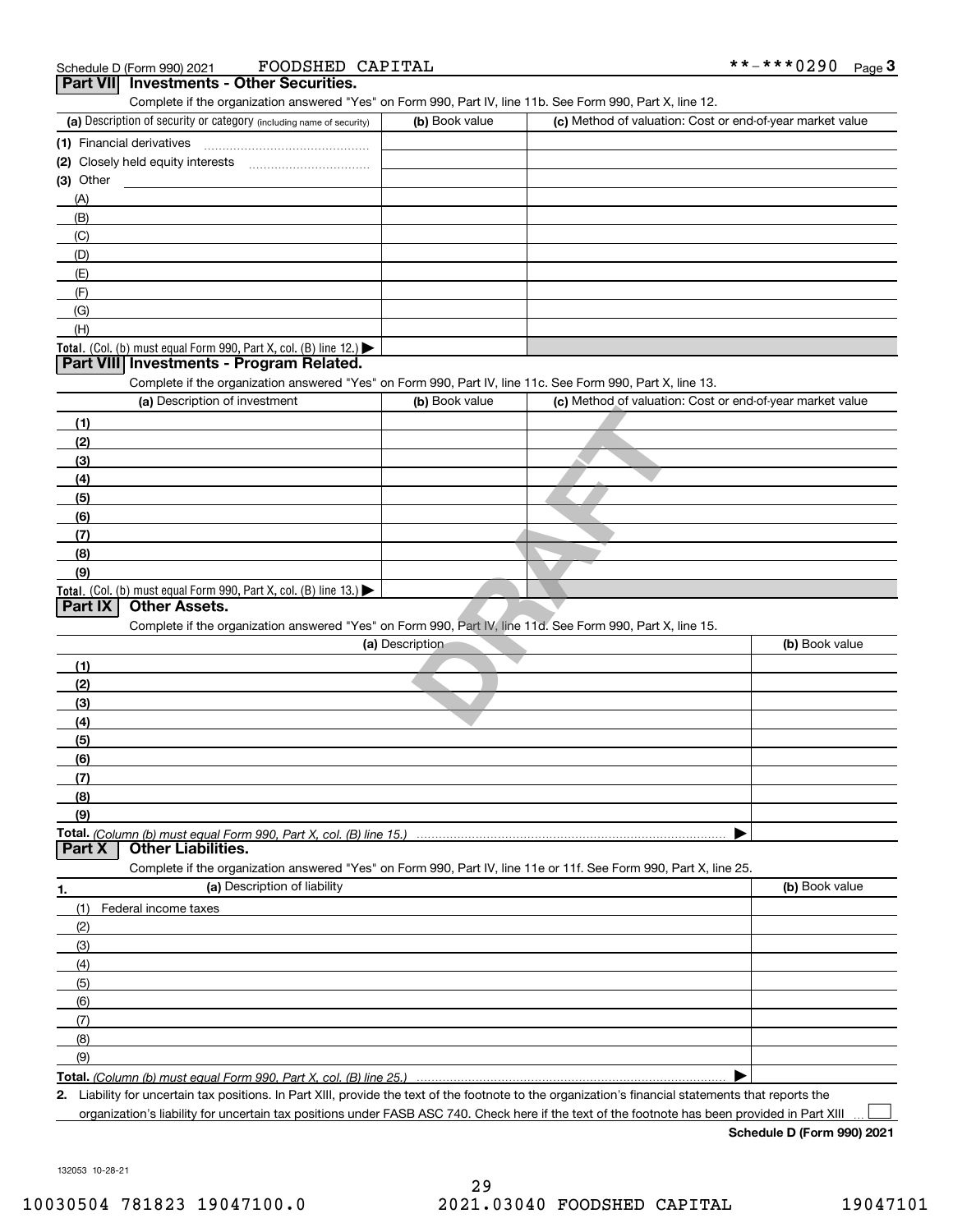|   | FOODSHED CAPITAL<br>Schedule D (Form 990) 2021                                                                                                                                                                                                                 |                | **-***0290<br>Page 4 |           |  |
|---|----------------------------------------------------------------------------------------------------------------------------------------------------------------------------------------------------------------------------------------------------------------|----------------|----------------------|-----------|--|
|   | Reconciliation of Revenue per Audited Financial Statements With Revenue per Return.<br>Part XI                                                                                                                                                                 |                |                      |           |  |
|   | Complete if the organization answered "Yes" on Form 990, Part IV, line 12a.                                                                                                                                                                                    |                |                      |           |  |
| 1 | Total revenue, gains, and other support per audited financial statements                                                                                                                                                                                       | $\blacksquare$ | 505,950.             |           |  |
| 2 | Amounts included on line 1 but not on Form 990, Part VIII, line 12:                                                                                                                                                                                            |                |                      |           |  |
| a | Net unrealized gains (losses) on investments [11] [11] Met unrealized gains (losses) on investments                                                                                                                                                            | 2a             |                      |           |  |
| b |                                                                                                                                                                                                                                                                | 2 <sub>b</sub> |                      |           |  |
| с |                                                                                                                                                                                                                                                                | 2c             |                      |           |  |
| d | Other (Describe in Part XIII.)                                                                                                                                                                                                                                 | 2d             |                      |           |  |
| е | Add lines 2a through 2d                                                                                                                                                                                                                                        |                | 2e                   | Ο.        |  |
| 3 |                                                                                                                                                                                                                                                                |                | 3                    | 505,950.  |  |
| 4 | Amounts included on Form 990, Part VIII, line 12, but not on line 1:                                                                                                                                                                                           |                |                      |           |  |
| a | Investment expenses not included on Form 990, Part VIII, line 7b                                                                                                                                                                                               | 4a             |                      |           |  |
| b | Other (Describe in Part XIII.)                                                                                                                                                                                                                                 | 4b             |                      |           |  |
|   | c Add lines 4a and 4b                                                                                                                                                                                                                                          |                | 4c                   |           |  |
| 5 |                                                                                                                                                                                                                                                                |                | 5                    | 505,950.  |  |
|   | Part XII   Reconciliation of Expenses per Audited Financial Statements With Expenses per Return.                                                                                                                                                               |                |                      |           |  |
|   | Complete if the organization answered "Yes" on Form 990, Part IV, line 12a.                                                                                                                                                                                    |                |                      |           |  |
| 1 | Total expenses and losses per audited financial statements                                                                                                                                                                                                     |                | $\mathbf{1}$         | 285, 209. |  |
| 2 | Amounts included on line 1 but not on Form 990, Part IX, line 25:                                                                                                                                                                                              |                |                      |           |  |
|   |                                                                                                                                                                                                                                                                | 2a             |                      |           |  |
|   |                                                                                                                                                                                                                                                                | 2 <sub>b</sub> |                      |           |  |
|   | Other losses                                                                                                                                                                                                                                                   | 2 <sub>c</sub> |                      |           |  |
|   |                                                                                                                                                                                                                                                                | 2d             |                      |           |  |
|   | e Add lines 2a through 2d<br>$\frac{1}{2}$ . The continuum continuum continuum continuum continuum continuum continuum continuum continuum continuum continuum continuum continuum continuum continuum continuum continuum continuum continuum continuum conti |                | 2e                   |           |  |
| 3 |                                                                                                                                                                                                                                                                |                | 3                    | 285, 209  |  |
| 4 | Amounts included on Form 990, Part IX, line 25, but not on line 1:                                                                                                                                                                                             |                |                      |           |  |
| a | Investment expenses not included on Form 990, Part VIII, line 7b                                                                                                                                                                                               | 4a             |                      |           |  |
|   | <b>b</b> Other (Describe in Part XIII.)                                                                                                                                                                                                                        | 4b             |                      |           |  |
|   | c Add lines 4a and 4b                                                                                                                                                                                                                                          |                | 4с                   |           |  |
|   | Total expenses. Add lines 3 and 4c. (This must equal Form 990. Part I, line 18.) [100] [100] [100] [100] [100] [100] [100] [100] [100] [100] [100] [100] [100] [100] [100] [100] [100] [100] [100] [100] [100] [100] [100] [10                                 |                | 5                    | 285, 209. |  |
|   | Part XIII Supplemental Information.                                                                                                                                                                                                                            |                |                      |           |  |
|   | Provide the descriptions required for Part II, lines 3, 5, and 9; Part III, lines 1a and 4; Part IV, lines 1b and 2b; Part V, line 4; Part X, line 2; Part XI,                                                                                                 |                |                      |           |  |
|   | lines 2d and 4b; and Part XII, lines 2d and 4b. Also complete this part to provide any additional information.                                                                                                                                                 |                |                      |           |  |
|   |                                                                                                                                                                                                                                                                |                |                      |           |  |
|   |                                                                                                                                                                                                                                                                |                |                      |           |  |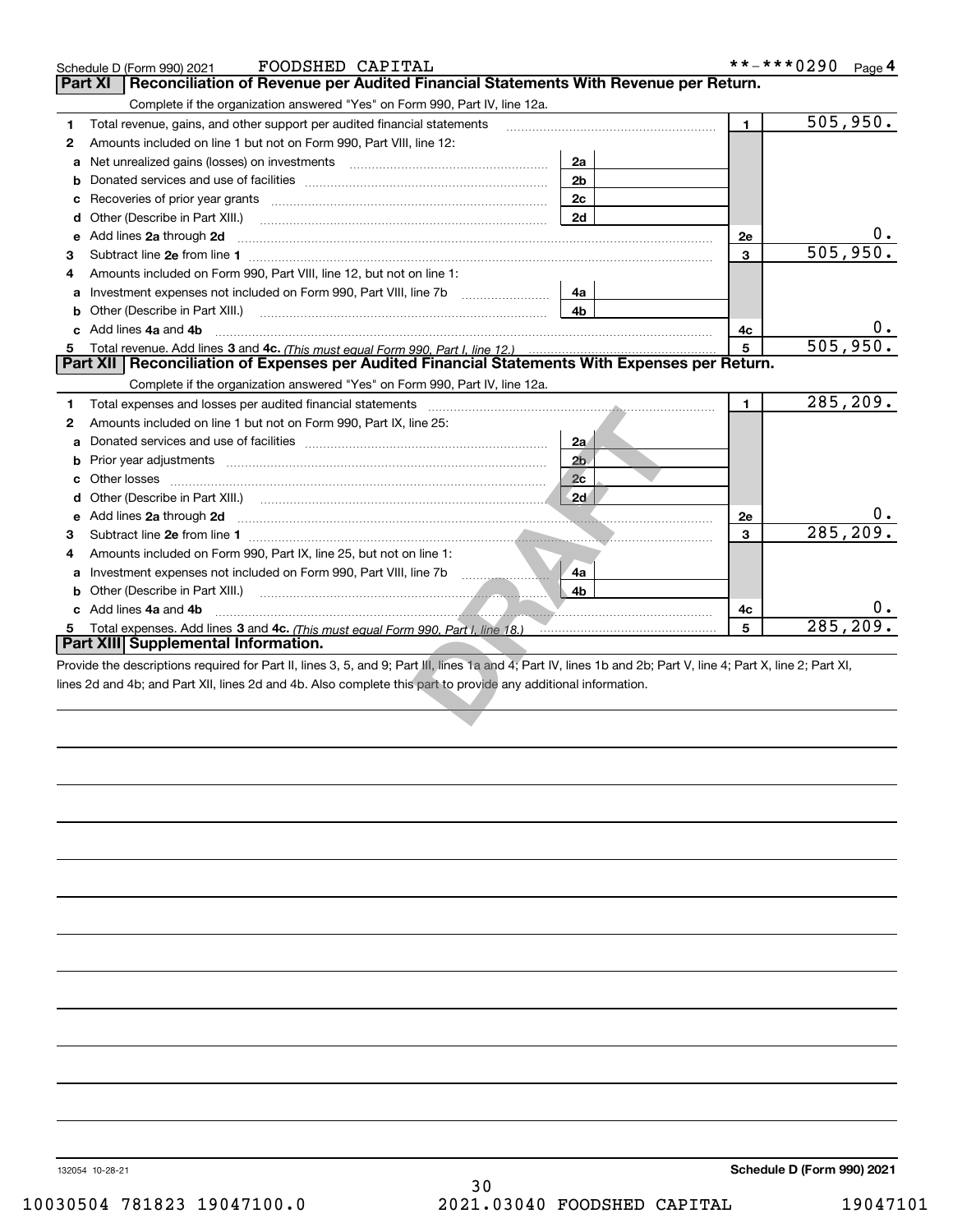| <b>SCHEDULE I</b><br>(Form 990)                                                                                                                                                                                                                                                      |                                                                                                                                       | <b>Grants and Other Assistance to Organizations,</b> |                                                       |                                        |                                                                |                                          | OMB No. 1545-0047                                                                  |  |
|--------------------------------------------------------------------------------------------------------------------------------------------------------------------------------------------------------------------------------------------------------------------------------------|---------------------------------------------------------------------------------------------------------------------------------------|------------------------------------------------------|-------------------------------------------------------|----------------------------------------|----------------------------------------------------------------|------------------------------------------|------------------------------------------------------------------------------------|--|
|                                                                                                                                                                                                                                                                                      | Governments, and Individuals in the United States<br>Complete if the organization answered "Yes" on Form 990, Part IV, line 21 or 22. |                                                      |                                                       |                                        |                                                                |                                          | 2021                                                                               |  |
| Department of the Treasury                                                                                                                                                                                                                                                           |                                                                                                                                       |                                                      | Attach to Form 990.                                   |                                        |                                                                |                                          | <b>Open to Public</b>                                                              |  |
| Internal Revenue Service                                                                                                                                                                                                                                                             |                                                                                                                                       |                                                      | Go to www.irs.gov/Form990 for the latest information. |                                        |                                                                |                                          | Inspection                                                                         |  |
| <b>Employer identification number</b><br>Name of the organization<br>**-***0290<br>FOODSHED CAPITAL                                                                                                                                                                                  |                                                                                                                                       |                                                      |                                                       |                                        |                                                                |                                          |                                                                                    |  |
| Part I<br><b>General Information on Grants and Assistance</b>                                                                                                                                                                                                                        |                                                                                                                                       |                                                      |                                                       |                                        |                                                                |                                          |                                                                                    |  |
| Does the organization maintain records to substantiate the amount of the grants or assistance, the grantees' eligibility for the grants or assistance, and the selection<br>$\mathbf{1}$<br>$\boxed{\text{X}}$ No<br>∣ Yes                                                           |                                                                                                                                       |                                                      |                                                       |                                        |                                                                |                                          |                                                                                    |  |
| Describe in Part IV the organization's procedures for monitoring the use of grant funds in the United States.<br>$\mathbf{2}$                                                                                                                                                        |                                                                                                                                       |                                                      |                                                       |                                        |                                                                |                                          |                                                                                    |  |
| Grants and Other Assistance to Domestic Organizations and Domestic Governments. Complete if the organization answered "Yes" on Form 990, Part IV, line 21, for any<br>Part II<br>recipient that received more than \$5,000. Part II can be duplicated if additional space is needed. |                                                                                                                                       |                                                      |                                                       |                                        |                                                                |                                          |                                                                                    |  |
| <b>1 (a)</b> Name and address of organization<br>or government                                                                                                                                                                                                                       | $(b)$ EIN                                                                                                                             | (c) IRC section<br>(if applicable)                   | (d) Amount of<br>cash grant                           | (e) Amount of<br>noncash<br>assistance | (f) Method of<br>valuation (book,<br>FMV, appraisal,<br>other) | (g) Description of<br>noncash assistance | (h) Purpose of grant<br>or assistance                                              |  |
| MINORITY AND VETERAN FARMERS OF<br>THE PIEDMONT, INC. - P.O. BOX 192<br>- BRANDY STATION, VA 22714                                                                                                                                                                                   | $\bullet\bullet\star$ : $\star$ - $\star\star$ - $\star$ 500052                                                                       |                                                      | 12,000.                                               |                                        | 0. FAIR VALUE                                                  |                                          | TO ASSIST BLACK FARMERS                                                            |  |
|                                                                                                                                                                                                                                                                                      |                                                                                                                                       |                                                      |                                                       |                                        |                                                                |                                          |                                                                                    |  |
|                                                                                                                                                                                                                                                                                      |                                                                                                                                       |                                                      |                                                       |                                        |                                                                |                                          |                                                                                    |  |
|                                                                                                                                                                                                                                                                                      |                                                                                                                                       |                                                      |                                                       |                                        |                                                                |                                          |                                                                                    |  |
|                                                                                                                                                                                                                                                                                      |                                                                                                                                       |                                                      |                                                       |                                        |                                                                |                                          |                                                                                    |  |
|                                                                                                                                                                                                                                                                                      |                                                                                                                                       |                                                      |                                                       |                                        |                                                                |                                          |                                                                                    |  |
| 2<br>3<br>$111A$ $E \sim B \sim 0.000$ to $\sim 1.000$ $A \sim 1.000$ $A \sim 1.000$ $A \sim 1.000$ $A \sim 1.000$                                                                                                                                                                   |                                                                                                                                       |                                                      |                                                       |                                        |                                                                |                                          | ▶<br>$\mathbf{H} = \mathbf{H} \mathbf{F}$ and $\mathbf{A} = \mathbf{H} \mathbf{F}$ |  |

**For Paperwork Reduction Act Notice, see the Instructions for Form 990. Schedule I (Form 990) 2021** LHA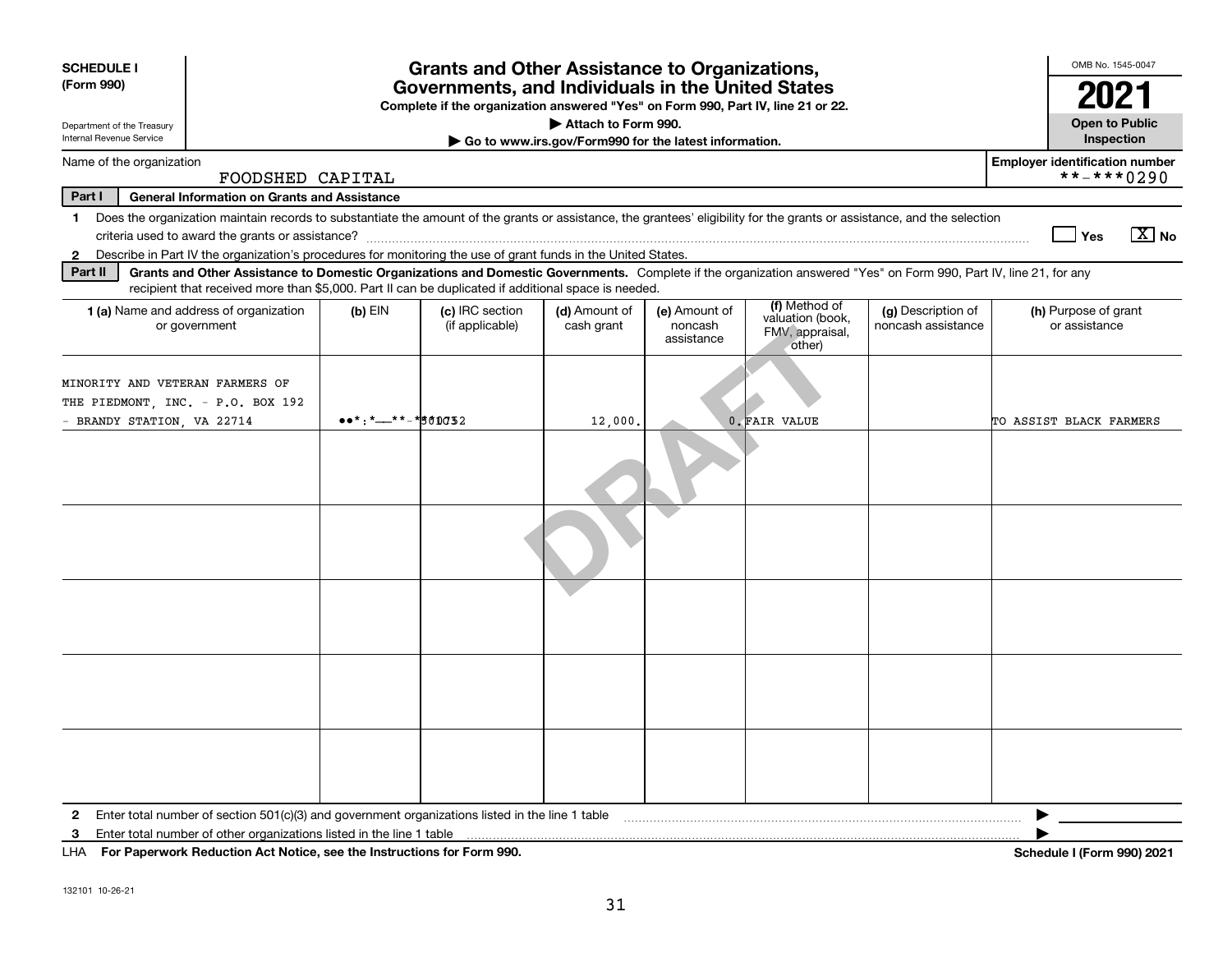| Part IV | Supplemental Information. Provide the information required in Part I, line 2; Part III, column (b); and any other additional information. |  |  |  |  |  |  |
|---------|-------------------------------------------------------------------------------------------------------------------------------------------|--|--|--|--|--|--|
|         |                                                                                                                                           |  |  |  |  |  |  |
|         |                                                                                                                                           |  |  |  |  |  |  |
|         |                                                                                                                                           |  |  |  |  |  |  |
|         |                                                                                                                                           |  |  |  |  |  |  |
|         |                                                                                                                                           |  |  |  |  |  |  |
|         |                                                                                                                                           |  |  |  |  |  |  |
|         |                                                                                                                                           |  |  |  |  |  |  |

32

#### Schedule I (Form 990) 2021 **FOODSHED CAPITAL** \* \* – \* \* \* 0 2 9 0 Page

(a) Type of grant or assistance  $\vert$  (b) Number of

**Part III | Grants and Other Assistance to Domestic Individuals. Complete if the organization answered "Yes" on Form 990, Part IV, line 22.** Part III can be duplicated if additional space is needed.

recipients

a) Type of grant or assistance **(b)** Number of **(c)** Amount of **(d)** Amount of non-**(e)** Method of valuation (f)<br>cash are continuous cash are cash assistance (book, FMV, appraisal, other)

(c) Amount of cash grant

(d) Amount of noncash assistance

(f) Description of noncash assistance

**2**